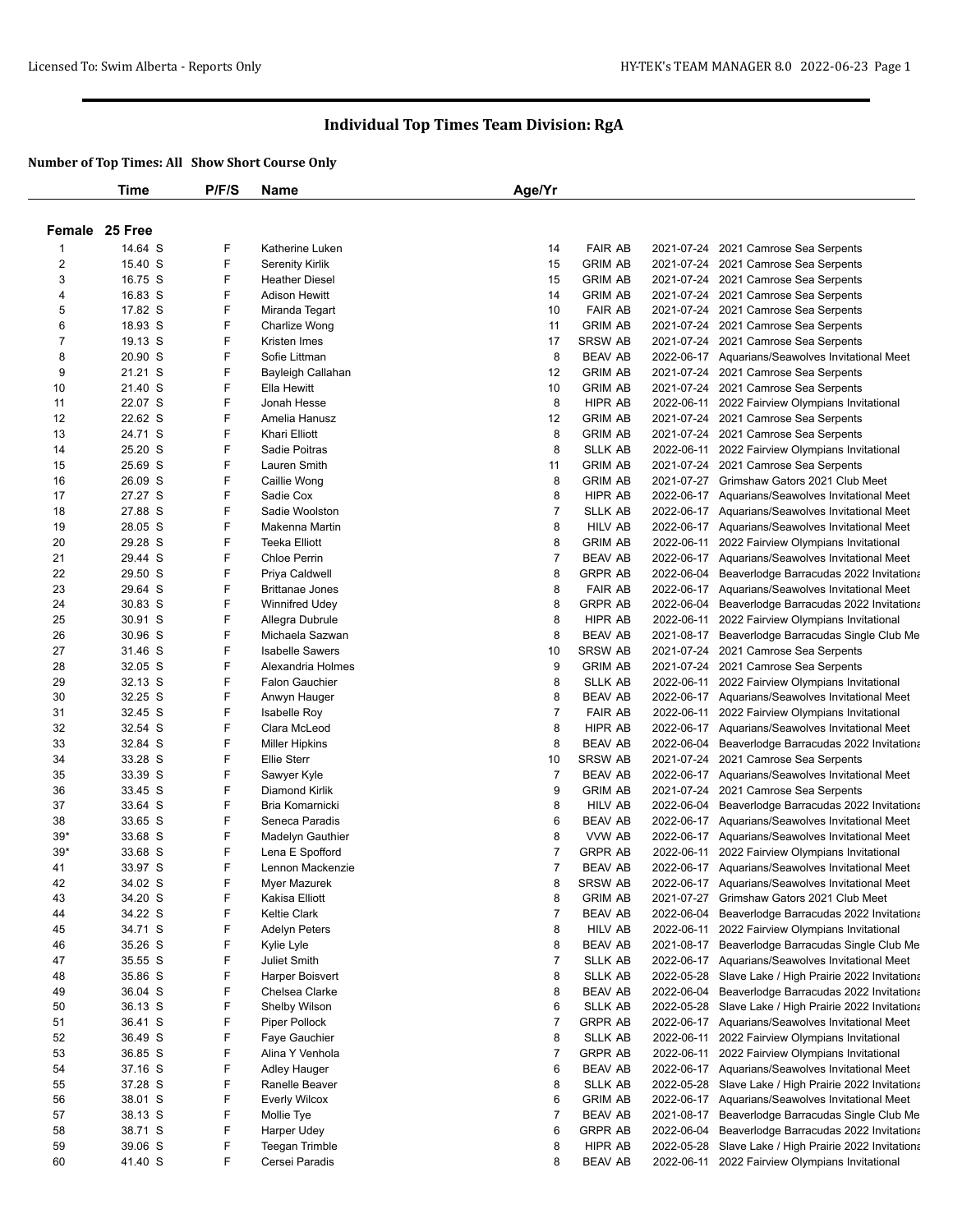|                  | Time       | P/F/S | <b>Name</b>              | Age/Yr         |                |            |                                                       |
|------------------|------------|-------|--------------------------|----------------|----------------|------------|-------------------------------------------------------|
|                  |            |       |                          |                |                |            |                                                       |
| 61               | 42.90 SL   | F     | Cealey Herr              | 10             | HIPR AB        |            | 2022-06-17 Aquarians/Seawolves Invitational Meet      |
| 62               | 43.27 S L  | F     | Kaydence Littman         | 10             | <b>BEAV AB</b> |            | 2022-06-17 Aquarians/Seawolves Invitational Meet      |
| 63               | 44.12 S    | F     | Inara Daw                | $\overline{7}$ | <b>SLLK AB</b> |            | 2022-06-17 Aquarians/Seawolves Invitational Meet      |
| 64               | 45.18 S    | F     | Maelle Maisonneuve       | 8              | SMRV AB        |            | 2022-06-11 2022 Fairview Olympians Invitational       |
| 65               | 45.24 S    | F     | <b>Rylee Gardner</b>     | 9              | <b>GRIM AB</b> |            | 2021-07-27 Grimshaw Gators 2021 Club Meet             |
| 66               | 46.91 S    | F     | Samantha James           | 6              | <b>HIPR AB</b> |            | 2022-05-28 Slave Lake / High Prairie 2022 Invitationa |
| 67               | 48.51 S    | F     | Nicole Clark             | $\overline{7}$ | <b>GRPR AB</b> |            | 2022-06-17 Aquarians/Seawolves Invitational Meet      |
| 68               | 53.65 S    | F     | Aria Lamarche            | 8              | HIPR AB        |            | 2022-05-28 Slave Lake / High Prairie 2022 Invitationa |
| 69               | 54.10 S    | F     | Sloan Woolston           | 5              | <b>SLLK AB</b> |            | 2022-06-17 Aquarians/Seawolves Invitational Meet      |
| 70               | 55.23 S L  | F     | Delta Bott               | 10             | <b>SLLK AB</b> |            | 2022-06-17 Aquarians/Seawolves Invitational Meet      |
| 71               | 55.32 S    | F     | Kate Longson             | 6              | <b>BEAV AB</b> |            | 2022-06-17 Aquarians/Seawolves Invitational Meet      |
| 72               | 56.32 S L  | F     | <b>Emma Matier</b>       | 9              | <b>GRPR AB</b> |            | 2022-06-17 Aquarians/Seawolves Invitational Meet      |
| 73               | 1:03.84 S  | F     | Staylee Sather           | 8              | BEAV AB        |            | 2022-06-04 Beaverlodge Barracudas 2022 Invitationa    |
| 74               | 1:05.88 S  | F     | Scarlett Hansen          | 6              | <b>BEAV AB</b> |            | 2022-06-17 Aquarians/Seawolves Invitational Meet      |
| 75               | 1:08.78 SL | F     | <b>Chloe Mitchell</b>    | 10             | <b>GRIM AB</b> |            | 2022-06-17 Aquarians/Seawolves Invitational Meet      |
| Female           | 50 Free    |       |                          |                |                |            |                                                       |
|                  |            |       |                          |                |                |            |                                                       |
| 1                | 30.07 S    | F     | Katherine Luken          | 15             | <b>FAIR AB</b> |            | 2022-06-17 Aquarians/Seawolves Invitational Meet      |
| $\mathbf 2$      | 31.55 S    | F     | Ella Deering             | 18             | HIPR AB        |            | 2022-06-17 Aquarians/Seawolves Invitational Meet      |
| 3                | 32.13 S    | F     | Serenity Kirlik          | 16             | <b>GRIM AB</b> |            | 2022-06-17 Aquarians/Seawolves Invitational Meet      |
| 4                | 32.23 S    | F     | <b>Brie Harris</b>       | 12             | <b>BEAV AB</b> |            | 2022-06-17 Aquarians/Seawolves Invitational Meet      |
| 5                | 32.59 S    | F     | <b>Brynn Lancaster</b>   | 14             | <b>GRPR AB</b> |            | 2022-05-28 Slave Lake / High Prairie 2022 Invitationa |
| 6                | 33.19 S    | F     | Grace Auger              | 14             | <b>SLLK AB</b> |            | 2022-06-11 2022 Fairview Olympians Invitational       |
| $\boldsymbol{7}$ | 33.71 S    | F     | Sonja Stucklschwaiger    | 14             | <b>FAIR AB</b> |            | 2022-06-11 2022 Fairview Olympians Invitational       |
| 8                | 34.29 S    | F     | Jillian Hale             | 14             | <b>FAIR AB</b> |            | 2022-06-11 2022 Fairview Olympians Invitational       |
| 9                | 34.66 S    | F     | Elle MacIntosh           | 17             | HIPR AB        |            | 2022-06-17 Aquarians/Seawolves Invitational Meet      |
| 10               | 34.67 S L  | F     | Isabella Peters          | 14             | HILV AB        |            | 2022-06-17 Aquarians/Seawolves Invitational Meet      |
| 11               | 35.19 S L  | F     | Kyla Hartman             | 15             | PRV AB         |            | 2022-06-17 Aquarians/Seawolves Invitational Meet      |
| 12               | 35.22 S    | F     | <b>Emmersyn Moore</b>    | 12             | VVW AB         |            | 2022-06-11 2022 Fairview Olympians Invitational       |
| 13               | 35.33 S    | F     | <b>Adison Hewitt</b>     | 15             | PRV AB         |            | 2022-06-17 Aquarians/Seawolves Invitational Meet      |
| 14               | 35.45 S    | F     | <b>Taylor Friesen</b>    | 18             | SLLK AB        |            | 2022-06-11 2022 Fairview Olympians Invitational       |
| 15               | 35.46 S    | F     | <b>Emily Lancaster</b>   | 12             | <b>GRPR AB</b> |            | 2022-05-28 Slave Lake / High Prairie 2022 Invitationa |
| 16               | 35.89 SL   | F     | Vera Caldwell            | 12             | <b>GRPR AB</b> |            | 2022-06-17 Aquarians/Seawolves Invitational Meet      |
| 17               | 36.07 S    | F     | Samantha Monette         | 16             | PRV AB         |            | 2022-06-11 2022 Fairview Olympians Invitational       |
| 18               | 36.13 S L  | F     | <b>Quinn Harris</b>      | 10             | <b>BEAV AB</b> |            | 2022-06-17 Aquarians/Seawolves Invitational Meet      |
| 19               | 36.20 S    | F     | Sara Martin              | 15             | <b>GRPR AB</b> |            | 2022-05-28 Slave Lake / High Prairie 2022 Invitationa |
| 20               | 36.22 S    | F     | Paige Moore              | 14             | VVW AB         |            | 2022-06-11 2022 Fairview Olympians Invitational       |
| 21               | 36.58 S    | F     | Jorgia Green             | 11             | SLLK AB        |            | 2022-05-28 Slave Lake / High Prairie 2022 Invitationa |
| 22               | 36.64 S    | F     | Madina Sharkawi          | 13             | HIPR AB        |            | 2022-06-17 Aquarians/Seawolves Invitational Meet      |
| 23               | 36.65 S    | F     | <b>Heather Diesel</b>    | 16             | <b>GRIM AB</b> |            | 2022-05-28 Slave Lake / High Prairie 2022 Invitationa |
| 24               | 36.82 S    | F     | Pyper Martinson          | 11             | HIPR AB        |            | 2022-06-11 2022 Fairview Olympians Invitational       |
| 25               | 36.88 S    | F     | Leanne McLeod            | 13             | <b>SLLK AB</b> |            | 2022-05-28 Slave Lake / High Prairie 2022 Invitationa |
| 26               | 36.93 S    | F     | Amira Sharkawi           | 18             | <b>HIPR AB</b> |            | 2022-06-17 Aquarians/Seawolves Invitational Meet      |
| 27               | 36.99 S    | F     | Zanna Roy                | 13             | <b>FAIR AB</b> |            | 2021-07-24 2021 Camrose Sea Serpents                  |
| 28               | 37.26 S    | F     | Kaitlyn Payeur           | 15             | SRSW AB        |            | 2021-07-24 2021 Camrose Sea Serpents                  |
| 29               | 37.57 S    | F     | Ariana Rotenburger       | 15             | HIPR AB        |            | 2022-05-28 Slave Lake / High Prairie 2022 Invitationa |
| 30               | 38.15 S    | F     | Miranda Tegart           | 11             | <b>FAIR AB</b> |            | 2022-06-11 2022 Fairview Olympians Invitational       |
| 31               | 38.86 S    | F     | Kayleigh Ross            | 12             | SLLK AB        |            | 2022-06-17 Aquarians/Seawolves Invitational Meet      |
| 32               | 38.97 S    | F     | Callie Calahasen         | 13             | HIPR AB        |            | 2022-06-04 Beaverlodge Barracudas 2022 Invitationa    |
| 33               | 39.33 SL   | F     | <b>Lily Monette</b>      | 14             | <b>GRPR AB</b> |            | 2022-06-17 Aquarians/Seawolves Invitational Meet      |
| 34               | 39.48 S    | F     | Keya Willier             | 13             | HIPR AB        |            | 2022-06-11 2022 Fairview Olympians Invitational       |
| 35               | 39.55 S    | F     | Ashley Billings          | 15             | HIPR AB        |            | 2022-06-04 Beaverlodge Barracudas 2022 Invitationa    |
| 36               | 39.76 S    | F     | Annie Diesel             | 14             | <b>GRIM AB</b> |            | 2022-06-17 Aquarians/Seawolves Invitational Meet      |
| 37               |            | F     |                          |                | HIPR AB        |            |                                                       |
|                  | 39.90 S    |       | Niya Mouallem            | 12             |                |            | 2022-06-11 2022 Fairview Olympians Invitational       |
| 38               | 39.94 S    | F     | Angela Noullett          | 11             | BEAV AB        |            | 2022-06-04 Beaverlodge Barracudas 2022 Invitationa    |
| 39               | 40.00 S    | F     | Jemma Hesse              | 13             | HIPR AB        | 2022-06-11 | 2022 Fairview Olympians Invitational                  |
| 40               | 40.01 S    | F     | <b>Brooklyn McIntyre</b> | 12             | HIPR AB        |            | 2022-06-17 Aquarians/Seawolves Invitational Meet      |
| 41               | 40.60 S    | F     | Jordann Medina           | 12             | <b>SLLK AB</b> |            | 2022-06-17 Aquarians/Seawolves Invitational Meet      |
| 42               | 41.23 S    | F     | Casey Billings           | 13             | HIPR AB        |            | 2022-06-17 Aquarians/Seawolves Invitational Meet      |
| 43               | 41.59 S    | F     | Dylan Hicks              | 14             | HIPR AB        |            | 2022-06-11 2022 Fairview Olympians Invitational       |
| 44               | 41.64 S    | F     | <b>Bailey Sazwan</b>     | 13             | BEAV AB        |            | 2021-08-17 Beaverlodge Barracudas Single Club Me      |
| 45               | 41.94 S    | F     | <b>Brynn Billings</b>    | 11             | HIPR AB        |            | 2022-06-04 Beaverlodge Barracudas 2022 Invitationa    |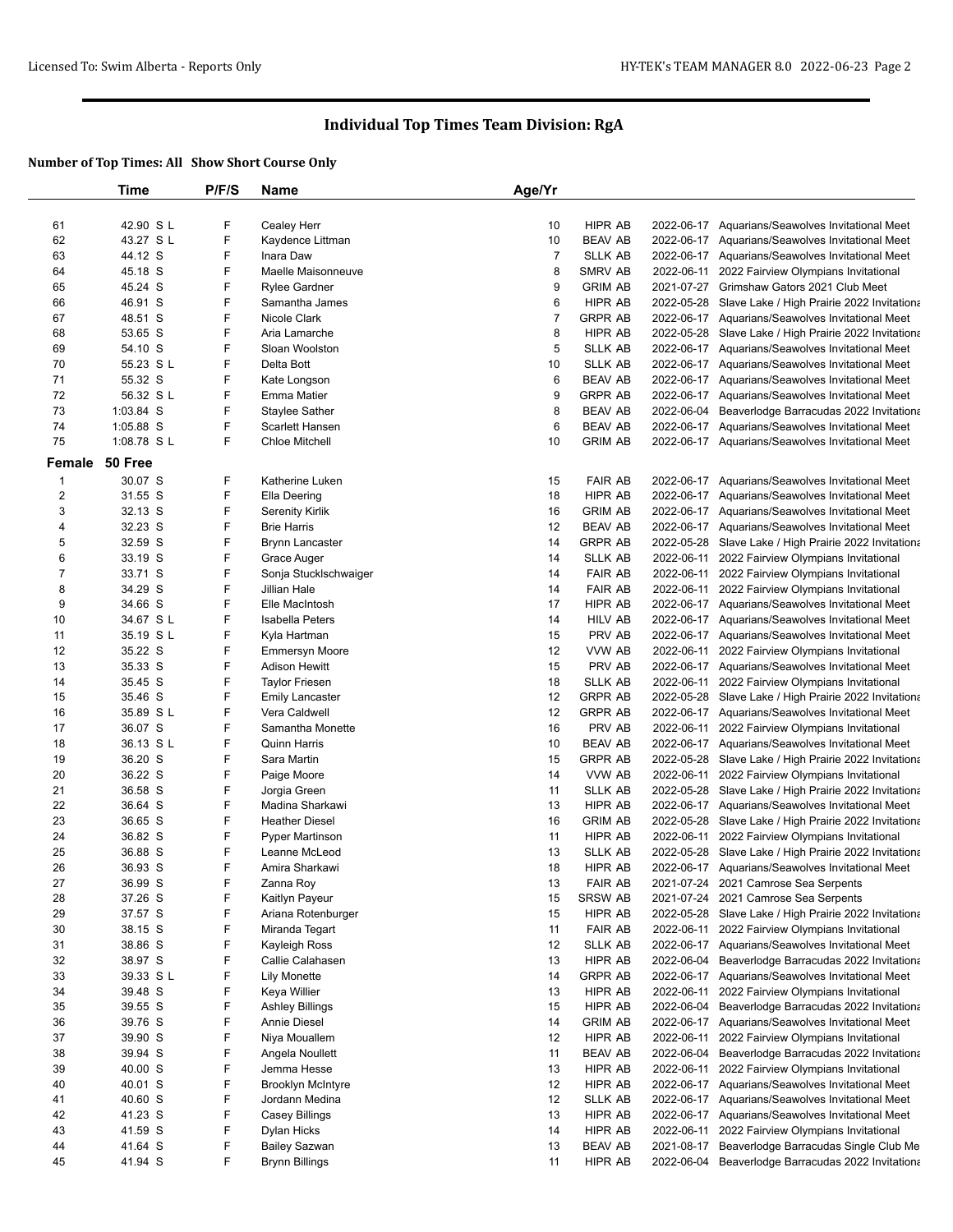|             | Time               | P/F/S  | Name                             | Age/Yr   |                                  |                                                                                                             |
|-------------|--------------------|--------|----------------------------------|----------|----------------------------------|-------------------------------------------------------------------------------------------------------------|
|             |                    |        |                                  |          |                                  |                                                                                                             |
| 46          | 42.15 S            | F      | Abigail Leclerc                  | 13       | HIPR AB                          | 2022-05-28 Slave Lake / High Prairie 2022 Invitationa                                                       |
| 47          | 42.66 S            | F      | Neka Stucklschwaiger             | 11       | <b>FAIR AB</b>                   | 2021-07-24 2021 Camrose Sea Serpents                                                                        |
| 48          | 42.77 S            | F      | Emilie Schmidt                   | 11       | <b>BEAV AB</b>                   | 2022-06-17 Aquarians/Seawolves Invitational Meet                                                            |
| 49          | 43.09 S            | F      | Jillian Williams                 | 21       | <b>SLLK AB</b>                   | 2022-05-28 Slave Lake / High Prairie 2022 Invitationa                                                       |
| 50          | 43.31 S            | F      | Jerzie Green                     | 13       | <b>SLLK AB</b>                   | 2022-06-11 2022 Fairview Olympians Invitational                                                             |
| 51          | 43.44 S            | F      | Carli Ras                        | 12       | PRV AB                           | 2022-06-11 2022 Fairview Olympians Invitational                                                             |
| 52          | 43.57 S            | F      | <b>Bryce Martinson</b>           | 9        | HIPR AB                          | 2022-05-28 Slave Lake / High Prairie 2022 Invitationa                                                       |
| 53          | 43.71 S            | F      | Kristen Imes                     | 17       | <b>SRSW AB</b>                   | 2021-07-24 2021 Camrose Sea Serpents                                                                        |
| 54          | 43.98 S            | F      | Elizabeth Wood                   | 12       | <b>SLLK AB</b>                   | 2022-06-17 Aquarians/Seawolves Invitational Meet                                                            |
| 55<br>$56*$ | 44.02 S<br>44.08 S | F<br>F | <b>Brooklyn Grey</b>             | 12<br>13 | HIPR AB<br><b>GRIM AB</b>        | 2022-06-17 Aquarians/Seawolves Invitational Meet                                                            |
| $56*$       | 44.08 S            | F      | Bayleigh Callahan<br>Cealey Herr | 10       | <b>HIPR AB</b>                   | 2022-06-04 Beaverlodge Barracudas 2022 Invitationa<br>2022-05-28 Slave Lake / High Prairie 2022 Invitationa |
| 58          | 44.34 S            | F      | Charlize Wong                    | 11       | <b>GRIM AB</b>                   | 2021-07-24 2021 Camrose Sea Serpents                                                                        |
| 59          | 44.66 S            | F      | Eliza Fraser                     | 12       | <b>GRIM AB</b>                   | 2022-06-11 2022 Fairview Olympians Invitational                                                             |
| 60          | 44.68 S            | F      | Darby Bissell                    | 13       | <b>GRIM AB</b>                   | 2022-06-04 Beaverlodge Barracudas 2022 Invitationa                                                          |
| 61          | 44.71 S            | F      | Addison Brown                    | 10       | HILV AB                          | 2022-06-11 2022 Fairview Olympians Invitational                                                             |
| 62          | 44.76 S            | F      | Jaylla Hesse                     | 14       | HIPR AB                          | 2022-05-28 Slave Lake / High Prairie 2022 Invitationa                                                       |
| 63          | 44.96 S            | F      | Kaydence Littman                 | 10       | <b>BEAV AB</b>                   | 2022-06-17 Aquarians/Seawolves Invitational Meet                                                            |
| 64          | 44.97 S            | F      | Nadia Hurta                      | 11       | <b>GRPR AB</b>                   | 2022-05-28 Slave Lake / High Prairie 2022 Invitationa                                                       |
| 65          | 45.19 S            | F      | Isobel Knopf                     | 12       | <b>FAIR AB</b>                   | 2022-06-11 2022 Fairview Olympians Invitational                                                             |
| 66          | 45.22 S            | F      | <b>Tegan Malcolm</b>             | 11       | <b>SLLK AB</b>                   | 2022-06-17 Aquarians/Seawolves Invitational Meet                                                            |
| 67          | 45.30 S            | F      | Mia Vizcarra                     | 11       | <b>SLLK AB</b>                   | 2022-06-17 Aquarians/Seawolves Invitational Meet                                                            |
| 68          | 45.70 S            | F      | Sofie Littman                    | 8        | <b>BEAV AB</b>                   | 2022-06-04 Beaverlodge Barracudas 2022 Invitationa                                                          |
| 69          | 45.77 S            | F      | <b>Tyra Shantz</b>               | 11       | HIPR AB                          | 2022-05-28 Slave Lake / High Prairie 2022 Invitationa                                                       |
| 70          | 47.97 S            | F      | Darby Lancaster                  | 9        | <b>GRPR AB</b>                   | 2022-06-11 2022 Fairview Olympians Invitational                                                             |
| 71          | 48.20 S            | F      | Javannah Maganes                 | 11       | <b>SLLK AB</b>                   | 2022-06-17 Aquarians/Seawolves Invitational Meet                                                            |
| 72          | 48.34 S            | F      | Meia McNeil                      | 11       | SMRV AB                          | 2022-06-11 2022 Fairview Olympians Invitational                                                             |
| 73          | 48.39 S            | F      | <b>Marley Martin</b>             | 11       | <b>BEAV AB</b>                   | 2021-08-17 Beaverlodge Barracudas Single Club Me                                                            |
| 74          | 48.43 S            | F      | Chase Mackenzie                  | 10       | <b>BEAV AB</b>                   | 2022-06-04 Beaverlodge Barracudas 2022 Invitationa                                                          |
| 75          | 49.01 S            | F      | Raelle Hoover                    | 11       | <b>SLLK AB</b>                   | 2022-06-17 Aquarians/Seawolves Invitational Meet                                                            |
| 76          | 49.92 S            | F      | Kaida Riddiough                  | 16       | <b>GRIM AB</b>                   | 2022-06-11 2022 Fairview Olympians Invitational                                                             |
| 77          | 50.14 S            | F      | Erin Payeur                      | 11       | SRSW AB                          | 2021-07-24 2021 Camrose Sea Serpents                                                                        |
| 78          | 51.25 S            | F      | Ella Hewitt                      | 10       | <b>GRIM AB</b>                   | 2021-07-24 2021 Camrose Sea Serpents                                                                        |
| 79          | 51.33 S            | F      | Georgia Kerschbaumer             | 9        | <b>FAIR AB</b>                   | 2022-06-04 Beaverlodge Barracudas 2022 Invitationa                                                          |
| 80          | 51.67 S            | F      | Sevilay Ebadi                    | 10       | <b>GRPR AB</b>                   | 2022-06-17 Aquarians/Seawolves Invitational Meet                                                            |
| 81          | 51.78 S            | F      | Sloan Chapman                    | 10       | HIPR AB                          | 2022-05-28 Slave Lake / High Prairie 2022 Invitationa                                                       |
| 82          | 51.98 S            | F      | Darcy Hoover                     | 41       | <b>SLLK AB</b>                   | 2022-06-17 Aquarians/Seawolves Invitational Meet                                                            |
| 83<br>84    | 52.24 S<br>52.30 S | F<br>F | Victoria Noullett                | 10<br>12 | <b>BEAV AB</b><br><b>FAIR AB</b> | 2022-06-04 Beaverlodge Barracudas 2022 Invitationa                                                          |
| 85          | 52.33 S            | F      | Hazel Gray<br>Danica Haire       | 11       | HIPR AB                          | 2022-06-11 2022 Fairview Olympians Invitational<br>2022-05-28 Slave Lake / High Prairie 2022 Invitationa    |
| 86          | 52.72 S            | F      | Amelia Hanusz                    | 12       | <b>GRIM AB</b>                   | 2021-07-24 2021 Camrose Sea Serpents                                                                        |
| 87          | 53.09 S            | F      | Mitsi Shambare                   | 10       | <b>SLLK AB</b>                   | 2022-05-28 Slave Lake / High Prairie 2022 Invitationa                                                       |
| 88          | 53.17 S            | F      | Lexi Flett                       | 10       | HIPR AB                          | 2022-05-28 Slave Lake / High Prairie 2022 Invitationa                                                       |
| 89          | 53.94 S            | F      | Lauren Smith                     | 12       | <b>GRIM AB</b>                   | 2022-06-17 Aquarians/Seawolves Invitational Meet                                                            |
| 90          | 53.97 S            | F      | Jonah Hesse                      | 8        | HIPR AB                          | 2022-06-11 2022 Fairview Olympians Invitational                                                             |
| 91          | 54.03 S            | F      | Peyton Cox                       | 11       | <b>FAIR AB</b>                   | 2022-06-11 2022 Fairview Olympians Invitational                                                             |
| 92          | 54.07 S            | F      | Myka Hoover                      | 13       | <b>SLLK AB</b>                   | 2022-05-28 Slave Lake / High Prairie 2022 Invitationa                                                       |
| 93          | 54.38 S            | F      | Khari Elliott                    | 9        | <b>GRIM AB</b>                   | 2022-06-11 2022 Fairview Olympians Invitational                                                             |
| 94          | 55.06 S            | F      | Georgia Haas                     | 10       | HIPR AB                          | 2022-06-04 Beaverlodge Barracudas 2022 Invitationa                                                          |
| 95          | 55.18 S            | F      | Diamond Kirlik                   | 10       | <b>GRIM AB</b>                   | 2022-06-17 Aquarians/Seawolves Invitational Meet                                                            |
| 96          | 55.63 S            | F      | Sophie Delorme                   | 11       | HIPR AB                          | 2022-05-28 Slave Lake / High Prairie 2022 Invitationa                                                       |
| 97          | 55.65 S            | F      | Alexa Briones                    | 10       | <b>SLLK AB</b>                   | 2022-06-17 Aquarians/Seawolves Invitational Meet                                                            |
| 98          | 55.70 S            | F      | Alexandra Sazwan                 | 11       | <b>BEAV AB</b>                   | 2021-08-17 Beaverlodge Barracudas Single Club Me                                                            |
| 99          | 55.71 S            | F      | Sadie Poitras                    | 8        | <b>SLLK AB</b>                   | 2022-06-11 2022 Fairview Olympians Invitational                                                             |
| 100         | 56.39 S            | F      | Leila Diebold                    | 9        | PRV AB                           | 2022-06-17 Aquarians/Seawolves Invitational Meet                                                            |
| 101         | 56.65 S            | F      | Nora Smith                       | 10       | <b>SLLK AB</b>                   | 2022-05-28 Slave Lake / High Prairie 2022 Invitationa                                                       |
| 102         | 57.96 S            | F      | Lola Riendeau                    | 9        | <b>BEAV AB</b>                   | 2022-06-04 Beaverlodge Barracudas 2022 Invitationa                                                          |
| 103         | 58.04 S            | F      | Tehya Laboucan                   | 11       | HIPR AB                          | 2022-06-04 Beaverlodge Barracudas 2022 Invitationa                                                          |
| 104         | 58.70 S            | F      | <b>Tayler Merriam</b>            | 10       | <b>BEAV AB</b>                   | 2022-06-17 Aquarians/Seawolves Invitational Meet                                                            |
| 105         | 58.93 S            | F      | <b>Brinn Beaulieu</b>            | 10       | <b>FAIR AB</b>                   | 2022-06-11 2022 Fairview Olympians Invitational                                                             |
| 106         | 59.06 S            | F      | <b>Emma Matier</b>               | 9        | <b>GRPR AB</b>                   | 2022-06-17 Aquarians/Seawolves Invitational Meet                                                            |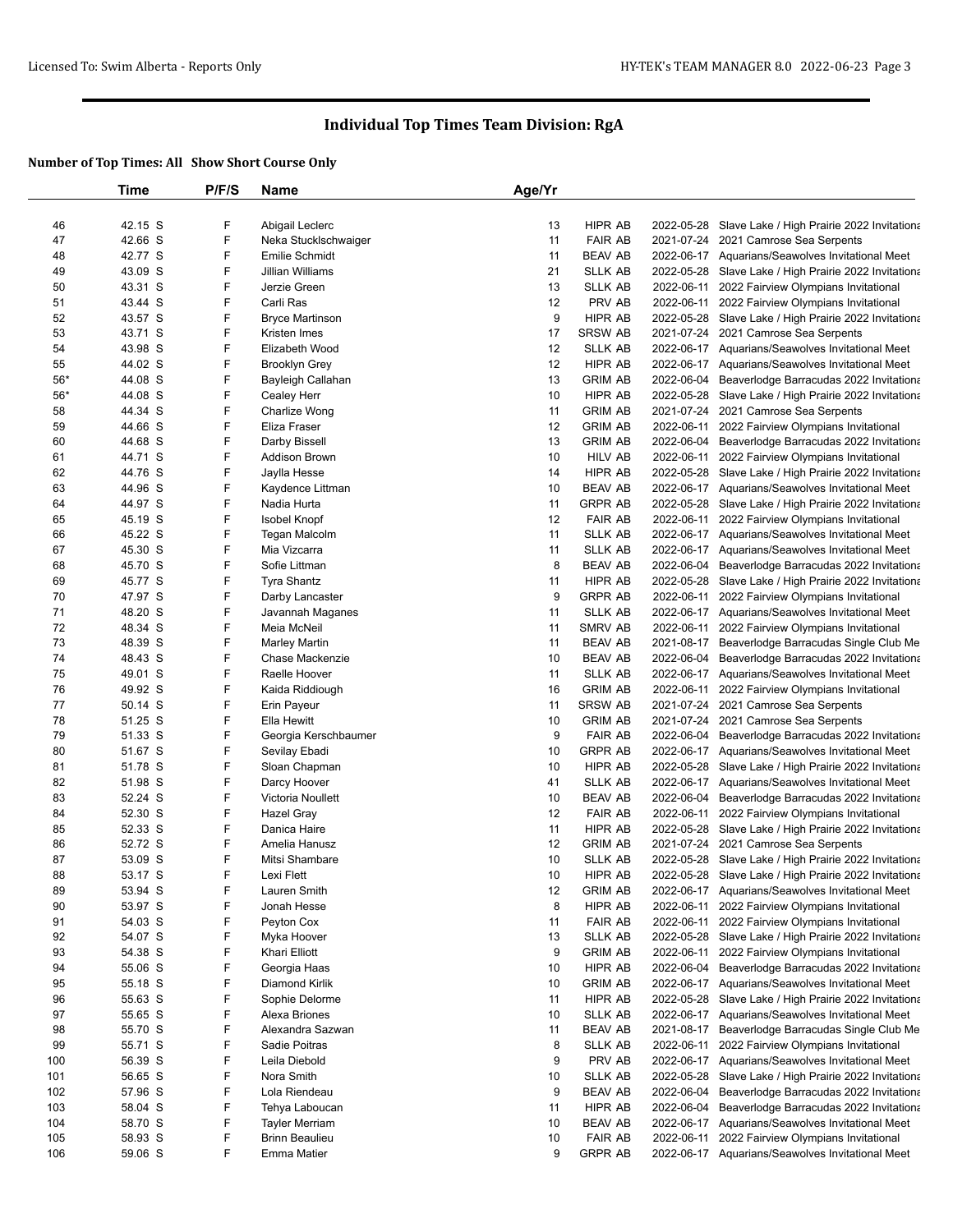|                         | Time                   | P/F/S  | <b>Name</b>                          | Age/Yr                   |                           |            |                                                                                          |
|-------------------------|------------------------|--------|--------------------------------------|--------------------------|---------------------------|------------|------------------------------------------------------------------------------------------|
|                         |                        |        |                                      |                          |                           |            |                                                                                          |
| 107                     | 59.30 S                | F      | Kakisa Elliott                       | 9                        | <b>GRIM AB</b>            | 2022-06-11 | 2022 Fairview Olympians Invitational                                                     |
| 108                     | 59.82 S                | F      | Priya Caldwell                       | 8                        | <b>GRPR AB</b>            | 2022-06-04 | Beaverlodge Barracudas 2022 Invitationa                                                  |
| 109                     | 59.86 S                | F      | <b>Keltie Rutherford</b>             | 10                       | <b>GRPR AB</b>            |            | 2022-06-11 2022 Fairview Olympians Invitational                                          |
| 110                     | 59.90 S                | F      | <b>Isabelle Sawers</b>               | 11                       | SRSW AB                   |            | 2022-06-17 Aquarians/Seawolves Invitational Meet                                         |
| 111                     | $1:00.10$ S            | F      | Carys Graham                         | 10                       | HIPR AB                   |            | 2022-05-28 Slave Lake / High Prairie 2022 Invitationa                                    |
| 112                     | 1:00.74 S              | F      | Caillie Wong                         | 8                        | <b>GRIM AB</b>            |            | 2021-07-24 2021 Camrose Sea Serpents                                                     |
| 113                     | $1:02.14$ S            | F      | Zoe Dubrule                          | 10                       | SMRV AB                   |            | 2022-06-11 2022 Fairview Olympians Invitational                                          |
| 114                     | 1:03.57 S              | F      | <b>Finlie Strong</b>                 | 9                        | <b>SMRV AB</b>            |            | 2022-06-11 2022 Fairview Olympians Invitational                                          |
| 115                     | $1:03.62$ S            | F      | Georgette Voros                      | 9                        | <b>GRIM AB</b>            |            | 2022-05-28 Slave Lake / High Prairie 2022 Invitationa                                    |
| 116                     | $1:03.84$ S            | F      | Lindsay Messner                      | 10                       | <b>GRIM AB</b>            |            | 2022-06-17 Aquarians/Seawolves Invitational Meet                                         |
| 117                     | 1:04.77 S              | F      | Quinn Richardson                     | 9                        | <b>GRIM AB</b>            |            | 2022-06-17 Aquarians/Seawolves Invitational Meet                                         |
| 118                     | 1:05.30 S              | F      | Delta Bott                           | 10                       | <b>SLLK AB</b>            |            | 2022-06-17 Aquarians/Seawolves Invitational Meet                                         |
| 119                     | 1:05.67 S              | F      | Kaylee Komarnicki                    | 11                       | <b>HILV AB</b>            | 2022-06-04 | Beaverlodge Barracudas 2022 Invitationa                                                  |
| 120                     | $1:06.51$ S            | F      | <b>Ellie Sterr</b>                   | 11                       | <b>SRSW AB</b>            |            | 2022-06-11 2022 Fairview Olympians Invitational                                          |
| 121                     | 1:06.66 S              | F      | Sadie Cox                            | 8                        | HIPR AB                   |            | 2022-06-17 Aquarians/Seawolves Invitational Meet                                         |
| 122                     | $1:08.12$ S            | F      | Natalie Clarke_PSPI                  | 11                       | <b>BEAV AB</b>            |            | 2022-06-17 Aquarians/Seawolves Invitational Meet                                         |
| 123                     | 1:08.65 S              | F      | Allegra Dubrule                      | 8                        | HIPR AB                   | 2022-06-11 | 2022 Fairview Olympians Invitational                                                     |
| 124                     | 1:08.71 S              | F      | Alana Teasdale                       | 9                        | <b>BEAV AB</b>            |            | 2022-06-17 Aquarians/Seawolves Invitational Meet                                         |
| 125                     | $1:09.17$ S            | F      | <b>Chloe Mitchell</b>                | 10                       | <b>GRIM AB</b>            |            | 2022-06-17 Aquarians/Seawolves Invitational Meet                                         |
| 126                     | 1:09.67 S              | F      | <b>Charlene Caudron</b>              | 10                       | <b>SMRV AB</b>            | 2022-06-11 | 2022 Fairview Olympians Invitational                                                     |
| 127                     | $1:10.43$ S            | F      | <b>Winnifred Udey</b>                | 8                        | <b>GRPR AB</b>            | 2022-06-11 | 2022 Fairview Olympians Invitational                                                     |
| 128                     | 1:12.87 S              | F      | Madelyn Gauthier                     | 8                        | VVW AB                    |            | 2022-06-17 Aquarians/Seawolves Invitational Meet                                         |
| 129                     | $1:13.01$ S            | F      | <b>Miller Hipkins</b>                | 8                        | <b>BEAV AB</b>            | 2022-06-04 | Beaverlodge Barracudas 2022 Invitationa                                                  |
| 130                     | $1:13.60$ S            | F      | <b>Isabelle Roy</b>                  | $\overline{7}$           | <b>FAIR AB</b>            |            | 2022-06-11 2022 Fairview Olympians Invitational                                          |
| 131                     | $1:13.73$ S            | F      | Paisley Kyle                         | 9                        | <b>BEAV AB</b>            |            | 2022-06-17 Aquarians/Seawolves Invitational Meet                                         |
| 132                     | 1:14.80 S              | F      | Maci Senyk                           | 9                        | VVW AB                    |            | 2022-06-17 Aquarians/Seawolves Invitational Meet                                         |
| 133                     | $1:15.03$ S            | F      | <b>Falon Gauchier</b>                | 8                        | <b>SLLK AB</b>            |            | 2022-06-11 2022 Fairview Olympians Invitational                                          |
| 134                     | $1:15.75$ S            | F      | <b>Brittanae Jones</b>               | 8                        | <b>FAIR AB</b>            |            | 2022-06-11 2022 Fairview Olympians Invitational                                          |
| 135                     | $1:16.08$ S            | F      | Faye Gauchier                        | 8                        | <b>SLLK AB</b>            |            | 2022-06-11 2022 Fairview Olympians Invitational                                          |
| 136                     | $1:16.37$ S            | F      | Sadie Woolston                       | $\overline{7}$           | <b>SLLK AB</b>            |            | 2022-06-17 Aquarians/Seawolves Invitational Meet                                         |
| 137                     | $1:16.46$ S            | F      | Myer Mazurek                         | 8                        | SRSW AB                   |            | 2022-06-17 Aquarians/Seawolves Invitational Meet                                         |
| 138                     | 1:18.09 S              | F      | Melody Maisonneuve                   | 9                        | SMRV AB                   |            | 2022-06-11 2022 Fairview Olympians Invitational                                          |
| 139                     | $1:18.27$ S            | F      | <b>Chloe Perrin</b>                  | $\overline{7}$           | <b>BEAV AB</b>            |            | 2022-06-17 Aquarians/Seawolves Invitational Meet                                         |
| 140                     | $1:18.40$ S            | F      | Alexandria Holmes                    | 9                        | <b>GRIM AB</b>            |            | 2021-07-24 2021 Camrose Sea Serpents                                                     |
| 141                     | 1:18.98 S              | F      | Autumn Gray                          | 10                       | <b>FAIR AB</b>            | 2022-06-11 | 2022 Fairview Olympians Invitational                                                     |
| 142                     | 1:19.08 S              | F<br>F | Seneca Paradis                       | 6                        | <b>BEAV AB</b>            |            | 2022-06-17 Aquarians/Seawolves Invitational Meet                                         |
| 143                     | $1:20.08$ S            | F      | Chelsea Clarke                       | 8<br>$\overline{7}$      | <b>BEAV AB</b>            |            | 2022-06-17 Aquarians/Seawolves Invitational Meet                                         |
| 144                     | 1:20.75 S<br>1:21.25 S | F      | <b>Keltie Clark</b>                  | 8                        | <b>BEAV AB</b><br>HIPR AB |            | 2022-06-11 2022 Fairview Olympians Invitational                                          |
| 145<br>146              | 1:21.96 S              | F      | Clara McLeod<br><b>Piper Pollock</b> | $\overline{\mathcal{I}}$ | <b>GRPR AB</b>            | 2022-06-11 | 2022-05-28 Slave Lake / High Prairie 2022 Invitationa                                    |
| 147                     | 1:22.87 S              | F      | Michaela Sazwan                      | 8                        | <b>BEAV AB</b>            |            | 2022 Fairview Olympians Invitational<br>2021-08-17 Beaverlodge Barracudas Single Club Me |
| 148                     | 1:22.99 S              | F      | Letti Sharkey                        | 9                        | <b>GRPR AB</b>            |            | 2022-06-17 Aquarians/Seawolves Invitational Meet                                         |
| 149                     | 1:25.94 S              | F      | <b>Jillian Lees</b>                  | 9                        | <b>GRPR AB</b>            |            | 2022-06-17 Aquarians/Seawolves Invitational Meet                                         |
| 150                     | 1:27.11 S              | F      | Anwyn Hauger                         | 8                        | <b>BEAV AB</b>            |            | 2022-06-17 Aquarians/Seawolves Invitational Meet                                         |
| 151                     | 1:27.27 S              | F      | Kylie Lyle                           | 8                        | <b>BEAV AB</b>            |            | 2021-08-17 Beaverlodge Barracudas Single Club Me                                         |
| 152                     | 1:28.40 S              | F      | Juliet Smith                         | 7                        | <b>SLLK AB</b>            |            | 2022-06-17 Aquarians/Seawolves Invitational Meet                                         |
| 153                     | $1:30.29$ S            | F      | Mollie Tye                           | $\overline{7}$           | <b>BEAV AB</b>            |            | 2021-08-17 Beaverlodge Barracudas Single Club Me                                         |
| 154                     | $1:30.59$ S            | F      | Lena E Spofford                      | $\overline{7}$           | <b>GRPR AB</b>            |            | 2022-06-17 Aquarians/Seawolves Invitational Meet                                         |
| 155                     | 1:30.69 S              | F      | Sawyer Kyle                          | $\overline{7}$           | <b>BEAV AB</b>            |            | 2022-06-17 Aquarians/Seawolves Invitational Meet                                         |
| 156                     | $1:31.10$ S            | F      | Harper Udey                          | 6                        | <b>GRPR AB</b>            |            | 2022-06-11 2022 Fairview Olympians Invitational                                          |
| 157                     | 1:33.50 S              | F      | Alina Y Venhola                      | $\overline{7}$           | <b>GRPR AB</b>            |            | 2022-06-17 Aquarians/Seawolves Invitational Meet                                         |
| 158                     | 1:34.88 S              | F      | Harper Boisvert                      | 8                        | <b>SLLK AB</b>            |            | 2022-05-28 Slave Lake / High Prairie 2022 Invitationa                                    |
| 159                     | 1:35.78 S              | F      | Adley Hauger                         | 6                        | <b>BEAV AB</b>            |            | 2022-06-17 Aquarians/Seawolves Invitational Meet                                         |
| 160                     | 1:36.29 S              | F      | Faye Fitt                            | 9                        | <b>GRIM AB</b>            |            | 2022-06-11 2022 Fairview Olympians Invitational                                          |
| 161                     | 1:36.38 S              | F      | Lennon Mackenzie                     | $\overline{7}$           | <b>BEAV AB</b>            |            | 2022-06-17 Aquarians/Seawolves Invitational Meet                                         |
| 162                     | 1:46.02 S              | F      | <b>Rylee Gardner</b>                 | 9                        | <b>GRIM AB</b>            |            | 2021-07-27 Grimshaw Gators 2021 Club Meet                                                |
| 163                     | 2:10.42 S              | F      | Nicole Clark                         | $\overline{7}$           | <b>GRPR AB</b>            |            | 2022-06-17 Aquarians/Seawolves Invitational Meet                                         |
| 164                     | 2:23.24 S              | F      | Staylee Sather                       | 8                        | BEAV AB                   |            | 2022-06-17 Aquarians/Seawolves Invitational Meet                                         |
| Female                  | <b>100 Free</b>        |        |                                      |                          |                           |            |                                                                                          |
|                         |                        |        |                                      |                          |                           |            |                                                                                          |
| $\mathbf{1}$            | $1:10.01$ S            | F<br>F | Erin Hoveland                        | 17                       | <b>GRPR AB</b>            |            | 2022-06-17 Aquarians/Seawolves Invitational Meet                                         |
| $\overline{\mathbf{c}}$ | 1:12.42 S              |        | <b>Brynn Lancaster</b>               | 14                       | <b>GRPR AB</b>            |            | 2022-06-17 Aquarians/Seawolves Invitational Meet                                         |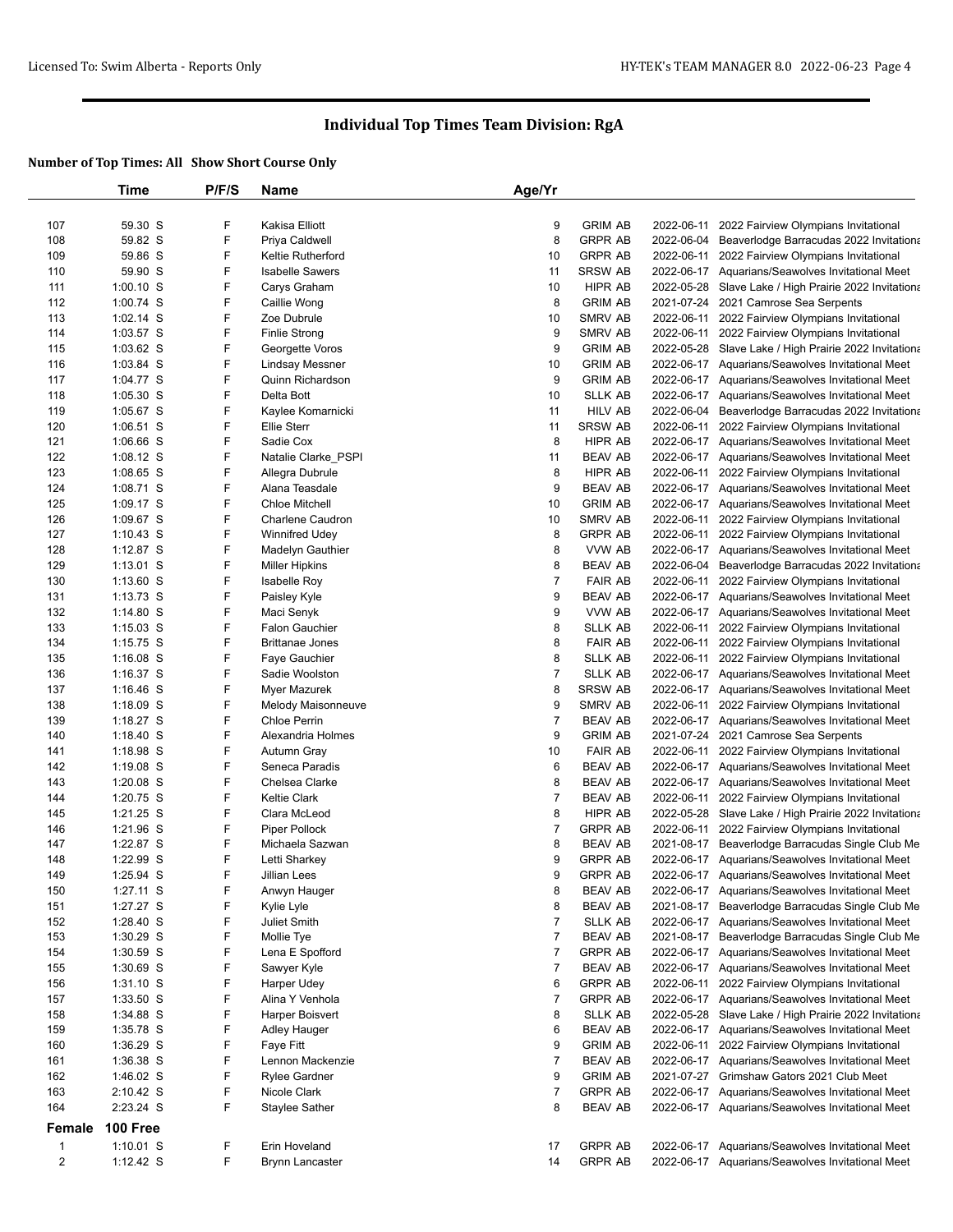|                | Time                   | P/F/S  | Name                               | Age/Yr   |                |                                                       |
|----------------|------------------------|--------|------------------------------------|----------|----------------|-------------------------------------------------------|
|                |                        |        |                                    |          |                |                                                       |
| 3              | 1:14.04 S              | F      | Grace Auger                        | 14       | <b>SLLK AB</b> | 2022-06-17 Aquarians/Seawolves Invitational Meet      |
| 4              | 1:14.32 S              | F      | Sonja Stucklschwaiger              | 14       | <b>FAIR AB</b> | 2022-06-17 Aquarians/Seawolves Invitational Meet      |
| 5              | $1:14.63$ S            | F      | Katherine Luken                    | 14       | <b>FAIR AB</b> | 2021-08-07 2021 Region C Festival                     |
| 6              | $1:16.06$ S            | F      | <b>Brie Harris</b>                 | 12       | <b>BEAV AB</b> | 2022-06-11 2022 Fairview Olympians Invitational       |
| $\overline{7}$ | $1:16.55$ S            | F      | Jillian Hale                       | 14       | <b>FAIR AB</b> | 2022-06-11 2022 Fairview Olympians Invitational       |
| 8              | 1:17.60 S              | F      | <b>Adison Hewitt</b>               | 15       | PRV AB         | 2022-06-17 Aquarians/Seawolves Invitational Meet      |
| 9              | 1:19.05 S              | F      | Elle MacIntosh                     | 17       | HIPR AB        | 2022-06-17 Aquarians/Seawolves Invitational Meet      |
| 10             | 1:19.06 S              | F      | Vera Caldwell                      | 12       | <b>GRPR AB</b> | 2022-06-17 Aquarians/Seawolves Invitational Meet      |
| 11             | 1:19.78 S              | F      | <b>Emily Lancaster</b>             | 12       | <b>GRPR AB</b> | 2022-06-11 2022 Fairview Olympians Invitational       |
| 12             | $1:20.31$ S            | F      | Jorgia Green                       | 11       | <b>SLLK AB</b> | 2022-05-28 Slave Lake / High Prairie 2022 Invitationa |
| 13             | 1:20.82 S              | F      | <b>Quinn Harris</b>                | 10       | <b>BEAV AB</b> | 2022-06-11 2022 Fairview Olympians Invitational       |
| 14             | 1:21.97 S              | F      | Sara Martin                        | 15       | <b>GRPR AB</b> | 2022-05-28 Slave Lake / High Prairie 2022 Invitationa |
| 15             | 1:22.61 S              | F      | Kyla Hartman                       | 15       | PRV AB         | 2022-06-11 2022 Fairview Olympians Invitational       |
| 16             | 1:22.70 S              | F      | <b>Pyper Martinson</b>             | 11       | <b>HIPR AB</b> | 2022-06-17 Aquarians/Seawolves Invitational Meet      |
| 17             | 1:22.74 S              | F      | Leanne McLeod                      | 13       | <b>SLLK AB</b> | 2022-05-28 Slave Lake / High Prairie 2022 Invitationa |
| 18             | 1:22.98 S              | F      | <b>Brie Hoover</b>                 | 15       | <b>SLLK AB</b> | 2022-05-28 Slave Lake / High Prairie 2022 Invitationa |
| 19             | 1:24.04 S              | F      | Emma Jin                           | 13       | <b>GRPR AB</b> | 2022-06-17 Aquarians/Seawolves Invitational Meet      |
| 20             | 1:24.88 S              | F      | <b>Emily Short</b>                 | 14       | <b>GRPR AB</b> | 2022-06-11 2022 Fairview Olympians Invitational       |
| 21             | 1:25.89 S              | F      | Sadie DeSchipper                   | 12       | <b>BEAV AB</b> | 2021-08-17 Beaverlodge Barracudas Single Club Me      |
| 22             | 1:27.85 S              | F      |                                    | 11       | <b>FAIR AB</b> | 2022-06-17 Aquarians/Seawolves Invitational Meet      |
|                | $1:28.18$ S            | F      | Miranda Tegart<br>Callie Calahasen |          |                |                                                       |
| 23             |                        |        |                                    | 13       | HIPR AB        | 2022-06-04 Beaverlodge Barracudas 2022 Invitationa    |
| 24             | 1:28.63 S              | F      | Madina Sharkawi                    | 13       | <b>HIPR AB</b> | 2022-06-04 Beaverlodge Barracudas 2022 Invitationa    |
| 25             | 1:28.90 S              | F      | Keya Willier                       | 13       | HIPR AB        | 2022-06-11 2022 Fairview Olympians Invitational       |
| 26             | 1:29.94 S              | F      | Ashley Billings                    | 15       | HIPR AB        | 2022-06-04 Beaverlodge Barracudas 2022 Invitationa    |
| 27             | 1:30.29 S              | F      | Oceane Simon                       | 13       | <b>SMRV AB</b> | 2022-06-11 2022 Fairview Olympians Invitational       |
| 28             | 1:30.58 S              | F      | Anya Smit                          | 14       | SMRV AB        | 2022-06-11 2022 Fairview Olympians Invitational       |
| 29             | 1:31.45 S              | F      | Ariana Rotenburger                 | 15       | <b>HIPR AB</b> | 2022-05-28 Slave Lake / High Prairie 2022 Invitationa |
| 30             | 1:31.80 S              | F      | Kayleigh Ross                      | 12       | <b>SLLK AB</b> | 2022-06-17 Aquarians/Seawolves Invitational Meet      |
| 31             | 1:31.83 S              | F      | Jemma Hesse                        | 13       | HIPR AB        | 2022-06-11 2022 Fairview Olympians Invitational       |
| 32             | 1:31.92 S              | F      | Jordann Medina                     | 12       | <b>SLLK AB</b> | 2022-06-17 Aquarians/Seawolves Invitational Meet      |
| 33             | 1:32.05 S              | F      | <b>Brielle Maisonneuve</b>         | 12       | SMRV AB        | 2022-06-11 2022 Fairview Olympians Invitational       |
| 34             | 1:32.58 S              | F      | Casey Billings                     | 13       | HIPR AB        | 2022-06-17 Aquarians/Seawolves Invitational Meet      |
| $35*$          | 1:32.72 S              | F      | Annie Diesel                       | 14       | <b>GRIM AB</b> | 2022-06-17 Aquarians/Seawolves Invitational Meet      |
| $35*$          | 1:32.72 S              | F      | <b>Lily Monette</b>                | 14       | <b>GRPR AB</b> | 2022-06-11 2022 Fairview Olympians Invitational       |
| 37             | 1:33.02 S              | F      | Jerzie Green                       | 13       | <b>SLLK AB</b> | 2022-06-11 2022 Fairview Olympians Invitational       |
| 38             | 1:33.42 S              | F      | Angela Noullett                    | 11       | <b>BEAV AB</b> | 2022-06-04 Beaverlodge Barracudas 2022 Invitationa    |
| 39             | 1:34.80 S              | F      | <b>Brooklyn McIntyre</b>           | 12       | HIPR AB        | 2022-06-11 2022 Fairview Olympians Invitational       |
| 40             | 1:35.39 S              | F      | Carli Ras                          | 12       | PRV AB         | 2022-06-11 2022 Fairview Olympians Invitational       |
| 41             | $1:35.40$ S            | F      | <b>Brooklyn Grey</b>               | 12       | HIPR AB        | 2022-06-17 Aquarians/Seawolves Invitational Meet      |
| 42             | 1:35.97 S              | F      | <b>Brynn Billings</b>              | 11       | HIPR AB        | 2022-06-17 Aquarians/Seawolves Invitational Meet      |
| 43             | 1:37.54 S              | F      | Niya Mouallem                      | 12       | HIPR AB        | 2022-06-11 2022 Fairview Olympians Invitational       |
| 44             | 1:38.01 S              | F      | Jillian Williams                   | 21       | <b>SLLK AB</b> | 2022-05-28 Slave Lake / High Prairie 2022 Invitationa |
| 45             | 1:38.41 S              | F      | Kaydence Littman                   | 10       | <b>BEAV AB</b> | 2022-06-17 Aquarians/Seawolves Invitational Meet      |
| 46             | 1:38.82 S              | F      | Abigail Leclerc                    | 13       | HIPR AB        | 2022-05-28 Slave Lake / High Prairie 2022 Invitationa |
| 47             | 1:38.92 S              | F      | Nadia Hurta                        | 11       | <b>GRPR AB</b> | 2022-06-11 2022 Fairview Olympians Invitational       |
| 48             | 1:39.92 S              | F      | Tegan Malcolm                      | 11       | <b>SLLK AB</b> | 2022-06-17 Aquarians/Seawolves Invitational Meet      |
| 49             | 1:42.19 S              | F      | <b>Bailey Sazwan</b>               | 13       | <b>BEAV AB</b> | 2021-08-17 Beaverlodge Barracudas Single Club Me      |
| 50             | 1:44.52 S              | F      | Zoe Ras                            | 10       | PRV AB         | 2022-06-17 Aquarians/Seawolves Invitational Meet      |
| 51             | 1:45.15 S              | F      | Emilie Schmidt                     | 11       | <b>BEAV AB</b> | 2022-06-04 Beaverlodge Barracudas 2022 Invitationa    |
| 52             | 1:45.19 S              | F      | Bayleigh Callahan                  | 12       | <b>GRIM AB</b> | 2021-07-27 Grimshaw Gators 2021 Club Meet             |
| 53             | 1:45.54 S              | F      | <b>Brooklyn Wills</b>              | 13       | <b>GRPR AB</b> | 2022-06-17 Aquarians/Seawolves Invitational Meet      |
| 54             | 1:45.98 S              | F      | Raelle Hoover                      | 11       | <b>SLLK AB</b> | 2022-06-17 Aquarians/Seawolves Invitational Meet      |
| 55             | 1:46.33 S              | F      | <b>Bryce Martinson</b>             | 9        | HIPR AB        | 2022-06-04 Beaverlodge Barracudas 2022 Invitationa    |
|                |                        | F      |                                    |          | <b>FAIR AB</b> | 2022-06-17 Aquarians/Seawolves Invitational Meet      |
| 56<br>57       | 1:47.22 S<br>1:47.41 S | F      | Isobel Knopf                       | 12<br>12 | <b>GRIM AB</b> | 2022-06-11 2022 Fairview Olympians Invitational       |
|                | 1:47.66 S              | F      | Eliza Fraser                       |          | <b>SLLK AB</b> |                                                       |
| 58             |                        |        | Javannah Maganes                   | 11       |                | 2022-06-17 Aquarians/Seawolves Invitational Meet      |
| 59             | 1:47.84 S              | F<br>F | Elizabeth Wood                     | 12       | SLLK AB        | 2022-06-17 Aquarians/Seawolves Invitational Meet      |
| 60             | 1:48.07 S              |        | Chase Mackenzie                    | 10       | <b>BEAV AB</b> | 2022-06-04 Beaverlodge Barracudas 2022 Invitationa    |
| 61             | 1:48.27 S              | F      | Mia Vizcarra                       | 11       | <b>SLLK AB</b> | 2022-05-28 Slave Lake / High Prairie 2022 Invitationa |
| 62             | 1:48.84 S              | F      | Kaida Riddiough                    | 16       | <b>GRIM AB</b> | 2022-06-11 2022 Fairview Olympians Invitational       |
| 63             | 1:49.96 S              | F      | Cealey Herr                        | 10       | HIPR AB        | 2022-06-17 Aquarians/Seawolves Invitational Meet      |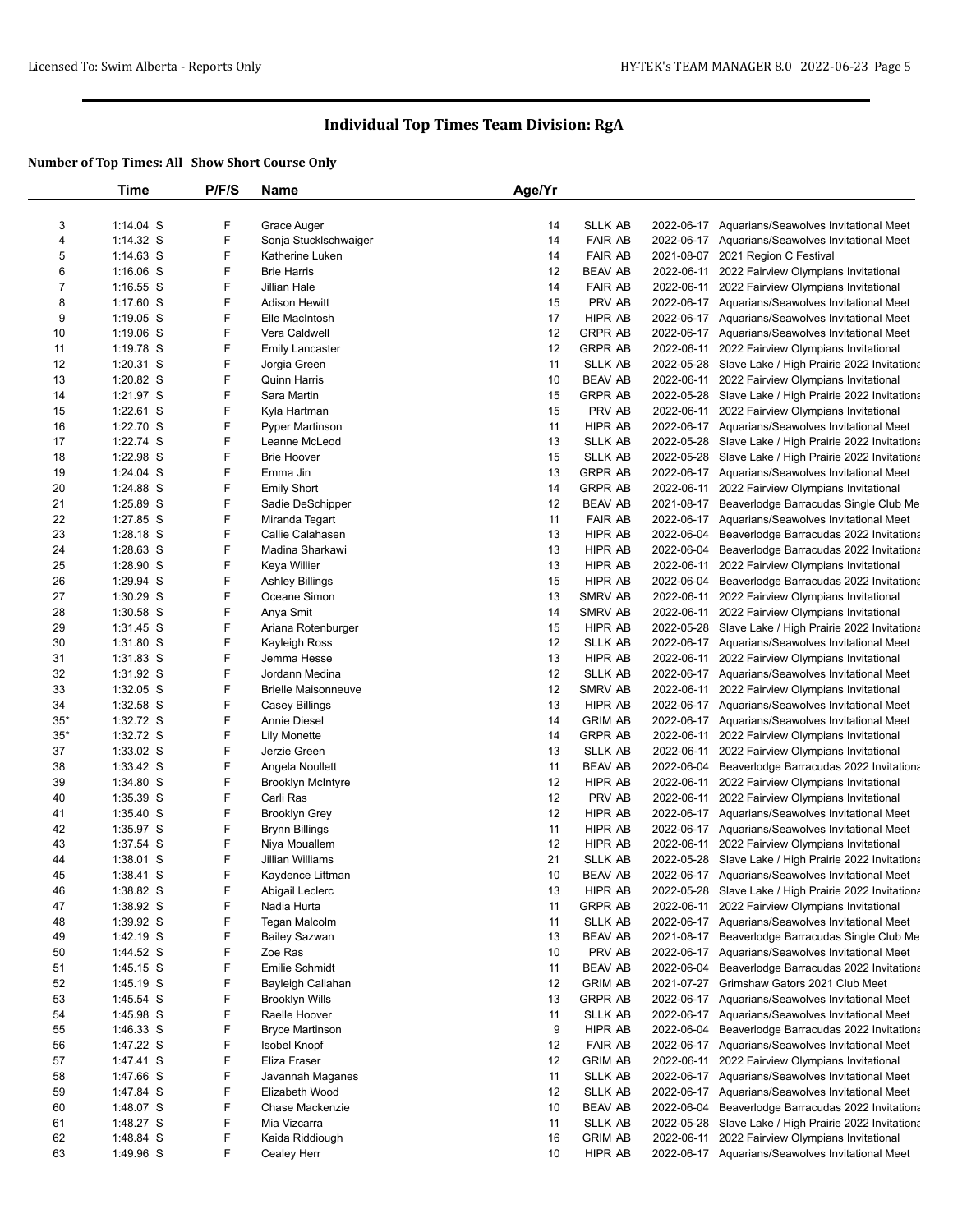|              | Time                       | P/F/S  | Name                                    | Age/Yr   |                           |                                                                                                             |
|--------------|----------------------------|--------|-----------------------------------------|----------|---------------------------|-------------------------------------------------------------------------------------------------------------|
|              |                            |        |                                         |          |                           |                                                                                                             |
| 64           | $1:51.00$ S                | F      | Darby Lancaster                         | 9        | <b>GRPR AB</b>            | 2022-06-04 Beaverlodge Barracudas 2022 Invitationa                                                          |
| 65           | $1:53.18$ S                | F      | Victoria Noullett                       | 10       | BEAV AB                   | 2022-06-11 2022 Fairview Olympians Invitational                                                             |
| 66           | 1:54.03 S                  | F      | Leila Diebold                           | 9        | PRV AB                    | 2022-06-17 Aquarians/Seawolves Invitational Meet                                                            |
| 67           | 1:55.67 S                  | F      | Marley Martin                           | 11       | <b>BEAV AB</b>            | 2021-08-17 Beaverlodge Barracudas Single Club Me                                                            |
| 68           | 1:55.83 S                  | F      | Diamond Kirlik                          | 10       | <b>GRIM AB</b>            | 2022-06-17 Aquarians/Seawolves Invitational Meet                                                            |
| 69           | 1:58.35 S                  | F      | Danica Haire                            | 11       | HIPR AB                   | 2022-06-04 Beaverlodge Barracudas 2022 Invitationa                                                          |
| 70           | 1:58.72 S                  | F      | Alexandra Sazwan                        | 11       | BEAV AB                   | 2021-08-17 Beaverlodge Barracudas Single Club Me                                                            |
| 71           | 1:59.59 S                  | F      | Lexi Flett                              | 10       | HIPR AB                   | 2022-06-11 2022 Fairview Olympians Invitational                                                             |
| 72           | $2:00.08$ S                | F      | Georgia Haas                            | 10       | HIPR AB                   | 2022-06-17 Aquarians/Seawolves Invitational Meet                                                            |
| 73           | 2:01.12 S                  | F      | Georgia Kerschbaumer                    | 9        | <b>FAIR AB</b>            | 2022-06-04 Beaverlodge Barracudas 2022 Invitationa                                                          |
| 74           | 2:01.62 S                  | F      | Nora Smith                              | 10       | SLLK AB                   | 2022-06-17 Aquarians/Seawolves Invitational Meet                                                            |
| 75           | $2:02.14$ S                | F      | <b>Tayler Merriam</b>                   | 10       | <b>BEAV AB</b>            | 2022-06-17 Aquarians/Seawolves Invitational Meet                                                            |
| 76           | 2:02.86 S                  | F      | Mitsi Shambare                          | 10       | <b>SLLK AB</b>            | 2022-05-28 Slave Lake / High Prairie 2022 Invitationa                                                       |
| 77           | 2:04.55 S                  | F      | <b>Isabelle Sawers</b>                  | 11       | <b>SRSW AB</b>            | 2022-06-17 Aquarians/Seawolves Invitational Meet                                                            |
| 78           | 2:07.68 S                  | F      | Alexa Briones                           | 10       | SLLK AB                   | 2022-06-17 Aquarians/Seawolves Invitational Meet                                                            |
| 79           | 2:11.37 S                  | F<br>F | Sophie Delorme                          | 11       | HIPR AB                   | 2022-05-28 Slave Lake / High Prairie 2022 Invitationa                                                       |
| 80           | 2:12.72 S                  |        | Tehya Laboucan                          | 11       | HIPR AB                   | 2022-06-17 Aquarians/Seawolves Invitational Meet                                                            |
| 81           | $2:13.80$ S                | F      | Hazel Gray                              | 12       | <b>FAIR AB</b>            | 2022-06-11 2022 Fairview Olympians Invitational                                                             |
| 82           | 2:15.78 S                  | F      | Lola Riendeau                           | 9        | <b>BEAV AB</b>            | 2022-06-04 Beaverlodge Barracudas 2022 Invitationa                                                          |
| 83           | $2:17.10$ S                | F      | Sevilay Ebadi                           | 10       | <b>GRPR AB</b>            | 2022-05-28 Slave Lake / High Prairie 2022 Invitationa                                                       |
| 84           | 2:18.77 S                  | F<br>F | Delta Bott                              | 10       | SLLK AB                   | 2022-06-17 Aquarians/Seawolves Invitational Meet                                                            |
| 85           | 2:23.98 S                  | F      | <b>Brinn Beaulieu</b>                   | 10       | <b>FAIR AB</b>            | 2022-06-11 2022 Fairview Olympians Invitational                                                             |
| 86           | 2:24.38 S<br>2:25.48 S     | F      | Keltie Rutherford                       | 10<br>55 | <b>GRPR AB</b>            | 2022-06-04 Beaverlodge Barracudas 2022 Invitationa                                                          |
| 87           | 2:26.39 S                  | F      | Nicolette Seppola-Cyr                   |          | SLLK AB<br><b>SRSW AB</b> | 2022-05-28 Slave Lake / High Prairie 2022 Invitationa                                                       |
| 88<br>89     | 2:27.84 S                  | F      | <b>Ellie Sterr</b><br>Kaylee Komarnicki | 11<br>11 | HILV AB                   | 2022-06-11 2022 Fairview Olympians Invitational<br>2022-06-04 Beaverlodge Barracudas 2022 Invitationa       |
| 90           | 2:32.81 S                  | F      | Natalie Clarke_PSPI                     | 11       | BEAV AB                   | 2022-06-17 Aquarians/Seawolves Invitational Meet                                                            |
| 91           | 2:37.40 S                  | F      | Alana Teasdale                          | 9        | BEAV AB                   | 2022-06-04 Beaverlodge Barracudas 2022 Invitationa                                                          |
| 92           | $3:15.66$ S                | F      | Paisley Kyle                            | 9        | <b>BEAV AB</b>            | 2022-06-04 Beaverlodge Barracudas 2022 Invitationa                                                          |
|              |                            |        |                                         |          |                           |                                                                                                             |
| Female       | 200 Free                   |        |                                         |          |                           |                                                                                                             |
| $\mathbf{1}$ | 2:34.62 S                  | F      | <b>Eleanor Friesen</b>                  | 16       | SLLK AB                   | 2022-06-11 2022 Fairview Olympians Invitational                                                             |
| 2            | 2:39.46 S                  | F      | Katherine Luken                         | 15       | <b>FAIR AB</b>            | 2022-06-04 Beaverlodge Barracudas 2022 Invitationa                                                          |
| 3            | 2:42.24 S                  | F      | Lara Ball                               | 15       | <b>GRPR AB</b>            | 2022-06-04 Beaverlodge Barracudas 2022 Invitationa                                                          |
| 4            | 2:42.43 S                  | F      | Brynn Lancaster                         | 14       | <b>GRPR AB</b>            | 2022-06-04 Beaverlodge Barracudas 2022 Invitationa                                                          |
| 5            | 2:45.50 S                  | F      | Grace Auger                             | 14       | SLLK AB                   | 2022-05-28 Slave Lake / High Prairie 2022 Invitationa                                                       |
| 6            | 2:48.88 S                  | F      | <b>Brie Harris</b>                      | 12       | <b>BEAV AB</b>            | 2022-05-28 Slave Lake / High Prairie 2022 Invitationa                                                       |
| 7            | 2:55.67 S                  | F      | Jillian Hale                            | 13       | <b>FAIR AB</b>            | 2021-08-07 2021 Region C Festival                                                                           |
| 8            | 2:58.61 S                  | F      | <b>Emily Lancaster</b>                  | 12       | <b>GRPR AB</b>            | 2022-06-17 Aquarians/Seawolves Invitational Meet                                                            |
| 9            | 2:59.36 S                  | F      | Jorgia Green                            | 11       | <b>SLLK AB</b>            | 2022-05-28 Slave Lake / High Prairie 2022 Invitationa                                                       |
| 10           | $3:03.15$ S                | F      | Kaitlyn Payeur                          | 16       | <b>SRSW AB</b>            | 2022-06-11 2022 Fairview Olympians Invitational                                                             |
| 11           | $3:03.75$ S                | F      | <b>Brie Hoover</b>                      | 15       | SLLK AB                   | 2022-06-17 Aquarians/Seawolves Invitational Meet                                                            |
| 12           | $3:03.86$ S                | F      | Vera Caldwell                           | 12       | <b>GRPR AB</b>            | 2022-06-04 Beaverlodge Barracudas 2022 Invitationa                                                          |
| 13           | 3:04.28 S                  | F      | Isabella Peters                         | 14       | HILV AB                   | 2022-05-28 Slave Lake / High Prairie 2022 Invitationa                                                       |
| 14           | $3:05.33$ S                | F<br>F | Kyla Hartman<br><b>Quinn Harris</b>     | 15       | PRV AB                    | 2022-06-11 2022 Fairview Olympians Invitational                                                             |
| 15           | 3:07.11 S                  | F      |                                         | 10       | BEAV AB                   | 2022-05-28 Slave Lake / High Prairie 2022 Invitationa                                                       |
| 16           | 3:07.31 S                  | F      | Sara Martin                             | 15       | <b>GRPR AB</b>            | 2022-06-17 Aquarians/Seawolves Invitational Meet                                                            |
| 17<br>18     | $3:09.14$ S<br>$3:13.89$ S | F      | Leanne McLeod<br><b>Emily Short</b>     | 13<br>14 | SLLK AB<br><b>GRPR AB</b> | 2022-05-28 Slave Lake / High Prairie 2022 Invitationa<br>2022-06-04 Beaverlodge Barracudas 2022 Invitationa |
| 19           | $3:27.05$ S                | F      | Miranda Tegart                          | 11       | <b>FAIR AB</b>            | 2022-05-28 Slave Lake / High Prairie 2022 Invitationa                                                       |
| 20           | 3:30.88 S                  | F      |                                         | 12       | VVW AB                    | 2022-06-11 2022 Fairview Olympians Invitational                                                             |
| 21           | 3:34.68 S                  | F      | Jorja Kappo<br>Jerzie Green             | 13       | SLLK AB                   | 2022-06-17 Aquarians/Seawolves Invitational Meet                                                            |
| 22           | $3:37.64$ S                | F      | Nadia Hurta                             | 11       | <b>GRPR AB</b>            | 2022-06-17 Aquarians/Seawolves Invitational Meet                                                            |
| 23           | 3:45.76 S                  | F      | <b>Lily Monette</b>                     | 14       | <b>GRPR AB</b>            | 2022-05-28 Slave Lake / High Prairie 2022 Invitationa                                                       |
| 24           | 3:59.89 S                  | F      | Darby Bissell                           | 13       | <b>GRIM AB</b>            | 2022-06-04 Beaverlodge Barracudas 2022 Invitationa                                                          |
|              |                            |        |                                         |          |                           |                                                                                                             |
| Female       | <b>400 Free</b>            |        |                                         |          |                           |                                                                                                             |
| 1            | 5:22.76 S                  | F      | Jillian Hale                            | 14       | <b>FAIR AB</b>            | 2022-06-04 Beaverlodge Barracudas 2022 Invitationa                                                          |
| 2            | 5:34.31 S                  | F      | <b>Eleanor Friesen</b>                  | 16       | SLLK AB                   | 2022-06-17 Aquarians/Seawolves Invitational Meet                                                            |
| 3            | 5:47.01 S                  | F      | Lara Ball                               | 15       | <b>GRPR AB</b>            | 2022-06-11 2022 Fairview Olympians Invitational                                                             |
| 4            | 5:56.84 S                  | F      | Grace Auger                             | 14       | SLLK AB                   | 2022-06-11 2022 Fairview Olympians Invitational                                                             |
| 5            | 6:18.13 S                  | F      | Kyla Hartman                            | 15       | PRV AB                    | 2022-06-17 Aquarians/Seawolves Invitational Meet                                                            |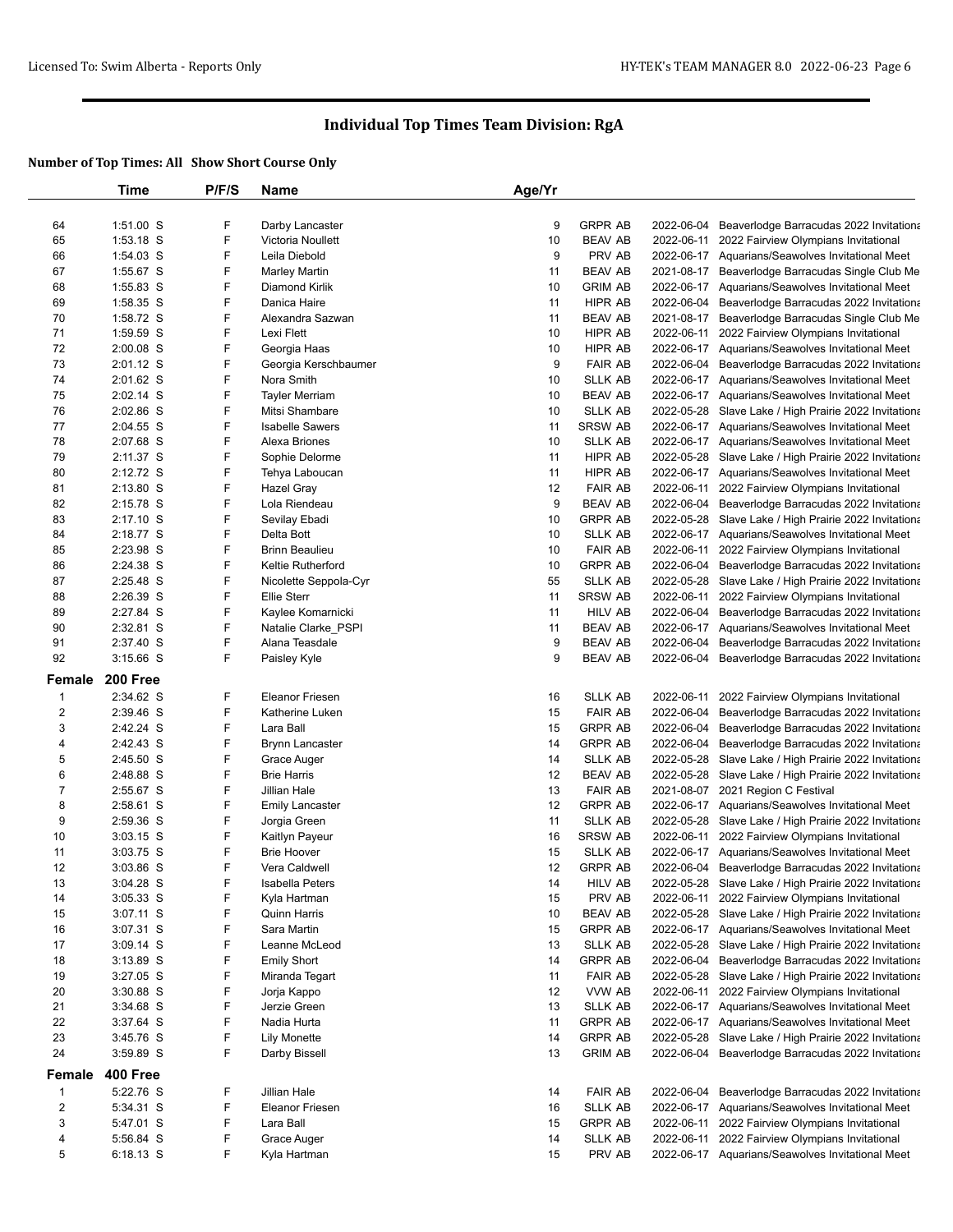|                  | Time               | P/F/S | Name                        | Age/Yr |                |            |                                                       |
|------------------|--------------------|-------|-----------------------------|--------|----------------|------------|-------------------------------------------------------|
|                  |                    |       |                             |        |                |            |                                                       |
| 6                | 6:27.45 S          | F     | Vera Caldwell               | 12     | <b>GRPR AB</b> |            | 2022-06-11 2022 Fairview Olympians Invitational       |
| $\overline{7}$   | 6:30.72 S          | F     | Kaitlyn Payeur              | 16     | <b>SRSW AB</b> |            | 2022-06-11 2022 Fairview Olympians Invitational       |
| 8                | 6:39.02 S          | F     | <b>Brie Hoover</b>          | 15     | <b>SLLK AB</b> |            | 2022-06-17 Aquarians/Seawolves Invitational Meet      |
| 9                | 6:41.06 S          | F     | <b>Isabella Peters</b>      | 14     | <b>HILV AB</b> |            | 2022-06-17 Aquarians/Seawolves Invitational Meet      |
| 10               | 6:43.25 S          | F     | Samantha Monette            | 16     | PRV AB         |            | 2022-06-11 2022 Fairview Olympians Invitational       |
| 11               | 7:04.47 S          | F     | Sara Martin                 | 15     | <b>GRPR AB</b> |            | 2022-06-11 2022 Fairview Olympians Invitational       |
| 12               | 7:13.90 S          | F     | <b>Heather Diesel</b>       | 16     | <b>GRIM AB</b> |            | 2022-06-17 Aquarians/Seawolves Invitational Meet      |
| Female           | 800 Free           |       |                             |        |                |            |                                                       |
|                  |                    |       |                             |        |                |            |                                                       |
| $\mathbf 1$      | 11:45.63 S         | F     | <b>Eleanor Friesen</b>      | 16     | <b>SLLK AB</b> |            | 2022-05-28 Slave Lake / High Prairie 2022 Invitationa |
| $\boldsymbol{2}$ | 12:21.75 S         | F     | Katherine Luken             | 15     | <b>FAIR AB</b> |            | 2022-06-11 2022 Fairview Olympians Invitational       |
| 3                | 12:54.12 S         | F     | Jillian Hale                | 14     | <b>FAIR AB</b> |            | 2022-06-11 2022 Fairview Olympians Invitational       |
| 4                | 13:21.09 S         | F     | Kaitlyn Payeur              | 16     | SRSW AB        |            | 2022-06-17 Aquarians/Seawolves Invitational Meet      |
| 5                | 14:04.56 S         | F     | <b>Brie Hoover</b>          | 15     | <b>SLLK AB</b> |            | 2022-06-17 Aquarians/Seawolves Invitational Meet      |
| 6                | 14:30.97 S         | F     | <b>Taylor Friesen</b>       | 18     | <b>SLLK AB</b> |            | 2022-06-17 Aquarians/Seawolves Invitational Meet      |
|                  | Female 25 Back     |       |                             |        |                |            |                                                       |
| $\mathbf 1$      | 20.68 S            | F     | Miranda Tegart              | 10     | <b>FAIR AB</b> |            | 2021-07-24 2021 Camrose Sea Serpents                  |
| $\overline{2}$   | 23.49 S            | F     | Georgia Kerschbaumer        | 9      | <b>FAIR AB</b> | 2022-06-04 | Beaverlodge Barracudas 2022 Invitationa               |
| 3                | 23.55 S            | F     | <b>Bryce Martinson</b>      | 9      | HIPR AB        |            | 2022-06-17 Aquarians/Seawolves Invitational Meet      |
| 4                | 23.75 S            | F     | Lola Riendeau               | 9      | <b>BEAV AB</b> | 2022-06-04 | Beaverlodge Barracudas 2022 Invitationa               |
| 5                | 24.04 S            | F     | Victoria Noullett           | 10     | <b>BEAV AB</b> |            | 2022-05-28 Slave Lake / High Prairie 2022 Invitationa |
| 6                | 24.41 S            | F     | Alexa Briones               | 10     | <b>SLLK AB</b> |            | 2022-06-17 Aquarians/Seawolves Invitational Meet      |
| $\overline{7}$   | 24.43 S            | F     | <b>Addison Brown</b>        | 10     | <b>HILV AB</b> |            | 2022-06-11 2022 Fairview Olympians Invitational       |
| 8                | 24.48 S            | F     | Chase Mackenzie             | 10     | <b>BEAV AB</b> |            | 2022-06-17 Aquarians/Seawolves Invitational Meet      |
| 9                | 24.58 S            | F     | Darby Lancaster             | 9      | <b>GRPR AB</b> |            | 2022-06-04 Beaverlodge Barracudas 2022 Invitationa    |
| 10               | 24.59 S            | F     | Mitsi Shambare              | 10     | <b>SLLK AB</b> |            | 2022-06-17 Aquarians/Seawolves Invitational Meet      |
| 11               | 24.80 S            | F     | Sofie Littman               | 8      | <b>BEAV AB</b> |            | 2022-05-28 Slave Lake / High Prairie 2022 Invitationa |
| $12*$            | 25.17 S            | F     | Ella Hewitt                 | 10     | <b>GRIM AB</b> |            | 2021-07-24 2021 Camrose Sea Serpents                  |
| $12*$            | 25.17 S            | F     | Lexi Flett                  | 10     | HIPR AB        | 2022-06-04 | Beaverlodge Barracudas 2022 Invitationa               |
| 14               | 25.21 S            | F     | Kaydence Littman            | 10     | <b>BEAV AB</b> |            | 2022-06-04 Beaverlodge Barracudas 2022 Invitationa    |
| $15*$            | 25.57 S            | F     | Tayler Merriam              | 10     | BEAV AB        |            | 2022-06-17 Aquarians/Seawolves Invitational Meet      |
| $15*$            | 25.57 S            | F     | Kristen Imes                | 17     | <b>SRSW AB</b> |            | 2021-07-24 2021 Camrose Sea Serpents                  |
| 17               | 25.95 S            | F     | Georgia Haas                | 10     | HIPR AB        |            | 2022-06-04 Beaverlodge Barracudas 2022 Invitationa    |
| 18               | 26.35 S            | F     | Leila Diebold               | 9      | PRV AB         |            | 2022-06-17 Aquarians/Seawolves Invitational Meet      |
| 19               | 26.76 S            | F     | Sadie Poitras               | 8      | <b>SLLK AB</b> |            | 2022-06-11 2022 Fairview Olympians Invitational       |
| 20               | 26.85 S            | F     | Cealey Herr                 | 10     | HIPR AB        |            | 2022-06-17 Aquarians/Seawolves Invitational Meet      |
| 21               | 26.95 S            | F     | <b>Miller Hipkins</b>       | 8      | <b>BEAV AB</b> |            | 2022-06-04 Beaverlodge Barracudas 2022 Invitationa    |
| 22               | 27.37 S            | F     | Jonah Hesse                 | 8      | HIPR AB        |            | 2022-06-11 2022 Fairview Olympians Invitational       |
| 23               | 27.48 S            | F     | Alexandria Holmes           | 10     | <b>GRIM AB</b> |            | 2022-06-11 2022 Fairview Olympians Invitational       |
| 24               | 27.55 S            | F     | Nora Smith                  | 10     | <b>SLLK AB</b> |            | 2022-06-17 Aquarians/Seawolves Invitational Meet      |
| 25               | 27.61 S            | F     | <b>Brinn Beaulieu</b>       | 10     | <b>FAIR AB</b> | 2022-06-04 | Beaverlodge Barracudas 2022 Invitationa               |
| $26*$            | 27.73 S            | F     | <b>Emma Matier</b>          | 9      | <b>GRPR AB</b> |            | 2022-06-17 Aquarians/Seawolves Invitational Meet      |
| $26*$            | 27.73 S            | F     | Diamond Kirlik              | 10     | <b>GRIM AB</b> |            | 2022-06-11 2022 Fairview Olympians Invitational       |
| 28               | 27.90 S            | F     | Paisley Kyle                | 9      | BEAV AB        |            | 2022-06-17 Aquarians/Seawolves Invitational Meet      |
| 29               | 28.00 S            | F     | Quinn Richardson            | 9      | <b>GRIM AB</b> |            | 2022-06-11 2022 Fairview Olympians Invitational       |
| 30               | 28.07 S            | F     | Delta Bott                  | 10     | <b>SLLK AB</b> |            | 2022-06-17 Aquarians/Seawolves Invitational Meet      |
| 31               | 28.21 S            | F     | Sloan Chapman               | 10     | HIPR AB        | 2022-05-28 | Slave Lake / High Prairie 2022 Invitationa            |
| 32               | 28.28 S            | F     | Keltie Rutherford           | 10     | <b>GRPR AB</b> | 2022-06-04 | Beaverlodge Barracudas 2022 Invitationa               |
| 33               | 29.06 S            | F     | <b>Teeka Elliott</b>        | 8      | <b>GRIM AB</b> |            | 2022-06-11 2022 Fairview Olympians Invitational       |
| 34               | 29.26 S            | F     | Alana Teasdale              | 9      | BEAV AB        |            | 2022-06-17 Aquarians/Seawolves Invitational Meet      |
| 35               | 29.41 S            | F     | Kakisa Elliott              | 9      | <b>GRIM AB</b> |            | 2022-06-11 2022 Fairview Olympians Invitational       |
| 36               | 29.70 S            | F     | <b>Isabelle Sawers</b>      | 10     | <b>SRSW AB</b> |            | 2021-07-24 2021 Camrose Sea Serpents                  |
| 37               | 30.12 S            | F     | Khari Elliott               | 9      | <b>GRIM AB</b> |            | 2022-06-11 2022 Fairview Olympians Invitational       |
| 38               | 30.16 S            | F     | Chelsea Clarke              | 8      | <b>BEAV AB</b> |            | 2022-06-17 Aquarians/Seawolves Invitational Meet      |
| 39               | 30.23 S            | F     | Sadie Cox                   | 8      | HIPR AB        |            | 2022-06-17 Aquarians/Seawolves Invitational Meet      |
| 40               | 30.39 S            | F     | <b>Falon Gauchier</b>       | 8      | <b>SLLK AB</b> | 2022-06-11 | 2022 Fairview Olympians Invitational                  |
| 41               | 30.65 S            | F     | Seneca Paradis              | 6      | BEAV AB        |            | 2022-06-17 Aquarians/Seawolves Invitational Meet      |
| 42               | 30.78 S            | F     | Priya Caldwell              | 8      | <b>GRPR AB</b> |            | 2022-06-04 Beaverlodge Barracudas 2022 Invitationa    |
| 43               | 31.50 S            | F     | Allegra Dubrule             | 8      | HIPR AB        |            | 2022-06-11 2022 Fairview Olympians Invitational       |
|                  |                    | F     |                             | 10     | <b>GRPR AB</b> |            | 2022-05-28 Slave Lake / High Prairie 2022 Invitationa |
| 44<br>45         | 31.55 S<br>31.67 S | F     | Sevilay Ebadi<br>Maci Senyk | 9      | VVW AB         |            | 2022-06-17 Aquarians/Seawolves Invitational Meet      |
|                  |                    |       |                             |        |                |            |                                                       |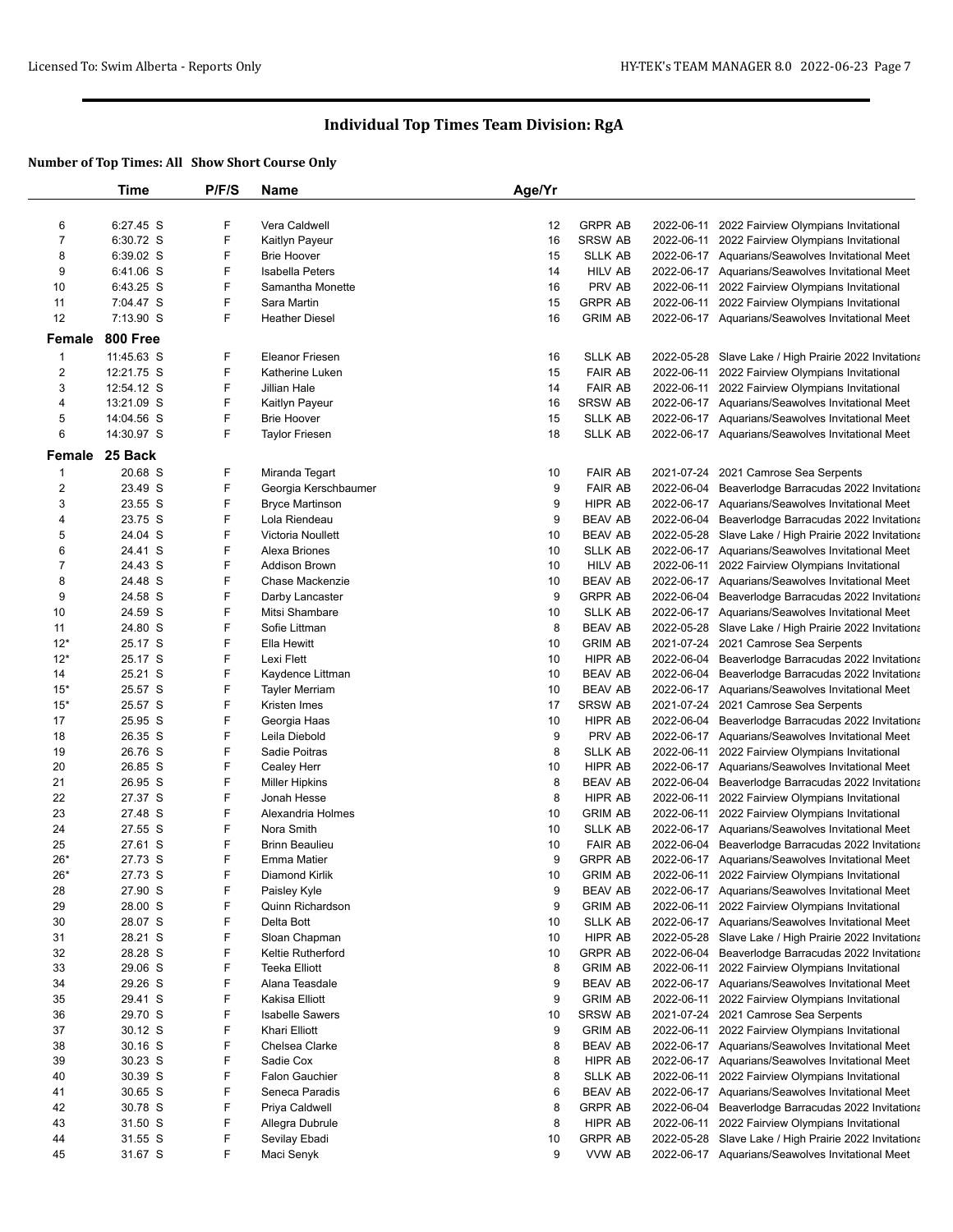|                         | Time               | P/F/S  | <b>Name</b>                          | Age/Yr              |                                  |            |                                                                                                     |
|-------------------------|--------------------|--------|--------------------------------------|---------------------|----------------------------------|------------|-----------------------------------------------------------------------------------------------------|
|                         |                    |        |                                      |                     |                                  |            |                                                                                                     |
| 46                      | 31.82 S            | F      | <b>Brittanae Jones</b>               | 8                   | <b>FAIR AB</b>                   |            | 2022-06-17 Aquarians/Seawolves Invitational Meet                                                    |
| 47                      | 31.95 S            | F      | Lennon Mackenzie                     | $\overline{7}$      | <b>BEAV AB</b>                   |            | 2022-06-17 Aquarians/Seawolves Invitational Meet                                                    |
| 48                      | 32.45 S            | F      | Carys Graham                         | 10                  | HIPR AB                          |            | 2022-05-28 Slave Lake / High Prairie 2022 Invitationa                                               |
| 49                      | 32.64 S            | F      | Lindsay Messner                      | 10                  | <b>GRIM AB</b>                   |            | 2022-06-17 Aquarians/Seawolves Invitational Meet                                                    |
| 50                      | 32.77 S            | F      | Chloe Perrin                         | $\overline{7}$      | <b>BEAV AB</b>                   |            | 2022-06-17 Aquarians/Seawolves Invitational Meet                                                    |
| 51                      | 32.85 S            | F      | Clara McLeod                         | 8                   | HIPR AB                          |            | 2022-06-17 Aquarians/Seawolves Invitational Meet                                                    |
| 52                      | 33.08 S            | F      | Madelyn Gauthier                     | 8                   | VVW AB                           |            | 2022-05-28 Slave Lake / High Prairie 2022 Invitationa                                               |
| 53                      | 33.37 S            | F<br>F | Sawyer Kyle                          | 7                   | <b>BEAV AB</b>                   |            | 2022-06-17 Aquarians/Seawolves Invitational Meet                                                    |
| 54                      | 33.61 S            | F      | Faye Gauchier                        | 8                   | <b>SLLK AB</b>                   |            | 2022-06-11 2022 Fairview Olympians Invitational                                                     |
| 55<br>56                | 33.82 S<br>34.35 S | F      | <b>Adelyn Peters</b><br>Autumn Gray  | 8<br>10             | HILV AB<br><b>FAIR AB</b>        |            | 2022-06-11 2022 Fairview Olympians Invitational<br>2022-06-17 Aquarians/Seawolves Invitational Meet |
| 57                      | 34.56 S            | F      | <b>Ellie Sterr</b>                   | 10                  | <b>SRSW AB</b>                   |            | 2021-07-24 2021 Camrose Sea Serpents                                                                |
| 58                      | 34.73 S            | F      | Letti Sharkey                        | 9                   | <b>GRPR AB</b>                   |            | 2022-06-17 Aquarians/Seawolves Invitational Meet                                                    |
| 59                      | 35.26 S            | F      | Ranelle Beaver                       | 8                   | <b>SLLK AB</b>                   |            | 2022-05-28 Slave Lake / High Prairie 2022 Invitationa                                               |
| 60                      | 35.33 S            | F      | <b>Keltie Clark</b>                  | $\overline{7}$      | <b>BEAV AB</b>                   |            | 2022-06-04 Beaverlodge Barracudas 2022 Invitationa                                                  |
| 61                      | 35.44 S            | F      | Anwyn Hauger                         | 8                   | <b>BEAV AB</b>                   |            | 2022-06-17 Aquarians/Seawolves Invitational Meet                                                    |
| 62                      | 36.06 S            | F      | Mollie Tye                           | $\overline{7}$      | <b>BEAV AB</b>                   |            | 2021-08-17 Beaverlodge Barracudas Single Club Me                                                    |
| 63                      | 36.10 S            | F      | Bria Komarnicki                      | 8                   | HILV AB                          |            | 2022-06-04 Beaverlodge Barracudas 2022 Invitationa                                                  |
| 64                      | 36.23 S            | F      | <b>Everly Wilcox</b>                 | 6                   | <b>GRIM AB</b>                   |            | 2022-06-17 Aquarians/Seawolves Invitational Meet                                                    |
| 65                      | 36.35 S            | F      | Makenna Martin                       | 8                   | <b>HILV AB</b>                   |            | 2022-06-17 Aquarians/Seawolves Invitational Meet                                                    |
| 66                      | 36.57 S            | F      | Piper Pollock                        | 7                   | <b>GRPR AB</b>                   |            | 2022-06-17 Aquarians/Seawolves Invitational Meet                                                    |
| 67                      | 36.60 S            | F      | Sadie Woolston                       | 7                   | <b>SLLK AB</b>                   |            | 2022-06-17 Aquarians/Seawolves Invitational Meet                                                    |
| 68                      | 36.62 S            | F      | Jillian Lees                         | 9                   | <b>GRPR AB</b>                   |            | 2022-06-17 Aquarians/Seawolves Invitational Meet                                                    |
| 69                      | 37.38 S            | F      | Harper Udey                          | 6                   | <b>GRPR AB</b>                   |            | 2022-06-04 Beaverlodge Barracudas 2022 Invitationa                                                  |
| 70                      | 37.66 S            | F      | Lena E Spofford                      | 7                   | <b>GRPR AB</b>                   |            | 2022-06-17 Aquarians/Seawolves Invitational Meet                                                    |
| 71                      | 37.69 S            | F      | Isabelle Roy                         | 7                   | <b>FAIR AB</b>                   |            | 2022-06-11 2022 Fairview Olympians Invitational                                                     |
| 72                      | 38.17 S            | F      | <b>Winnifred Udey</b>                | 8                   | <b>GRPR AB</b>                   |            | 2022-06-11 2022 Fairview Olympians Invitational                                                     |
| 73                      | 38.30 S            | F      | Myer Mazurek                         | 8                   | <b>SRSW AB</b>                   |            | 2022-06-11 2022 Fairview Olympians Invitational                                                     |
| 74                      | 38.35 S            | F      | <b>Adley Hauger</b>                  | 6                   | <b>BEAV AB</b>                   |            | 2022-06-17 Aquarians/Seawolves Invitational Meet                                                    |
| $75*$                   | 38.37 S            | F      | Kylie Lyle                           | 8                   | <b>BEAV AB</b>                   |            | 2021-08-17 Beaverlodge Barracudas Single Club Me                                                    |
| $75*$                   | 38.37 S            | F      | Caillie Wong                         | 8                   | <b>GRIM AB</b>                   |            | 2021-07-27 Grimshaw Gators 2021 Club Meet                                                           |
| 77                      | 38.45 S            | F      | Shelby Wilson                        | 6                   | <b>SLLK AB</b>                   |            | 2022-06-17 Aquarians/Seawolves Invitational Meet                                                    |
| 78                      | 39.44 S            | F      | <b>Harper Boisvert</b>               | 8                   | SLLK AB                          |            | 2022-06-17 Aquarians/Seawolves Invitational Meet                                                    |
| 79                      | 39.64 S            | F      | Aria Lamarche                        | 8                   | HIPR AB                          | 2022-06-11 | 2022 Fairview Olympians Invitational                                                                |
| 80                      | 39.74 S            | F      | Alina Y Venhola                      | $\overline{7}$      | <b>GRPR AB</b>                   |            | 2022-06-17 Aquarians/Seawolves Invitational Meet                                                    |
| 81                      | 40.23 S            | F      | Cersei Paradis                       | 8                   | BEAV AB                          |            | 2022-06-11 2022 Fairview Olympians Invitational                                                     |
| 82                      | 40.62 S            | F      | Maelle Maisonneuve                   | 8                   | SMRV AB                          |            | 2022-06-11 2022 Fairview Olympians Invitational                                                     |
| 83                      | 41.09 S            | F      | <b>Addison Hennings</b>              | 8                   | <b>GRIM AB</b>                   |            | 2022-06-11 2022 Fairview Olympians Invitational                                                     |
| 84                      | 41.12 S            | F      | Samantha James                       | 6                   | HIPR AB                          |            | 2022-05-28 Slave Lake / High Prairie 2022 Invitationa                                               |
| 85                      | 41.39 S            | F      | Faye Fitt                            | 9                   | <b>GRIM AB</b>                   | 2022-06-11 | 2022 Fairview Olympians Invitational                                                                |
| 86                      | 42.28 S            | F      | Aryanna Holmes                       | 10                  | <b>GRIM AB</b>                   |            | 2022-06-11 2022 Fairview Olympians Invitational                                                     |
| 87                      | 43.07 S            | F<br>F | Michaela Sazwan                      | 8                   | <b>BEAV AB</b>                   |            | 2021-08-17 Beaverlodge Barracudas Single Club Me                                                    |
| 88                      | 43.49 S            |        | Inara Daw                            | $\overline{7}$      | <b>SLLK AB</b>                   |            | 2022-05-28 Slave Lake / High Prairie 2022 Invitationa                                               |
| 89<br>90                | 47.10 S<br>48.15 S | F<br>F | Juliet Smith<br><b>Rylee Gardner</b> | $\overline{7}$<br>9 | <b>SLLK AB</b><br><b>GRIM AB</b> |            | 2022-06-17 Aquarians/Seawolves Invitational Meet<br>2021-07-27 Grimshaw Gators 2021 Club Meet       |
| 91                      | 48.23 S            | F      | Scarlett Hansen                      | 6                   | <b>BEAV AB</b>                   |            | 2022-06-17 Aquarians/Seawolves Invitational Meet                                                    |
| 92                      | 50.47 S            | F      | Nicole Clark                         | 7                   | <b>GRPR AB</b>                   |            | 2022-06-17 Aquarians/Seawolves Invitational Meet                                                    |
| 93                      | 56.29 S            | F      | Staylee Sather                       | 8                   | BEAV AB                          |            | 2022-06-04 Beaverlodge Barracudas 2022 Invitationa                                                  |
| 94                      | 1:03.78 S          | F      | Kate Longson                         | 6                   | <b>BEAV AB</b>                   |            | 2022-06-17 Aquarians/Seawolves Invitational Meet                                                    |
|                         |                    |        |                                      |                     |                                  |            |                                                                                                     |
| Female                  | 50 Back            |        |                                      |                     |                                  |            |                                                                                                     |
| $\mathbf{1}$            | 35.96 S            | F      | Ella Deering                         | 18                  | HIPR AB                          |            | 2022-06-17 Aquarians/Seawolves Invitational Meet                                                    |
| $\overline{\mathbf{c}}$ | 36.30 S            | F      | Katherine Luken                      | 15                  | <b>FAIR AB</b>                   |            | 2022-06-17 Aquarians/Seawolves Invitational Meet                                                    |
| 3                       | 37.10 S            | F      | <b>Brynn Lancaster</b>               | 14                  | <b>GRPR AB</b>                   |            | 2022-06-17 Aquarians/Seawolves Invitational Meet                                                    |
| 4                       | 38.89 S            | F      | Sonja Stucklschwaiger                | 14                  | <b>FAIR AB</b>                   |            | 2022-06-17 Aquarians/Seawolves Invitational Meet                                                    |
| 5                       | 39.18 S            | F      | Vera Caldwell                        | 12                  | <b>GRPR AB</b>                   |            | 2022-06-17 Aquarians/Seawolves Invitational Meet                                                    |
| 6                       | 39.42 S            | F<br>F | <b>Emmersyn Moore</b>                | 12                  | VVW AB                           |            | 2022-06-11 2022 Fairview Olympians Invitational                                                     |
| $\boldsymbol{7}$        | 39.57 S            | F      | <b>Brie Harris</b>                   | 12                  | <b>BEAV AB</b>                   |            | 2022-06-11 2022 Fairview Olympians Invitational                                                     |
| 8                       | 40.56 S            | F      | Isabella Peters<br>Madina Sharkawi   | 14                  | <b>HILV AB</b>                   |            | 2022-06-11 2022 Fairview Olympians Invitational                                                     |
| 9<br>10                 | 40.79 S<br>41.40 S | F      |                                      | 13                  | HIPR AB<br><b>FAIR AB</b>        |            | 2022-06-17 Aquarians/Seawolves Invitational Meet<br>2021-07-24 2021 Camrose Sea Serpents            |
| 11                      | 41.60 S            | F      | Zanna Roy<br>Anya Smit               | 13<br>14            | SMRV AB                          |            | 2022-06-11 2022 Fairview Olympians Invitational                                                     |
|                         |                    |        |                                      |                     |                                  |            |                                                                                                     |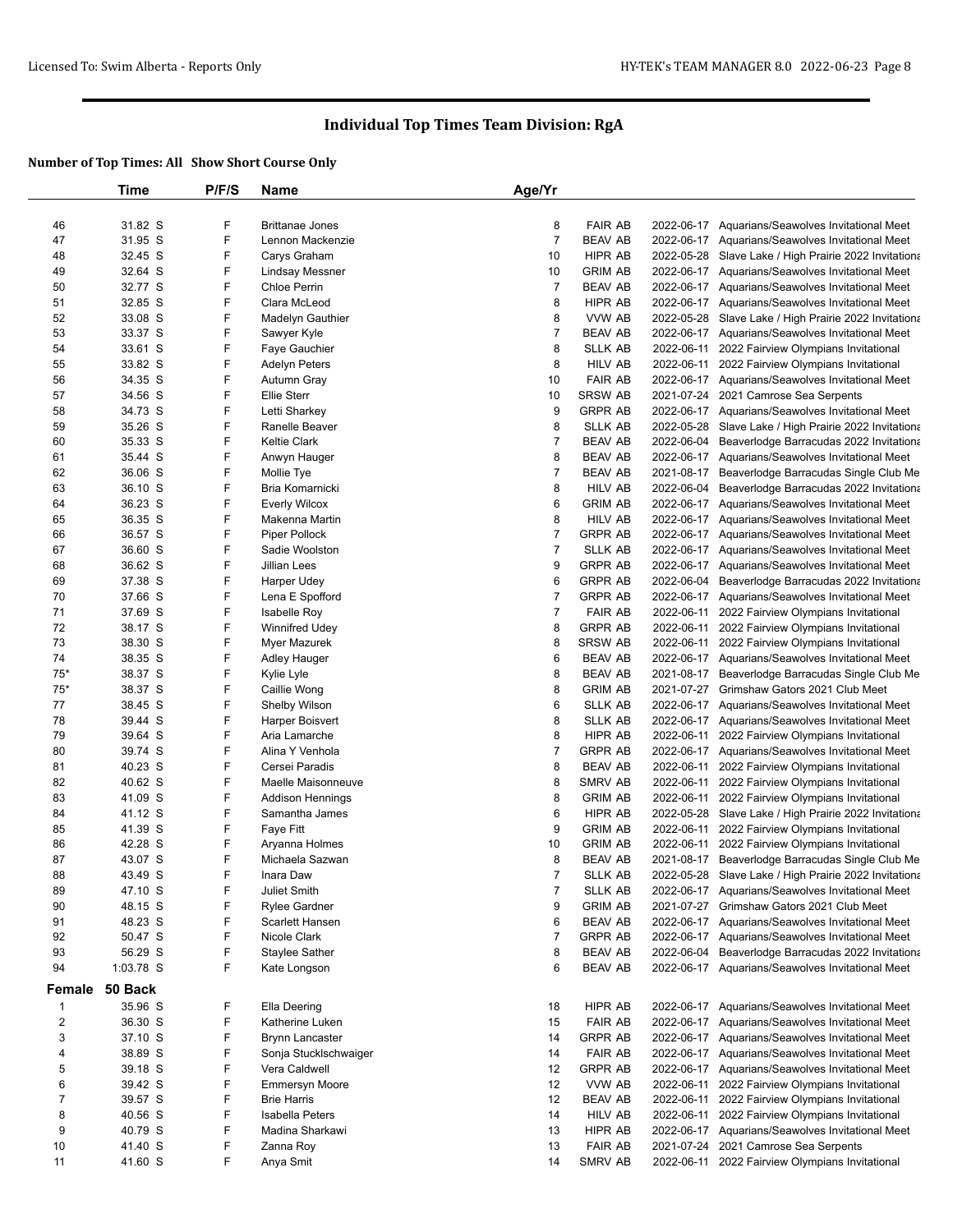|    | Time      | P/F/S  | <b>Name</b>                   | Age/Yr |                |            |                                                                                                    |
|----|-----------|--------|-------------------------------|--------|----------------|------------|----------------------------------------------------------------------------------------------------|
|    |           |        |                               |        |                |            |                                                                                                    |
| 12 | 42.56 S   | F      | Kyla Hartman                  | 15     | PRV AB         |            | 2022-06-17 Aquarians/Seawolves Invitational Meet                                                   |
| 13 | 43.03 S   | F      | Soleil Pugliese               | 15     | <b>SLLK AB</b> |            | 2022-05-28 Slave Lake / High Prairie 2022 Invitationa                                              |
| 14 | 43.17 S   | F      | <b>Adison Hewitt</b>          | 15     | PRV AB         |            | 2022-06-17 Aquarians/Seawolves Invitational Meet                                                   |
| 15 | 43.31 S   | F      | Miranda Tegart                | 11     | <b>FAIR AB</b> |            | 2022-05-28 Slave Lake / High Prairie 2022 Invitationa                                              |
| 16 | 43.48 S   | F      | Sara Martin                   | 15     | <b>GRPR AB</b> |            | 2022-06-11 2022 Fairview Olympians Invitational                                                    |
| 17 | 43.81 SL  | F      | <b>Quinn Harris</b>           | 10     | <b>BEAV AB</b> |            | 2022-06-17 Aquarians/Seawolves Invitational Meet                                                   |
| 18 | 43.83 S   | F      | <b>Pyper Martinson</b>        | 11     | HIPR AB        | 2022-06-04 | Beaverlodge Barracudas 2022 Invitationa                                                            |
| 19 | 44.33 S   | F      | <b>Heather Diesel</b>         | 16     | <b>GRIM AB</b> |            | 2022-06-17 Aquarians/Seawolves Invitational Meet                                                   |
| 20 | 44.34 S   | F      | <b>Brooklyn McIntyre</b>      | 12     | HIPR AB        |            | 2022-06-17 Aquarians/Seawolves Invitational Meet                                                   |
| 21 | 45.13 SL  | F      | Kayleigh Ross                 | 12     | <b>SLLK AB</b> |            | 2022-06-17 Aquarians/Seawolves Invitational Meet                                                   |
| 22 | 45.40 S   | F      | Keya Willier                  | 13     | HIPR AB        |            | 2022-05-28 Slave Lake / High Prairie 2022 Invitationa                                              |
| 23 | 45.61 S   | F      | Jillian Hale                  | 13     | <b>FAIR AB</b> |            | 2021-07-24 2021 Camrose Sea Serpents                                                               |
| 24 | 45.68 S   | F      | Leanne McLeod                 | 13     | <b>SLLK AB</b> |            | 2022-06-17 Aquarians/Seawolves Invitational Meet                                                   |
| 25 | 45.89 S   | F      | Ashley Billings               | 15     | HIPR AB        |            | 2022-06-04 Beaverlodge Barracudas 2022 Invitationa                                                 |
| 26 | 45.93 S   | F      | Dylan Hicks                   | 14     | HIPR AB        |            | 2022-06-11 2022 Fairview Olympians Invitational                                                    |
| 27 | 46.07 S   | F      | Ariana Rotenburger            | 15     | HIPR AB        |            | 2022-06-17 Aquarians/Seawolves Invitational Meet                                                   |
| 28 | 46.37 S   | F      | <b>Emily Lancaster</b>        | 12     | <b>GRPR AB</b> |            | 2022-05-28 Slave Lake / High Prairie 2022 Invitationa                                              |
| 29 | 46.39 S   | F      | Jerzie Green                  | 13     | <b>SLLK AB</b> |            | 2022-06-11 2022 Fairview Olympians Invitational                                                    |
| 30 | 46.83 S   | F      | <b>Emily Short</b>            | 14     | <b>GRPR AB</b> | 2022-06-04 | Beaverlodge Barracudas 2022 Invitationa                                                            |
| 31 | 47.42 S   | F      | Angela Noullett               | 11     | <b>BEAV AB</b> |            | 2022-06-11 2022 Fairview Olympians Invitational                                                    |
| 32 | 48.11 S L | F      | <b>Brie Hoover</b>            | 15     | <b>SLLK AB</b> |            | 2022-06-17 Aquarians/Seawolves Invitational Meet                                                   |
| 33 | 48.19 S   | F      | Casey Billings                | 13     | HIPR AB        |            | 2022-06-04 Beaverlodge Barracudas 2022 Invitationa                                                 |
| 34 | 48.88 S   | F      | Oceane Simon                  | 13     | SMRV AB        |            | 2022-06-11 2022 Fairview Olympians Invitational                                                    |
| 35 | 48.96 S   | F      | Kaitlyn Payeur                | 15     | SRSW AB        |            | 2021-07-24 2021 Camrose Sea Serpents                                                               |
| 36 | 49.04 S   | F      | <b>Addison Brown</b>          | 10     | HILV AB        |            | 2022-05-28 Slave Lake / High Prairie 2022 Invitationa                                              |
| 37 | 49.15 S   | F      | Jemma Hesse                   | 13     | HIPR AB        |            | 2022-06-11 2022 Fairview Olympians Invitational                                                    |
| 38 | 49.53 S   | F      | <b>Brooklyn Grey</b>          | 12     | HIPR AB        |            | 2022-06-17 Aquarians/Seawolves Invitational Meet                                                   |
| 39 | 49.74 S   | F      | Neka Stucklschwaiger          | 11     | <b>FAIR AB</b> |            | 2021-07-24 2021 Camrose Sea Serpents                                                               |
| 40 | 50.07 S   | F      | Carli Ras                     | 12     | PRV AB         | 2022-06-11 | 2022 Fairview Olympians Invitational                                                               |
| 41 | 50.16 S   | F      | Emilie Schmidt                | 11     | <b>BEAV AB</b> |            | 2022-06-11 2022 Fairview Olympians Invitational                                                    |
| 42 | 50.30 S   | F      | <b>Brynn Billings</b>         | 11     | HIPR AB        |            | 2022-06-04 Beaverlodge Barracudas 2022 Invitationa                                                 |
| 43 | 50.63 S   | F      | Elizabeth Wood                | 12     | <b>SLLK AB</b> |            | 2022-06-17 Aquarians/Seawolves Invitational Meet                                                   |
| 44 | 50.68 S   | F      | Nadia Hurta                   | 11     | <b>GRPR AB</b> |            | 2022-06-17 Aquarians/Seawolves Invitational Meet                                                   |
| 45 | 51.04 S   | F      | Jillian Williams              | 21     | <b>SLLK AB</b> |            |                                                                                                    |
| 46 | 51.09 S   | F      | <b>Tyra Shantz</b>            | 11     | HIPR AB        |            | 2022-05-28 Slave Lake / High Prairie 2022 Invitationa                                              |
| 47 | 51.10 S   | F      |                               | 12     | HIPR AB        |            | 2022-05-28 Slave Lake / High Prairie 2022 Invitationa                                              |
| 48 | 51.18 S   | F      | Niya Mouallem<br>Eliza Fraser | 12     | <b>GRIM AB</b> |            | 2022-06-11 2022 Fairview Olympians Invitational                                                    |
|    |           | F      | Kristen Imes                  | 18     |                |            | 2022-06-11 2022 Fairview Olympians Invitational<br>2022-06-11 2022 Fairview Olympians Invitational |
| 49 | 51.28 S   | F      |                               | 11     | SRSW AB        |            |                                                                                                    |
| 50 | 52.14 S   | F      | Javannah Maganes              |        | <b>SLLK AB</b> |            | 2022-06-17 Aquarians/Seawolves Invitational Meet                                                   |
| 51 | 52.28 S   |        | <b>Brooklyn Wills</b>         | 13     | <b>GRPR AB</b> |            | 2022-06-17 Aquarians/Seawolves Invitational Meet                                                   |
| 52 | 52.29 S   | F      | Kaydence Littman              | 10     | <b>BEAV AB</b> |            | 2022-06-17 Aquarians/Seawolves Invitational Meet                                                   |
| 53 | 52.38 S   | F<br>F | Darby Bissell                 | 13     | <b>GRIM AB</b> |            | 2022-06-04 Beaverlodge Barracudas 2022 Invitationa                                                 |
| 54 | 52.56 S   |        | Sofie Littman                 | 8      | <b>BEAV AB</b> |            | 2022-06-17 Aquarians/Seawolves Invitational Meet                                                   |
| 55 | 52.65 S   | F      | Jordann Medina                | 12     | <b>SLLK AB</b> |            | 2022-06-17 Aquarians/Seawolves Invitational Meet                                                   |
| 56 | 52.74 S   | F      | Isobel Knopf                  | 12     | <b>FAIR AB</b> |            | 2022-06-11 2022 Fairview Olympians Invitational                                                    |
| 57 | 52.75 S   | F      | <b>Annie Diesel</b>           | 14     | <b>GRIM AB</b> |            | 2022-06-17 Aquarians/Seawolves Invitational Meet                                                   |
| 58 | 52.83 S   | F      | Georgia Kerschbaumer          | 9      | <b>FAIR AB</b> |            | 2022-06-04 Beaverlodge Barracudas 2022 Invitationa                                                 |
| 59 | 52.92 S   | F      | Mia Vizcarra                  | 11     | SLLK AB        |            | 2022-06-17 Aquarians/Seawolves Invitational Meet                                                   |
| 60 | 52.98 S   | F      | Zoe Ras                       | 10     | PRV AB         |            | 2022-06-17 Aquarians/Seawolves Invitational Meet                                                   |
| 61 | 52.99 S   | F      | Lola Riendeau                 | 9      | <b>BEAV AB</b> |            | 2022-06-04 Beaverlodge Barracudas 2022 Invitationa                                                 |
| 62 | 53.08 S   | F      | Darby Lancaster               | 9      | <b>GRPR AB</b> |            | 2022-06-17 Aquarians/Seawolves Invitational Meet                                                   |
| 63 | 53.12 S   | F      | Lexi Flett                    | 10     | HIPR AB        |            | 2022-05-28 Slave Lake / High Prairie 2022 Invitationa                                              |
| 64 | 53.55 S   | F      | <b>Bryce Martinson</b>        | 9      | HIPR AB        |            | 2022-06-11 2022 Fairview Olympians Invitational                                                    |
| 65 | 53.67 S   | F      | Peyton Cox                    | 11     | <b>FAIR AB</b> |            | 2022-06-11 2022 Fairview Olympians Invitational                                                    |
| 66 | 53.70 S   | F      | Jaylla Hesse                  | 14     | HIPR AB        |            | 2022-05-28 Slave Lake / High Prairie 2022 Invitationa                                              |
| 67 | 54.22 S   | F      | Victoria Noullett             | 10     | <b>BEAV AB</b> |            | 2022-06-11 2022 Fairview Olympians Invitational                                                    |
| 68 | 55.15 S   | F      | Abigail Leclerc               | 13     | HIPR AB        |            | 2022-05-28 Slave Lake / High Prairie 2022 Invitationa                                              |
| 69 | 55.61 S   | F      | Mitsi Shambare                | 10     | <b>SLLK AB</b> |            | 2022-05-28 Slave Lake / High Prairie 2022 Invitationa                                              |
| 70 | 55.79 S   | F      | Alexa Briones                 | 10     | SLLK AB        |            | 2022-06-17 Aquarians/Seawolves Invitational Meet                                                   |
| 71 | 55.94 S   | F      | Chase Mackenzie               | 10     | BEAV AB        |            | 2022-06-17 Aquarians/Seawolves Invitational Meet                                                   |
| 72 | 56.44 S   | F      | Sloan Chapman                 | 10     | HIPR AB        |            | 2022-05-28 Slave Lake / High Prairie 2022 Invitationa                                              |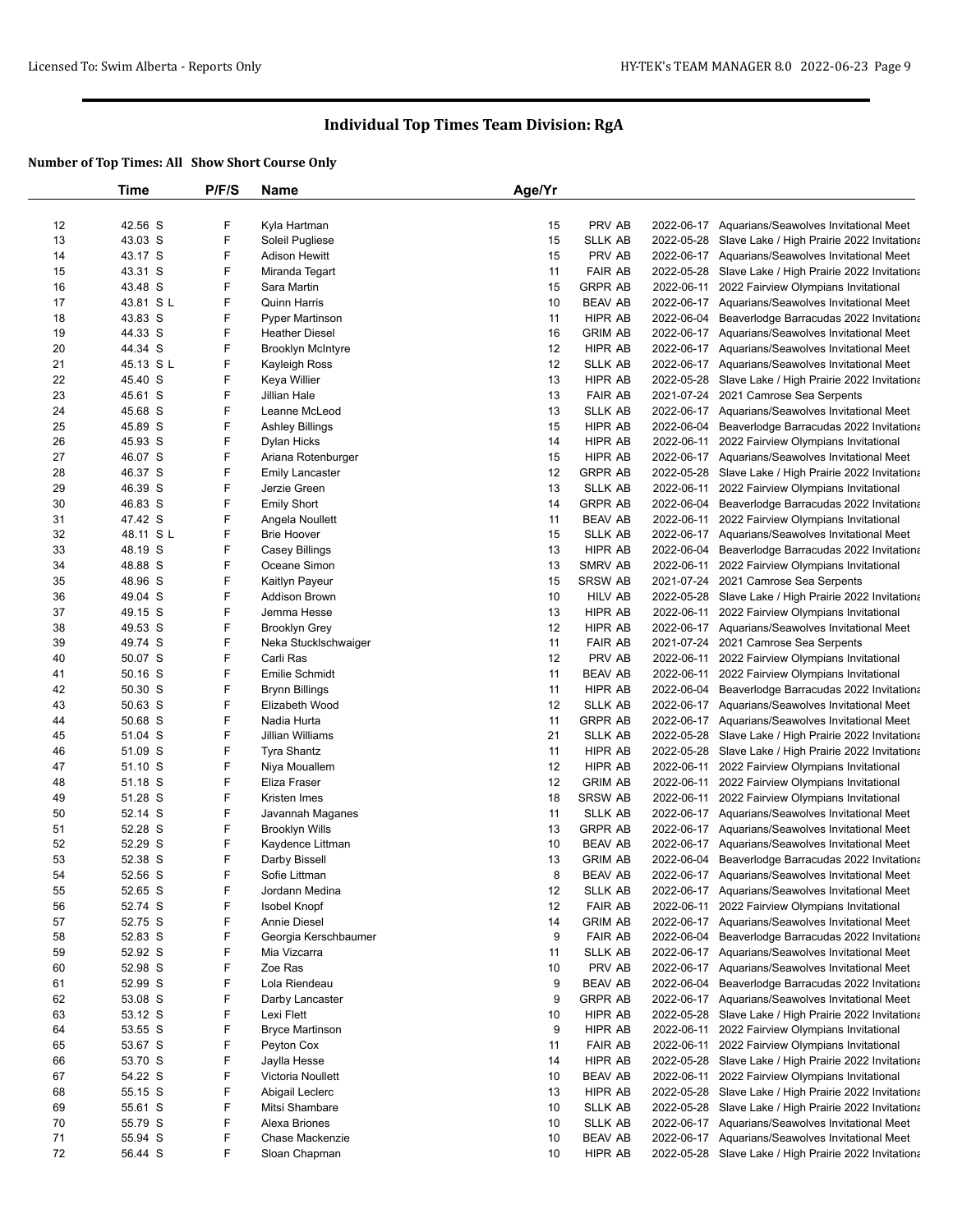|        | Time        | P/F/S | <b>Name</b>              | Age/Yr         |                |                                                       |
|--------|-------------|-------|--------------------------|----------------|----------------|-------------------------------------------------------|
|        |             |       |                          |                |                |                                                       |
| 73     | 56.77 S     | F     | Leila Diebold            | 9              | PRV AB         | 2022-06-11 2022 Fairview Olympians Invitational       |
| 74     | 56.88 S     | F     | Kaida Riddiough          | 16             | <b>GRIM AB</b> | 2022-06-11 2022 Fairview Olympians Invitational       |
| 75     | 57.58 S     | F     | Sevilay Ebadi            | 10             | <b>GRPR AB</b> | 2022-06-17 Aquarians/Seawolves Invitational Meet      |
| 76     | 57.79 S     | F     | Erin Payeur              | 11             | <b>SRSW AB</b> | 2021-07-24 2021 Camrose Sea Serpents                  |
| 77     | 58.13 S     | F     | Cealey Herr              | 10             | <b>HIPR AB</b> | 2022-05-28 Slave Lake / High Prairie 2022 Invitationa |
| 78     | 58.72 S     | F     | Nora Smith               | 10             | <b>SLLK AB</b> | 2022-05-28 Slave Lake / High Prairie 2022 Invitationa |
| 79     | 58.80 S     | F     | Charlene Caudron         | 10             | SMRV AB        | 2022-06-11 2022 Fairview Olympians Invitational       |
| 80     | 59.09 S     | F     | Danica Haire             | 11             | HIPR AB        | 2022-06-04 Beaverlodge Barracudas 2022 Invitationa    |
| $81*$  | 59.32 S     | F     | Sadie Poitras            | 8              | <b>SLLK AB</b> | 2022-06-11 2022 Fairview Olympians Invitational       |
| $81*$  | 59.32 S     | F     | Tegan Malcolm            | 11             | <b>SLLK AB</b> | 2022-06-17 Aquarians/Seawolves Invitational Meet      |
| 83     | 59.56 S     | F     | <b>Brinn Beaulieu</b>    | 10             | <b>FAIR AB</b> | 2022-06-11 2022 Fairview Olympians Invitational       |
| 84     | 59.62 S     | F     | Raelle Hoover            | 11             | <b>SLLK AB</b> | 2022-06-17 Aquarians/Seawolves Invitational Meet      |
| 85     | 59.84 S     | F     | Meia McNeil              | 11             | SMRV AB        | 2022-06-11 2022 Fairview Olympians Invitational       |
| 86     | 59.89 S     | F     | Alexandria Holmes        | 10             | <b>GRIM AB</b> | 2022-06-11 2022 Fairview Olympians Invitational       |
| 87     | 1:00.07 S   | F     | Georgia Haas             | 10             | HIPR AB        | 2022-05-28 Slave Lake / High Prairie 2022 Invitationa |
| 88     | 1:00.56 S   | F     | Hazel Gray               | 12             | <b>FAIR AB</b> | 2022-06-11 2022 Fairview Olympians Invitational       |
| 89     | 1:00.64 S   | F     | Julianne Sylvain         | 9              | SMRV AB        | 2022-06-17 Aquarians/Seawolves Invitational Meet      |
| 90     | 1:00.71 S   | F     | <b>Tayler Merriam</b>    | 10             | <b>BEAV AB</b> | 2022-06-17 Aquarians/Seawolves Invitational Meet      |
| 91     | 1:00.87 S   | F     | Delta Bott               | 10             | <b>SLLK AB</b> | 2022-05-28 Slave Lake / High Prairie 2022 Invitationa |
| 92     | 1:01.06 S   | F     | Charlize Wong            | 11             | <b>GRIM AB</b> | 2021-07-27 Grimshaw Gators 2021 Club Meet             |
| 93     | $1:01.16$ S | F     | Paisley Kyle             | 9              | <b>BEAV AB</b> | 2022-06-17 Aquarians/Seawolves Invitational Meet      |
| 94     | 1:01.84 S   | F     | Diamond Kirlik           | 10             | <b>GRIM AB</b> | 2022-06-17 Aquarians/Seawolves Invitational Meet      |
| 95     | 1:01.91 S   | F     | Myka Hoover              | 13             | <b>SLLK AB</b> | 2022-05-28 Slave Lake / High Prairie 2022 Invitationa |
| 96     | 1:01.95 S   | F     | <b>Isabelle Sawers</b>   | 11             | <b>SRSW AB</b> | 2022-06-17 Aquarians/Seawolves Invitational Meet      |
| 97     | 1:02.38 S   | F     | <b>Keltie Rutherford</b> | 10             | <b>GRPR AB</b> | 2022-06-17 Aquarians/Seawolves Invitational Meet      |
| 98     | 1:02.53 S   | F     | Jonah Hesse              | 8              | HIPR AB        | 2022-05-28 Slave Lake / High Prairie 2022 Invitationa |
| 99     | 1:02.60 S   | F     | Lauren Smith             | 12             | <b>GRIM AB</b> | 2022-06-04 Beaverlodge Barracudas 2022 Invitationa    |
| 100    | 1:03.09 S   | F     | Tehya Laboucan           | 11             | HIPR AB        | 2022-06-17 Aquarians/Seawolves Invitational Meet      |
| 101    | 1:03.26 S   | F     | Alexandra Sazwan         | 11             | <b>BEAV AB</b> | 2021-08-17 Beaverlodge Barracudas Single Club Me      |
| $102*$ | 1:03.41 S   | F     | Livi B Maksymetz         | 10             | <b>GRPR AB</b> | 2022-06-17 Aquarians/Seawolves Invitational Meet      |
| $102*$ | 1:03.41 S   | F     | Priya Caldwell           | 8              | <b>GRPR AB</b> | 2022-06-17 Aquarians/Seawolves Invitational Meet      |
| 104    | 1:03.59 S   | F     | <b>Miller Hipkins</b>    | 8              | <b>BEAV AB</b> | 2022-06-04 Beaverlodge Barracudas 2022 Invitationa    |
| 105    | 1:03.73 S   | F     | Alana Teasdale           | 9              | <b>BEAV AB</b> | 2022-06-17 Aquarians/Seawolves Invitational Meet      |
| 106    | 1:03.86 S   | F     | <b>Ellie Sterr</b>       | 11             | <b>SRSW AB</b> | 2022-06-11 2022 Fairview Olympians Invitational       |
| 107    | 1:04.02 S   | F     | Marley Martin            | 11             | <b>BEAV AB</b> | 2021-08-17 Beaverlodge Barracudas Single Club Me      |
| 108    | 1:04.23 S   | F     | <b>Finlie Strong</b>     | 9              | SMRV AB        | 2022-06-11 2022 Fairview Olympians Invitational       |
| 109    | $1:04.66$ S | F     | Carys Graham             | 10             | HIPR AB        | 2022-05-28 Slave Lake / High Prairie 2022 Invitationa |
| 110    | 1:04.82 S   | F     | Chelsea Clarke           | 8              | <b>BEAV AB</b> | 2022-06-17 Aquarians/Seawolves Invitational Meet      |
| 111    | 1:05.76 S   | F     | Sophie Delorme           | 11             | HIPR AB        | 2022-05-28 Slave Lake / High Prairie 2022 Invitationa |
| 112    | 1:07.02 S   | F     | <b>Emma Matier</b>       | 9              | <b>GRPR AB</b> | 2022-06-04 Beaverlodge Barracudas 2022 Invitationa    |
| 113    | 1:07.06 S   | F     | Melody Maisonneuve       | 9              | SMRV AB        | 2022-06-11 2022 Fairview Olympians Invitational       |
| 114    | 1:07.28 S   | F     | Quinn Richardson         | 9              | <b>GRIM AB</b> | 2022-06-04 Beaverlodge Barracudas 2022 Invitationa    |
| 115    | 1:07.52 S   | F     | Zoe Dubrule              | 10             | <b>SMRV AB</b> | 2022-06-11 2022 Fairview Olympians Invitational       |
| 116    | 1:07.56 S   | F     | Kaylee Komarnicki        | 11             | <b>HILV AB</b> | 2022-06-04 Beaverlodge Barracudas 2022 Invitationa    |
| 117    | $1:08.33$ S | F     | <b>Falon Gauchier</b>    | 8              | <b>SLLK AB</b> | 2022-06-11 2022 Fairview Olympians Invitational       |
| 118    | 1:08.41 S   | F     | Seneca Paradis           | 6              | <b>BEAV AB</b> | 2022-06-11 2022 Fairview Olympians Invitational       |
| 119    | 1:09.10 S   | F     | Allegra Dubrule          | 8              | HIPR AB        | 2022-06-11 2022 Fairview Olympians Invitational       |
| 120    | $1:09.57$ S | F     | <b>Chloe Perrin</b>      | 7              | <b>BEAV AB</b> | 2022-06-17 Aquarians/Seawolves Invitational Meet      |
| 121    | 1:11.02 S   | F     | Faye Gauchier            | 8              | <b>SLLK AB</b> | 2022-06-11 2022 Fairview Olympians Invitational       |
| 122    | $1:11.18$ S | F     | Kakisa Elliott           | 9              | <b>GRIM AB</b> | 2022-06-11 2022 Fairview Olympians Invitational       |
| 123    | $1:11.67$ S | F     | Caillie Wong             | 8              | <b>GRIM AB</b> | 2021-07-24 2021 Camrose Sea Serpents                  |
| 124    | 1:12.18 S   | F     | Khari Elliott            | 9              | <b>GRIM AB</b> | 2022-06-11 2022 Fairview Olympians Invitational       |
| 125    | 1:12.58 S   | F     | Maci Senyk               | 9              | VVW AB         | 2022-06-17 Aquarians/Seawolves Invitational Meet      |
| 126    | $1:14.52$ S | F     | Lennon Mackenzie         | $\overline{7}$ | <b>BEAV AB</b> | 2022-06-17 Aquarians/Seawolves Invitational Meet      |
| 127    | 1:15.24 S   | F     | <b>Lindsay Messner</b>   | 10             | <b>GRIM AB</b> | 2022-06-17 Aquarians/Seawolves Invitational Meet      |
| 128    | 1:17.36 S   | F     | Georgette Voros          | 9              | <b>GRIM AB</b> | 2022-05-28 Slave Lake / High Prairie 2022 Invitationa |
| 129    | $1:17.62$ S | F     | <b>Brittanae Jones</b>   | 8              | <b>FAIR AB</b> | 2022-06-17 Aquarians/Seawolves Invitational Meet      |
| 130    | 1:18.90 S   | F     | Autumn Gray              | 10             | <b>FAIR AB</b> | 2022-06-04 Beaverlodge Barracudas 2022 Invitationa    |
| 131    | $1:20.21$ S | F     | Letti Sharkey            | 9              | <b>GRPR AB</b> | 2022-06-17 Aquarians/Seawolves Invitational Meet      |
| 132    | 1:20.45 S   | F     | <b>Keltie Clark</b>      | $\overline{7}$ | <b>BEAV AB</b> | 2022-06-11 2022 Fairview Olympians Invitational       |
| 133    | 1:21.21 S   | F     | Jillian Lees             | 9              | <b>GRPR AB</b> | 2022-06-11 2022 Fairview Olympians Invitational       |
|        |             |       |                          |                |                |                                                       |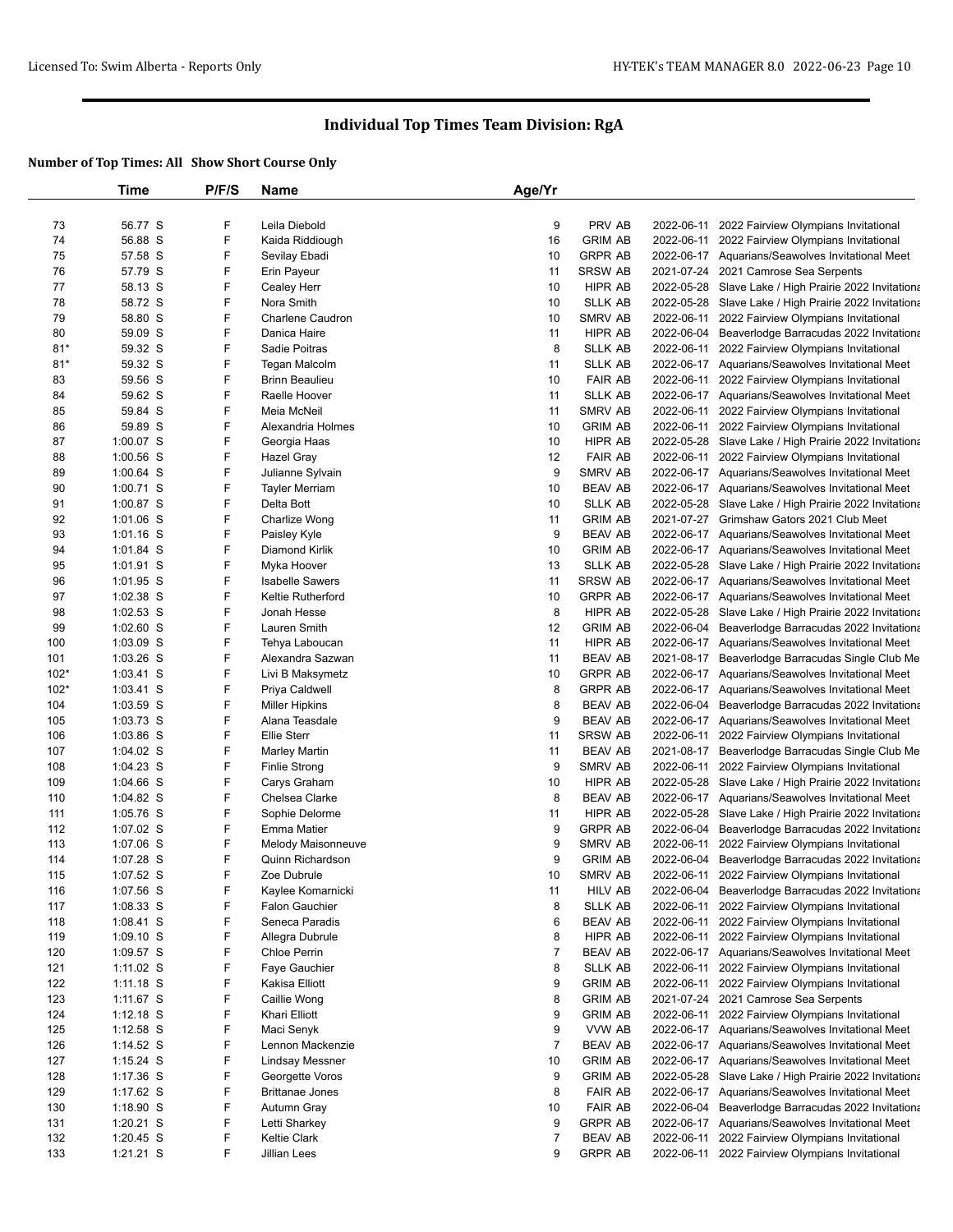|                         | Time                     | P/F/S       | Name                                | Age/Yr         |                                  |                                                                                                           |
|-------------------------|--------------------------|-------------|-------------------------------------|----------------|----------------------------------|-----------------------------------------------------------------------------------------------------------|
|                         |                          |             |                                     |                |                                  |                                                                                                           |
| 134                     | 1:21.26 S                | F           | Mollie Tye                          | 7              | <b>BEAV AB</b>                   | 2021-08-17 Beaverlodge Barracudas Single Club Me                                                          |
| 135                     | 1:21.89 S                | F           | Winnifred Udey                      | 8              | <b>GRPR AB</b>                   | 2022-06-11 2022 Fairview Olympians Invitational                                                           |
| 136                     | 1:22.63 S                | F           | Kylie Lyle                          | 8              | <b>BEAV AB</b>                   | 2021-08-17 Beaverlodge Barracudas Single Club Me                                                          |
| 137                     | 1:23.76 S                | F           | Harper Udey                         | 6              | <b>GRPR AB</b>                   | 2022-06-11 2022 Fairview Olympians Invitational                                                           |
| 138                     | 1:27.04 S                | F           | Piper Pollock                       | $\overline{7}$ | <b>GRPR AB</b>                   | 2022-06-11 2022 Fairview Olympians Invitational                                                           |
| 139                     | $1:27.15$ S              | F           | Alina Y Venhola                     | 7              | <b>GRPR AB</b>                   | 2022-06-11 2022 Fairview Olympians Invitational                                                           |
| 140                     | 1:27.66 S                | F           | Faye Fitt                           | 9              | <b>GRIM AB</b>                   | 2022-06-11 2022 Fairview Olympians Invitational                                                           |
| 141                     | 1:29.57 S                | F           | Aryanna Holmes                      | 10             | <b>GRIM AB</b>                   | 2022-06-11 2022 Fairview Olympians Invitational                                                           |
| 142                     | 1:30.76 S                | F           | <b>Rylee Gardner</b>                | 9              | <b>GRIM AB</b>                   | 2021-07-27 Grimshaw Gators 2021 Club Meet                                                                 |
| 143                     | $1:31.55$ S              | F           | Cersei Paradis                      | 8              | <b>BEAV AB</b>                   | 2022-06-17 Aquarians/Seawolves Invitational Meet                                                          |
| 144                     | 1:33.41 S                | F           | Anwyn Hauger                        | 8              | <b>BEAV AB</b>                   | 2022-06-17 Aquarians/Seawolves Invitational Meet                                                          |
| 145                     | 1:33.86 S                | F           | Aria Lamarche                       | 8              | HIPR AB                          | 2022-06-17 Aquarians/Seawolves Invitational Meet                                                          |
| 146                     | $1:39.18$ S              | F           | Lena E Spofford                     | 7              | <b>GRPR AB</b>                   | 2022-06-17 Aquarians/Seawolves Invitational Meet                                                          |
| 147                     | 1:43.03 S                | F           | Michaela Sazwan                     | 8              | <b>BEAV AB</b>                   | 2021-08-17 Beaverlodge Barracudas Single Club Me                                                          |
| 148                     | 1:58.29 S                | F           | Scarlett Hansen                     | 6              | <b>BEAV AB</b>                   | 2022-06-17 Aquarians/Seawolves Invitational Meet                                                          |
| 149                     | 2:05.12 S                | F           | Nicole Clark                        | 7              | <b>GRPR AB</b>                   | 2022-06-04 Beaverlodge Barracudas 2022 Invitationa                                                        |
| 150                     | 2:08.78 S                | F           | Myer Mazurek                        | 7              | SRSW AB                          | 2021-07-24 2021 Camrose Sea Serpents                                                                      |
| Female                  | 100 Back                 |             |                                     |                |                                  |                                                                                                           |
| $\mathbf 1$             | 1:17.62 S                | F           | Ella Deering                        |                |                                  |                                                                                                           |
|                         |                          | F           | <b>Eleanor Friesen</b>              | 18             | HIPR AB                          | 2022-06-17 Aquarians/Seawolves Invitational Meet                                                          |
| $\overline{\mathbf{c}}$ | 1:18.22 S<br>1:20.00 S   | F           | Katherine Luken                     | 16<br>15       | <b>SLLK AB</b>                   | 2022-06-17 Aquarians/Seawolves Invitational Meet                                                          |
| 3                       |                          | F           |                                     |                | <b>FAIR AB</b>                   | 2022-05-28 Slave Lake / High Prairie 2022 Invitationa<br>2022-06-17 Aquarians/Seawolves Invitational Meet |
| 4<br>5                  | $1:20.48$ S<br>1:20.53 S | F           | Erin Hoveland                       | 17<br>14       | <b>GRPR AB</b><br><b>GRPR AB</b> |                                                                                                           |
|                         |                          | F           | <b>Brynn Lancaster</b><br>Lara Ball |                |                                  | 2022-06-11 2022 Fairview Olympians Invitational                                                           |
| 6<br>$\overline{7}$     | 1:23.20 S                | F           |                                     | 15             | <b>GRPR AB</b><br><b>BEAV AB</b> | 2022-06-04 Beaverlodge Barracudas 2022 Invitationa                                                        |
|                         | 1:27.55 S                | F           | <b>Brie Harris</b>                  | 12             |                                  | 2022-06-17 Aquarians/Seawolves Invitational Meet                                                          |
| 8                       | 1:28.89 S                |             | Vera Caldwell                       | 12             | <b>GRPR AB</b>                   | 2022-06-11 2022 Fairview Olympians Invitational                                                           |
| 9                       | 1:31.47 S                | F           | Kyla Hartman                        | 15             | PRV AB                           | 2022-06-17 Aquarians/Seawolves Invitational Meet                                                          |
| 10                      | 1:33.09 S                | F           | Madina Sharkawi                     | 13             | HIPR AB                          | 2022-06-17 Aquarians/Seawolves Invitational Meet                                                          |
| 11                      | 1:34.25 S                | F           | <b>Pyper Martinson</b>              | 11             | HIPR AB                          | 2022-06-11 2022 Fairview Olympians Invitational                                                           |
| 12                      | 1:34.95 S                | F<br>F      | <b>Taylor Friesen</b>               | 18<br>14       | <b>SLLK AB</b><br><b>FAIR AB</b> | 2022-06-17 Aquarians/Seawolves Invitational Meet                                                          |
| 13                      | 1:36.53 S                | F           | Jillian Hale                        |                |                                  | 2022-06-04 Beaverlodge Barracudas 2022 Invitationa                                                        |
| 14                      | 1:36.80 S                | F           | Sara Martin                         | 15             | <b>GRPR AB</b>                   | 2022-06-17 Aquarians/Seawolves Invitational Meet                                                          |
| 15                      | 1:36.88 S                | F           | <b>Brooklyn McIntyre</b>            | 12<br>12       | HIPR AB                          | 2022-06-17 Aquarians/Seawolves Invitational Meet                                                          |
| 16                      | 1:36.95 S                | F           | <b>Emily Lancaster</b>              |                | <b>GRPR AB</b>                   | 2022-06-04 Beaverlodge Barracudas 2022 Invitationa                                                        |
| 17                      | 1:39.24 S                | F           | <b>Adison Hewitt</b>                | 15             | PRV AB                           | 2022-05-28 Slave Lake / High Prairie 2022 Invitationa                                                     |
| 18                      | $1:39.71$ S              | F           | Leanne McLeod                       | 13             | <b>SLLK AB</b>                   | 2022-06-17 Aquarians/Seawolves Invitational Meet                                                          |
| 19                      | 1:40.91 S                | F           | <b>Brie Hoover</b>                  | 15             | <b>SLLK AB</b>                   | 2022-05-28 Slave Lake / High Prairie 2022 Invitationa                                                     |
| 20                      | 1:44.04 S                |             | Angela Noullett                     | 11             | <b>BEAV AB</b>                   | 2022-06-11 2022 Fairview Olympians Invitational                                                           |
| 21                      | 1:45.09 S                | F<br>F      | Casey Billings                      | 13             | HIPR AB                          | 2022-06-17 Aquarians/Seawolves Invitational Meet                                                          |
| 22                      | 1:47.10 S                |             | Ariana Rotenburger                  | 15             | HIPR AB                          | 2022-06-17 Aquarians/Seawolves Invitational Meet                                                          |
| 23                      | 1:50.25 S                | F<br>F      | Emilie Schmidt                      | 11             | <b>BEAV AB</b><br>PRV AB         | 2022-06-11 2022 Fairview Olympians Invitational                                                           |
| 24                      | 1:52.62 S                |             | Bree Leroux                         | 12             |                                  | 2022-06-11 2022 Fairview Olympians Invitational                                                           |
| 25                      | 1:53.50 S                | $\mathsf F$ | Elizabeth Wood                      | 12             | <b>SLLK AB</b>                   | 2022-05-28 Slave Lake / High Prairie 2022 Invitationa                                                     |
| 26                      | 1:54.60 S                | F           | Javannah Maganes                    | 11             | SLLK AB                          | 2022-06-17 Aquarians/Seawolves Invitational Meet                                                          |
| 27                      | 1:54.73 S                | F<br>F      | <b>Lily Monette</b>                 | 14             | <b>GRPR AB</b>                   | 2022-06-17 Aquarians/Seawolves Invitational Meet                                                          |
| 28                      | 1:55.29 S                | F           | Jordann Medina                      | 12             | <b>SLLK AB</b>                   | 2022-06-17 Aquarians/Seawolves Invitational Meet                                                          |
| 29                      | 1:55.84 S                | F           | Nadia Hurta                         | 11             | <b>GRPR AB</b>                   | 2022-05-28 Slave Lake / High Prairie 2022 Invitationa                                                     |
| 30                      | 1:58.87 S                |             | <b>Bailey Sazwan</b>                | 13             | <b>BEAV AB</b>                   | 2021-08-17 Beaverlodge Barracudas Single Club Me                                                          |
| 31                      | 1:59.95 S                | F           | Isobel Knopf                        | 12             | <b>FAIR AB</b>                   | 2022-06-11 2022 Fairview Olympians Invitational                                                           |
| 32                      | 2:02.29 S                | F<br>F      | Abigail Leclerc                     | 13             | HIPR AB                          | 2022-06-17 Aquarians/Seawolves Invitational Meet                                                          |
| 33                      | 2:11.62 S                |             | <b>Isabelle Sawers</b>              | 11             | SRSW AB                          | 2022-06-11 2022 Fairview Olympians Invitational                                                           |
| 34                      | $2:12.14$ S              | F           | Hazel Gray                          | 12             | <b>FAIR AB</b>                   | 2022-06-11 2022 Fairview Olympians Invitational                                                           |
| 35                      | 2:15.29 S                | F           | Tehya Laboucan                      | 11             | HIPR AB                          | 2022-06-17 Aquarians/Seawolves Invitational Meet                                                          |
| 36                      | $2:15.93$ S              | F           | Raelle Hoover                       | 11             | <b>SLLK AB</b>                   | 2022-05-28 Slave Lake / High Prairie 2022 Invitationa                                                     |
| 37                      | $2:16.12$ S              | F           | Marley Martin                       | 11             | <b>BEAV AB</b>                   | 2021-08-17 Beaverlodge Barracudas Single Club Me                                                          |
| 38                      | 2:17.62 S                | F           | Alexandra Sazwan                    | 11             | <b>BEAV AB</b>                   | 2021-08-17 Beaverlodge Barracudas Single Club Me                                                          |
| 39                      | 2:19.87 S                | F           | Ellie Sterr                         | 11             | SRSW AB                          | 2022-06-17 Aquarians/Seawolves Invitational Meet                                                          |
| 40                      | 2:31.79 S                | F           | Natalie Clarke_PSPI                 | 11             | <b>BEAV AB</b>                   | 2022-06-17 Aquarians/Seawolves Invitational Meet                                                          |
| 41                      | 2:35.84 S                | F           | Kaylee Komarnicki                   | 11             | <b>HILV AB</b>                   | 2022-06-04 Beaverlodge Barracudas 2022 Invitationa                                                        |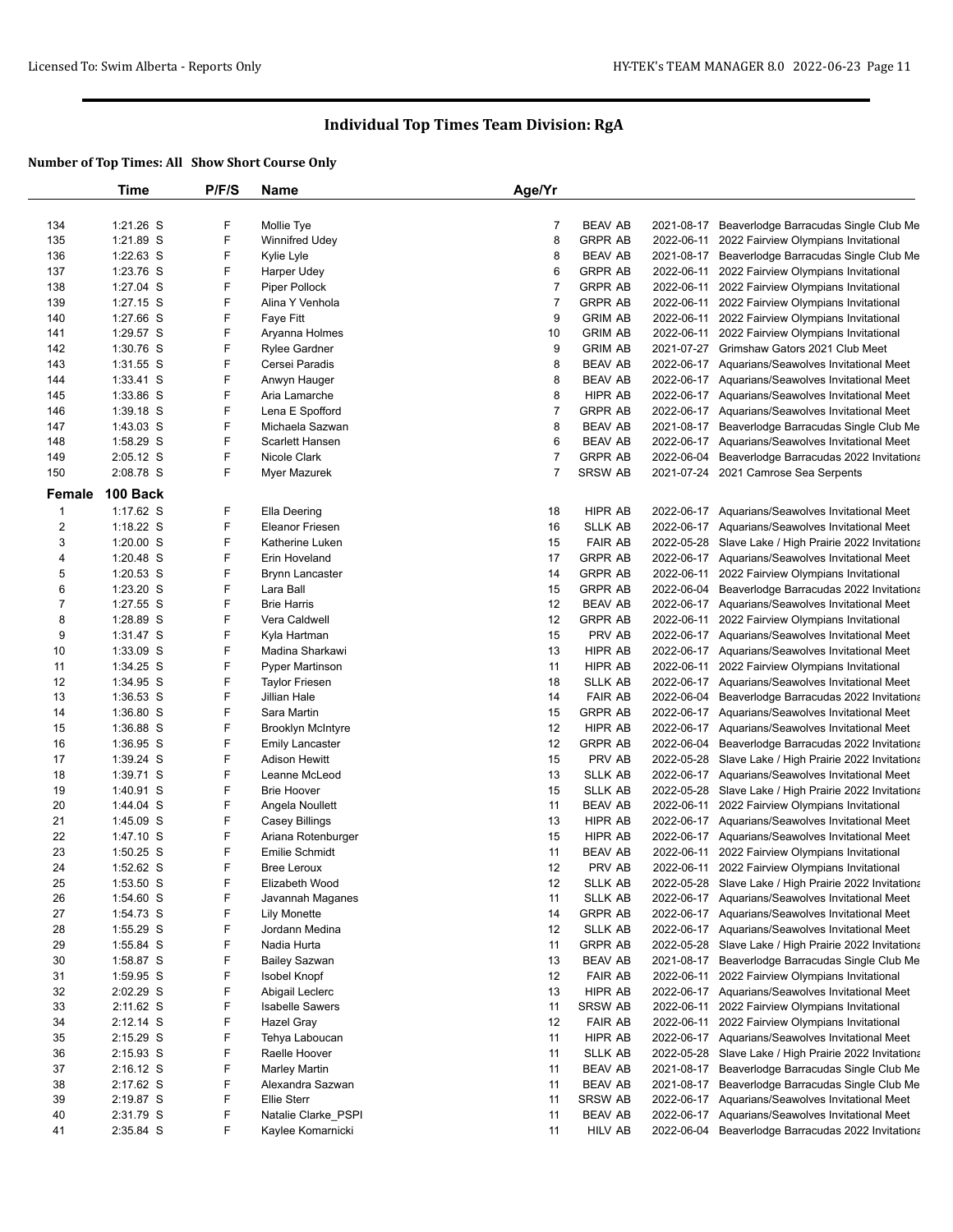|                         | Time             | P/F/S | Name                    | Age/Yr |                |            |                                                       |
|-------------------------|------------------|-------|-------------------------|--------|----------------|------------|-------------------------------------------------------|
|                         |                  |       |                         |        |                |            |                                                       |
|                         | Female 25 Breast |       |                         |        |                |            |                                                       |
| $\mathbf 1$             | 21.90 S          | F     | Quinn Harris            | 10     | <b>BEAV AB</b> | 2022-06-11 | 2022 Fairview Olympians Invitational                  |
| $\overline{2}$          | 25.55 S          | F     | Cealey Herr             | 10     | HIPR AB        |            | 2022-06-04 Beaverlodge Barracudas 2022 Invitationa    |
| 3                       | 26.10 S          | F     | Georgia Haas            | 10     | <b>HIPR AB</b> |            | 2022-06-17 Aquarians/Seawolves Invitational Meet      |
| 4                       | 26.97 S          | F     | Neka Stucklschwaiger    | 11     | <b>FAIR AB</b> |            | 2021-07-24 2021 Camrose Sea Serpents                  |
| 5                       | 27.88 S          | F     | Julianne Sylvain        | 9      | <b>SMRV AB</b> |            | 2022-06-17 Aquarians/Seawolves Invitational Meet      |
| 6                       | 29.61 S          | F     | Eliza Fraser            | 11     | <b>GRIM AB</b> |            | 2021-07-24 2021 Camrose Sea Serpents                  |
| 7                       | 31.10 S          | F     | <b>Bryce Martinson</b>  | 9      | HIPR AB        |            | 2022-06-11 2022 Fairview Olympians Invitational       |
| 8                       | 31.54 S          | F     | Sloan Chapman           | 10     | HIPR AB        |            | 2022-05-28 Slave Lake / High Prairie 2022 Invitationa |
| 9                       | 31.77 S          | F     | Lauren Smith            | 11     | <b>GRIM AB</b> |            | 2021-07-24 2021 Camrose Sea Serpents                  |
| 10                      | 32.01 S          | F     | Jonah Hesse             | 8      | HIPR AB        |            | 2022-06-11 2022 Fairview Olympians Invitational       |
| 11                      | 32.31 S          | F     | Sevilay Ebadi           | 10     | <b>GRPR AB</b> |            | 2022-06-04 Beaverlodge Barracudas 2022 Invitationa    |
| 12                      | 32.37 S          | F     | Addison Brown           | 10     | HILV AB        | 2022-06-11 | 2022 Fairview Olympians Invitational                  |
| 13                      | 32.58 S          | F     | Amelia Hanusz           | 12     | <b>GRIM AB</b> |            | 2021-07-24 2021 Camrose Sea Serpents                  |
| 14                      | 33.06 S          | F     | <b>Isabelle Sawers</b>  | 10     | <b>SRSW AB</b> |            | 2021-07-24 2021 Camrose Sea Serpents                  |
| 15                      | 33.60 S          | F     | <b>Lindsay Messner</b>  | 10     | <b>GRIM AB</b> |            | 2022-06-17 Aquarians/Seawolves Invitational Meet      |
| 16                      | 34.13 S          | F     | Lexi Flett              | 10     | HIPR AB        |            | 2022-05-28 Slave Lake / High Prairie 2022 Invitationa |
| 17                      | 34.31 S          | F     | <b>Quinn Richardson</b> | 9      | <b>GRIM AB</b> |            | 2022-06-17 Aquarians/Seawolves Invitational Meet      |
| 18                      | 34.35 S          | F     | Priya Caldwell          | 8      | <b>GRPR AB</b> |            | 2022-06-17 Aquarians/Seawolves Invitational Meet      |
| 19                      | 35.37 S          | F     | Alana Teasdale          | 9      | <b>BEAV AB</b> |            | 2022-06-17 Aquarians/Seawolves Invitational Meet      |
| 20                      | 36.08 S          | F     | Madelyn Gauthier        | 8      | VVW AB         |            | 2022-06-17 Aquarians/Seawolves Invitational Meet      |
| 21                      | 37.09 S          | F     | Allegra Dubrule         | 8      | HIPR AB        |            | 2022-05-28 Slave Lake / High Prairie 2022 Invitationa |
| 22                      | 37.73 S          | F     | Carys Graham            | 10     | <b>HIPR AB</b> |            | 2022-05-28 Slave Lake / High Prairie 2022 Invitationa |
| 23                      | 38.64 S          | F     | <b>Chloe Mitchell</b>   | 10     | <b>GRIM AB</b> |            | 2022-06-17 Aquarians/Seawolves Invitational Meet      |
| 24                      | 39.84 S          | F     | Myer Mazurek            | 8      | SRSW AB        | 2022-06-11 | 2022 Fairview Olympians Invitational                  |
| 25                      | 40.74 S          | F     | Georgette Voros         | 9      | <b>GRIM AB</b> |            | 2022-05-28 Slave Lake / High Prairie 2022 Invitationa |
| 26                      | 49.83 S          | F     | Makenna Martin          | 8      | <b>HILV AB</b> |            | 2022-06-17 Aquarians/Seawolves Invitational Meet      |
| 27                      | 51.15 S          | F     | Piper Pollock           | 7      | <b>GRPR AB</b> |            | 2022-06-17 Aquarians/Seawolves Invitational Meet      |
| 28                      | 53.10 S          | F     | Adelyn Peters           | 8      | <b>HILV AB</b> | 2022-06-11 | 2022 Fairview Olympians Invitational                  |
| 29                      | $1:12.11$ S      | F     | Jillian Lees            | 9      | <b>GRPR AB</b> |            | 2022-06-17 Aquarians/Seawolves Invitational Meet      |
| Female                  | 50 Breast        |       |                         |        |                |            |                                                       |
| 1                       | 41.85 S          | F     | Katherine Luken         | 15     | <b>FAIR AB</b> |            | 2022-06-17 Aquarians/Seawolves Invitational Meet      |
| $\overline{\mathbf{c}}$ | 42.33 S          | F     | Soleil Pugliese         | 15     | <b>SLLK AB</b> | 2022-05-28 | Slave Lake / High Prairie 2022 Invitationa            |
| 3                       | 42.62 S          | F     | Isabella Peters         | 14     | HILV AB        |            | 2022-06-17 Aquarians/Seawolves Invitational Meet      |
| 4                       | 43.70 S          | F     | <b>Brie Harris</b>      | 12     | <b>BEAV AB</b> |            | 2022-06-04 Beaverlodge Barracudas 2022 Invitationa    |
| 5                       | 44.28 S          | F     | Sonja Stucklschwaiger   | 14     | <b>FAIR AB</b> | 2022-06-11 | 2022 Fairview Olympians Invitational                  |
| $6*$                    | 45.55 S          | F     | Elle MacIntosh          | 17     | HIPR AB        |            | 2022-06-17 Aquarians/Seawolves Invitational Meet      |
| $6*$                    | 45.55 S          | F     | <b>Emily Short</b>      | 14     | <b>GRPR AB</b> |            | 2022-06-04 Beaverlodge Barracudas 2022 Invitationa    |
| 8                       | 45.59 S          | F     | Samantha Monette        | 16     | PRV AB         | 2022-06-11 | 2022 Fairview Olympians Invitational                  |
| 9                       | 45.83 S          | F     | Jemma Hesse             | 13     | HIPR AB        | 2022-06-11 | 2022 Fairview Olympians Invitational                  |
| 10                      | 46.26 S          | F     | <b>Brynn Lancaster</b>  | 14     | <b>GRPR AB</b> |            | 2022-06-04 Beaverlodge Barracudas 2022 Invitationa    |
| 11                      | 46.38 S          | F     | Lily Monette            | 14     | <b>GRPR AB</b> | 2022-06-11 | 2022 Fairview Olympians Invitational                  |
| 12                      | 47.33 S          | F     | Amira Sharkawi          | 18     | HIPR AB        |            | 2022-06-17 Aquarians/Seawolves Invitational Meet      |
| 13                      | 47.53 S          | F     | <b>Taylor Friesen</b>   | 18     | <b>SLLK AB</b> |            | 2022-06-17 Aquarians/Seawolves Invitational Meet      |
| 14                      | 47.55 S          | F     | Vera Caldwell           | 12     | <b>GRPR AB</b> |            | 2022-06-17 Aquarians/Seawolves Invitational Meet      |
| 15                      | 47.86 S          | F     | <b>Emmersyn Moore</b>   | 12     | VVW AB         | 2022-06-11 | 2022 Fairview Olympians Invitational                  |
| 16                      | 48.39 S          | F     | Annie Diesel            | 14     | <b>GRIM AB</b> |            | 2022-06-17 Aquarians/Seawolves Invitational Meet      |
| 17                      | 48.46 S          | F     | <b>Heather Diesel</b>   | 16     | <b>GRIM AB</b> |            | 2022-06-17 Aquarians/Seawolves Invitational Meet      |
| 18                      | 48.49 S          | F     | Jillian Hale            | 14     | <b>FAIR AB</b> |            | 2022-06-04 Beaverlodge Barracudas 2022 Invitationa    |
| 19                      | 48.67 S          | F     | Zanna Roy               | 13     | <b>FAIR AB</b> |            | 2021-07-24 2021 Camrose Sea Serpents                  |
| 20                      | 49.22 S          | F     | Ashley Billings         | 15     | HIPR AB        | 2022-06-04 | Beaverlodge Barracudas 2022 Invitationa               |
| 21                      | 49.24 S          | F     | Quinn Harris            | 10     | <b>BEAV AB</b> |            | 2022-06-17 Aquarians/Seawolves Invitational Meet      |
| 22                      | 49.58 S          | F     | Paige Moore             | 14     | VVW AB         |            | 2022-06-04 Beaverlodge Barracudas 2022 Invitationa    |
| 23                      | 49.81 S          | F     | Keya Willier            | 13     | HIPR AB        | 2022-06-11 | 2022 Fairview Olympians Invitational                  |
| 24                      | 49.83 S          | F     | Mia Vizcarra            | 11     | <b>SLLK AB</b> |            | 2022-06-17 Aquarians/Seawolves Invitational Meet      |
| 25                      | 50.37 S          | F     | Callie Calahasen        | 13     | HIPR AB        |            | 2022-06-04 Beaverlodge Barracudas 2022 Invitationa    |
| 26                      | 50.68 S          | F     | Ariana Rotenburger      | 15     | HIPR AB        |            | 2022-05-28 Slave Lake / High Prairie 2022 Invitationa |
| 27                      | 51.01 S          | F     | Jerzie Green            | 13     | SLLK AB        |            | 2022-06-17 Aquarians/Seawolves Invitational Meet      |
| 28                      | 51.11 S          | F     | Emilie Schmidt          | 11     | <b>BEAV AB</b> | 2022-06-11 | 2022 Fairview Olympians Invitational                  |
| 29                      | 51.44 S          | F     | Jorja Kappo             | 12     | VVW AB         |            | 2022-05-28 Slave Lake / High Prairie 2022 Invitationa |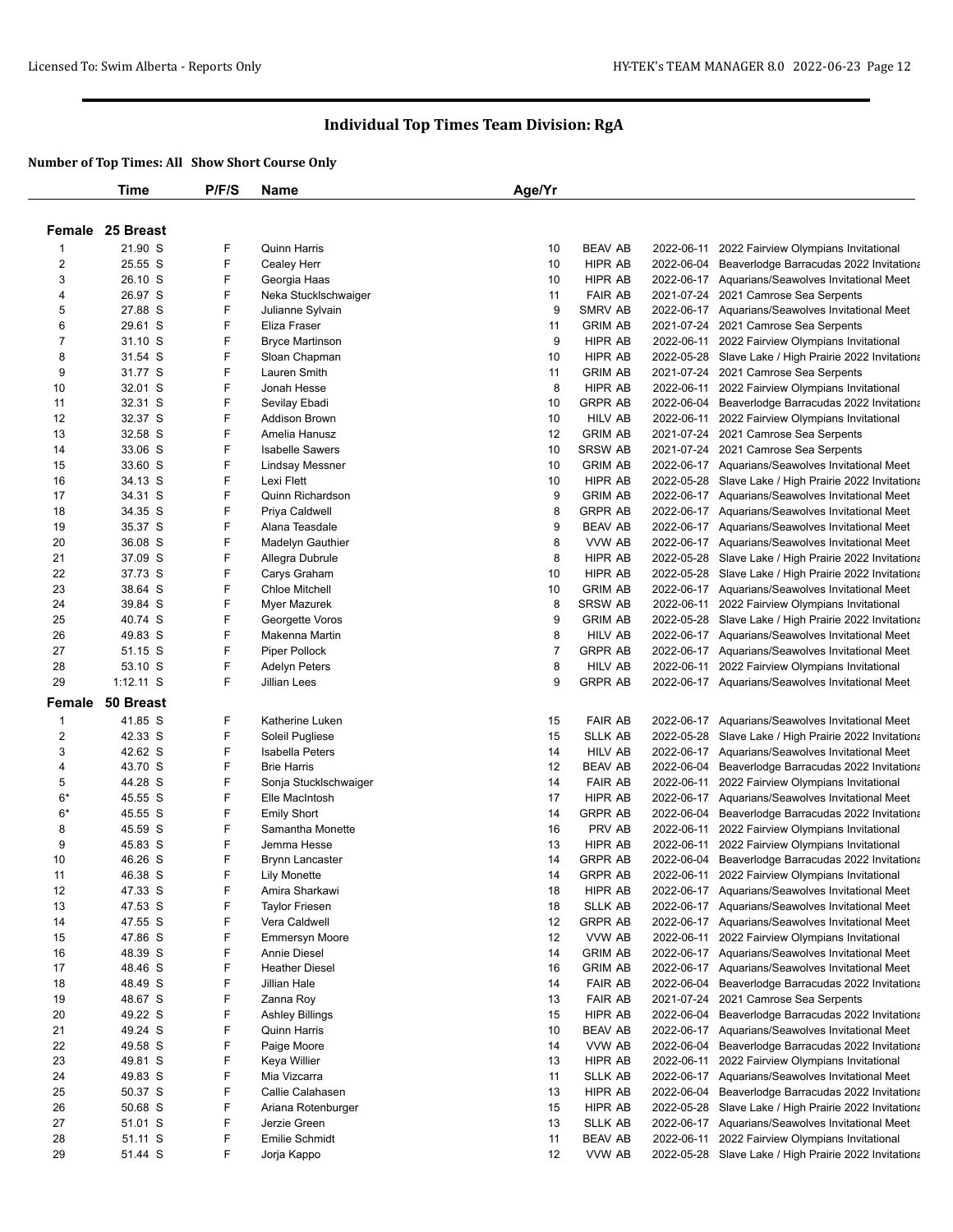|                         | Time        | P/F/S | <b>Name</b>              | Age/Yr |                |            |                                                       |
|-------------------------|-------------|-------|--------------------------|--------|----------------|------------|-------------------------------------------------------|
|                         |             |       |                          |        |                |            |                                                       |
| 30                      | 51.82 S     | F     | Samantha Popielarz       | 15     | PRV AB         |            | 2022-06-17 Aquarians/Seawolves Invitational Meet      |
| 31                      | 52.46 S     | F     | Kyla Hartman             | 15     | PRV AB         | 2022-06-04 | Beaverlodge Barracudas 2022 Invitationa               |
| 32                      | 52.69 S     | F     | Kaitlyn Payeur           | 16     | <b>SRSW AB</b> |            | 2022-06-04 Beaverlodge Barracudas 2022 Invitationa    |
| 33                      | 53.18 S     | F     | Jaylla Hesse             | 14     | HIPR AB        |            | 2022-05-28 Slave Lake / High Prairie 2022 Invitationa |
| 34                      | 53.85 S     | F     | Jillian Williams         | 21     | <b>SLLK AB</b> |            | 2022-05-28 Slave Lake / High Prairie 2022 Invitationa |
| 35                      | 54.19 S     | F     | <b>Pyper Martinson</b>   | 11     | HIPR AB        |            | 2022-05-28 Slave Lake / High Prairie 2022 Invitationa |
| 36                      | 54.92 S     | F     | <b>Brynn Billings</b>    | 11     | HIPR AB        |            | 2022-06-04 Beaverlodge Barracudas 2022 Invitationa    |
| 37                      | 55.03 S     | F     | Tyra Shantz              | 11     | HIPR AB        |            | 2022-05-28 Slave Lake / High Prairie 2022 Invitationa |
| 38                      | 55.15 S     | F     | <b>Bree Leroux</b>       | 12     | PRV AB         |            | 2022-06-11 2022 Fairview Olympians Invitational       |
| 39                      | 55.80 S     | F     | <b>Brooklyn McIntyre</b> | 12     | HIPR AB        |            | 2022-06-11 2022 Fairview Olympians Invitational       |
| 40                      | 56.34 S     | F     | Danica Haire             | 11     | HIPR AB        |            | 2022-05-28 Slave Lake / High Prairie 2022 Invitationa |
| 41                      | 56.63 S     | F     | Miranda Tegart           | 11     | <b>FAIR AB</b> |            | 2022-06-04 Beaverlodge Barracudas 2022 Invitationa    |
| 42                      | 56.83 S     | F     | Dylan Hicks              | 14     | HIPR AB        |            | 2022-06-11 2022 Fairview Olympians Invitational       |
| 43                      | 57.09 S     | F     | Angela Noullett          | 11     | <b>BEAV AB</b> |            | 2022-05-28 Slave Lake / High Prairie 2022 Invitationa |
| 44                      | 57.23 S     | F     | Casey Billings           | 13     | HIPR AB        |            | 2022-06-04 Beaverlodge Barracudas 2022 Invitationa    |
| 45                      | 58.91 S     | F     | Sara Martin              | 15     | <b>GRPR AB</b> |            | 2022-06-11 2022 Fairview Olympians Invitational       |
| 46                      | 59.16 S     | F     | Bayleigh Callahan        | 12     | <b>GRIM AB</b> |            | 2021-07-24 2021 Camrose Sea Serpents                  |
| 47                      | 59.40 S     | F     | Cealey Herr              | 10     | HIPR AB        |            | 2022-06-17 Aquarians/Seawolves Invitational Meet      |
| 48                      | $1:00.30$ S | F     | Elizabeth Wood           | 12     | SLLK AB        |            | 2022-06-17 Aquarians/Seawolves Invitational Meet      |
| 49                      | 1:00.37 S   | F     | Eliza Fraser             | 12     | <b>GRIM AB</b> |            | 2022-06-11 2022 Fairview Olympians Invitational       |
| 50                      | 1:00.77 S   | F     | Myka Hoover              | 13     | <b>SLLK AB</b> |            | 2022-05-28 Slave Lake / High Prairie 2022 Invitationa |
| 51                      | 1:00.89 S   | F     | Georgia Haas             | 10     | HIPR AB        |            | 2022-06-04 Beaverlodge Barracudas 2022 Invitationa    |
| 52                      | 1:01.47 S   | F     | Darby Bissell            | 13     | <b>GRIM AB</b> |            | 2022-06-04 Beaverlodge Barracudas 2022 Invitationa    |
| 53                      | 1:03.06 S   | F     | <b>Bailey Sazwan</b>     | 13     | BEAV AB        |            | 2021-08-17 Beaverlodge Barracudas Single Club Me      |
| 54                      | 1:03.09 S   | F     | <b>Brooklyn Grey</b>     | 12     | HIPR AB        |            | 2022-05-28 Slave Lake / High Prairie 2022 Invitationa |
| 55                      | 1:03.31 S   | F     | <b>Isabelle Sawers</b>   | 11     | <b>SRSW AB</b> |            | 2022-06-04 Beaverlodge Barracudas 2022 Invitationa    |
| 56                      | $1:03.61$ S | F     | Peyton Cox               | 11     | <b>FAIR AB</b> | 2022-06-11 | 2022 Fairview Olympians Invitational                  |
| 57                      | 1:04.18 S   | F     | Lauren Smith             | 12     | <b>GRIM AB</b> |            | 2022-06-17 Aquarians/Seawolves Invitational Meet      |
| 58                      | $1:07.05$ S | F     | Nadia Hurta              | 11     | <b>GRPR AB</b> | 2022-06-11 | 2022 Fairview Olympians Invitational                  |
| 59                      | 1:07.34 S   | F     | Sloan Chapman            | 10     | HIPR AB        |            | 2022-06-11 2022 Fairview Olympians Invitational       |
| 60                      | 1:07.39 S   | F     | Chase Mackenzie          | 10     | <b>BEAV AB</b> |            | 2022-06-17 Aquarians/Seawolves Invitational Meet      |
| 61                      | 1:07.53 S   | F     | Diamond Kirlik           | 10     | <b>GRIM AB</b> |            | 2022-06-17 Aquarians/Seawolves Invitational Meet      |
| 62                      | 1:07.58 S   | F     | Sophie Delorme           | 11     | HIPR AB        |            | 2022-05-28 Slave Lake / High Prairie 2022 Invitationa |
| $63*$                   | 1:09.12 S   | F     | Niya Mouallem            | 12     | HIPR AB        |            | 2022-05-28 Slave Lake / High Prairie 2022 Invitationa |
| 63*                     | 1:09.12 S   | F     | Sevilay Ebadi            | 10     | <b>GRPR AB</b> |            | 2022-06-11 2022 Fairview Olympians Invitational       |
| 65                      | 1:11.40 S   | F     | Abigail Leclerc          | 13     | HIPR AB        |            | 2022-05-28 Slave Lake / High Prairie 2022 Invitationa |
| 66                      | $1:11.86$ S | F     | Charlize Wong            | 11     | <b>GRIM AB</b> |            | 2021-07-27 Grimshaw Gators 2021 Club Meet             |
| 67                      | $1:12.80$ S | F     | Amelia Hanusz            | 12     | <b>GRIM AB</b> |            | 2021-07-24 2021 Camrose Sea Serpents                  |
| 68                      | $1:15.74$ S | F     | Priya Caldwell           | 8      | <b>GRPR AB</b> |            | 2022-06-17 Aquarians/Seawolves Invitational Meet      |
| 69                      | $1:16.90$ S | F     | Kaida Riddiough          | 16     | <b>GRIM AB</b> |            | 2022-06-11 2022 Fairview Olympians Invitational       |
| 70                      | 1:17.42 S   | F     | Erin Payeur              | 11     | <b>SRSW AB</b> |            | 2021-07-24 2021 Camrose Sea Serpents                  |
| 71                      | $1:23.61$ S | F     | <b>Finlie Strong</b>     | 9      | SMRV AB        |            | 2022-06-11 2022 Fairview Olympians Invitational       |
| 72                      | $1:28.13$ S | F     | <b>Chloe Mitchell</b>    | 10     | <b>GRIM AB</b> |            | 2022-06-17 Aquarians/Seawolves Invitational Meet      |
| 73                      | 1:33.19 S   | F     | Natalie Clarke_PSPI      | 11     | <b>BEAV AB</b> |            | 2022-06-17 Aquarians/Seawolves Invitational Meet      |
| 74                      | 1:36.34 S   | F     | Madelyn Gauthier         | 8      | VVW AB         |            | 2022-06-11 2022 Fairview Olympians Invitational       |
| 75                      | 1:41.78 S   | F     | Tehya Laboucan           | 11     | HIPR AB        |            | 2022-06-04 Beaverlodge Barracudas 2022 Invitationa    |
| <b>Female</b>           | 100 Breast  |       |                          |        |                |            |                                                       |
| $\mathbf{1}$            | 1:36.14 S   | F     | Sonja Stucklschwaiger    | 14     | <b>FAIR AB</b> |            | 2022-06-17 Aquarians/Seawolves Invitational Meet      |
| $\overline{\mathbf{c}}$ | 1:36.39 S   | F     | Isabella Peters          | 14     | <b>HILV AB</b> |            | 2022-06-17 Aquarians/Seawolves Invitational Meet      |
| 3                       | 1:36.41 S   | F     | Soleil Pugliese          | 15     | <b>SLLK AB</b> |            | 2022-05-28 Slave Lake / High Prairie 2022 Invitationa |
| 4                       | 1:38.25 S   | F     | <b>Brie Harris</b>       | 12     | <b>BEAV AB</b> |            | 2022-06-04 Beaverlodge Barracudas 2022 Invitationa    |
| 5                       | 1:39.72 S   | F     | Sadie DeSchipper         | 12     | <b>BEAV AB</b> |            | 2021-08-17 Beaverlodge Barracudas Single Club Me      |
| 6                       | 1:39.87 S   | F     | Grace Auger              | 14     | <b>SLLK AB</b> |            | 2022-06-17 Aquarians/Seawolves Invitational Meet      |
| 7                       | 1:40.50 S   | F     | Katherine Luken          | 14     | <b>FAIR AB</b> |            | 2021-08-07 2021 Region C Festival                     |
| 8                       | 1:41.46 S   | F     | Lara Ball                | 15     | <b>GRPR AB</b> | 2022-06-04 | Beaverlodge Barracudas 2022 Invitationa               |
| 9                       | 1:43.45 S   | F     | <b>Lily Monette</b>      | 14     | <b>GRPR AB</b> | 2022-06-11 | 2022 Fairview Olympians Invitational                  |
| 10                      | 1:44.73 S   | F     | Amira Sharkawi           | 18     | HIPR AB        |            | 2022-06-17 Aquarians/Seawolves Invitational Meet      |
| 11                      | 1:45.76 S   | F     | Elle MacIntosh           | 17     | HIPR AB        |            | 2022-06-17 Aquarians/Seawolves Invitational Meet      |
| 12                      | 1:45.87 S   | F     | Vera Caldwell            | 12     | <b>GRPR AB</b> |            | 2022-06-11 2022 Fairview Olympians Invitational       |
| 13                      | 1:47.12 S   | F     | <b>Emily Short</b>       | 14     | <b>GRPR AB</b> | 2022-06-04 | Beaverlodge Barracudas 2022 Invitationa               |
| 14                      | 1:48.10 S   | F     | <b>Emily Lancaster</b>   | 12     | <b>GRPR AB</b> | 2022-06-11 | 2022 Fairview Olympians Invitational                  |
|                         |             |       |                          |        |                |            |                                                       |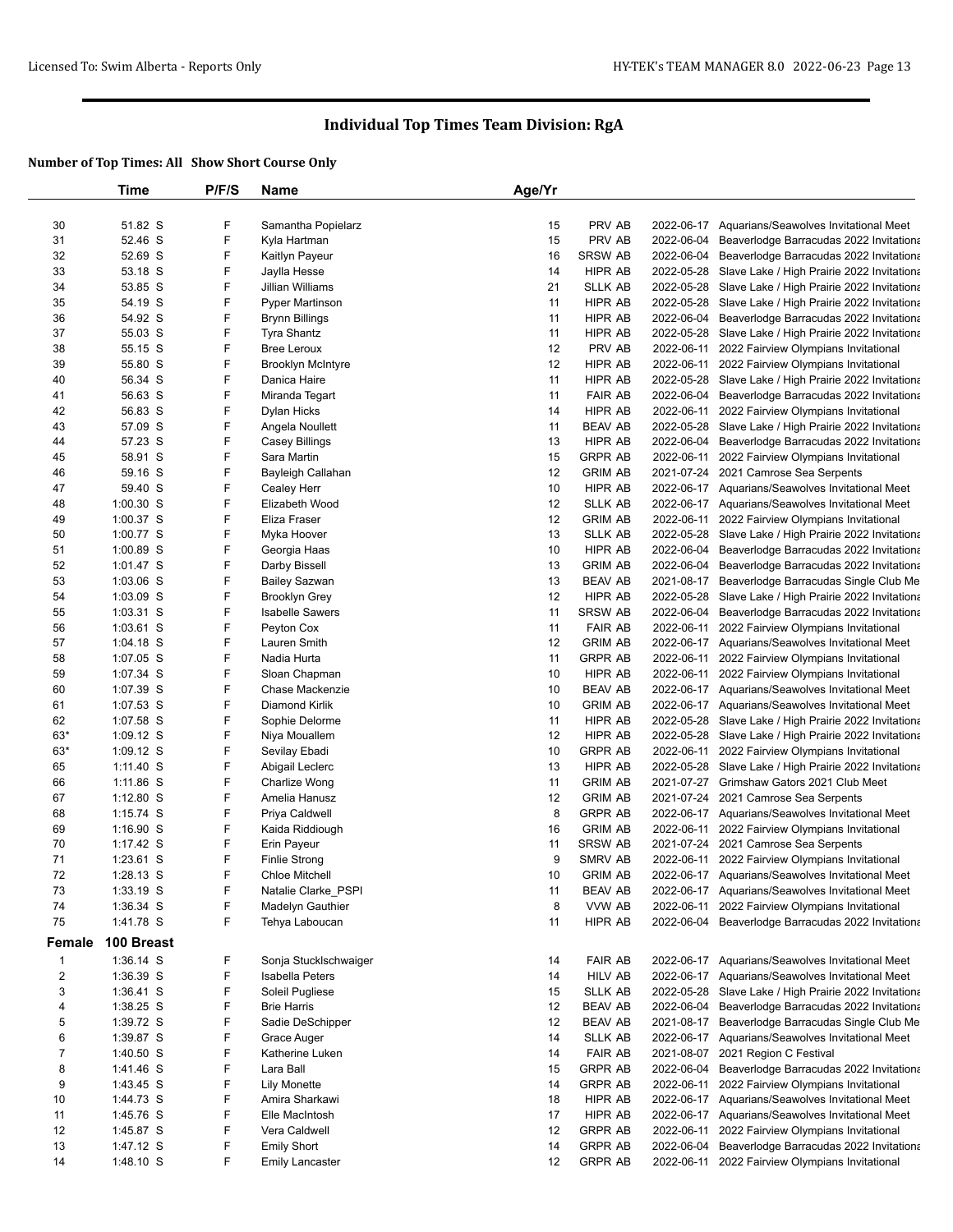|                  | Time               | P/F/S  | <b>Name</b>                | Age/Yr  |                          |            |                                                       |
|------------------|--------------------|--------|----------------------------|---------|--------------------------|------------|-------------------------------------------------------|
|                  |                    |        |                            |         |                          |            |                                                       |
| 15               | 1:48.17 S          | F      | Jillian Hale               | 14      | <b>FAIR AB</b>           |            | 2022-05-28 Slave Lake / High Prairie 2022 Invitationa |
| 16               | 1:48.79 S          | F      | Anya Smit                  | 14      | SMRV AB                  |            | 2022-06-11 2022 Fairview Olympians Invitational       |
| 17               | 1:49.10 S          | F      | Jemma Hesse                | 13      | HIPR AB                  |            | 2022-05-28 Slave Lake / High Prairie 2022 Invitationa |
| 18               | 1:50.32 S          | F      | Callie Calahasen           | 13      | HIPR AB                  |            | 2022-06-04 Beaverlodge Barracudas 2022 Invitationa    |
| 19               | 1:51.56 S          | F      | Jerzie Green               | 13      | <b>SLLK AB</b>           |            | 2022-06-17 Aquarians/Seawolves Invitational Meet      |
| 20               | $1:52.16$ S        | F      | Emma Jin                   | 13      | <b>GRPR AB</b>           |            | 2022-06-17 Aquarians/Seawolves Invitational Meet      |
| 21               | $1:53.03$ S        | F      | Mia Vizcarra               | 11      | SLLK AB                  |            | 2022-06-17 Aquarians/Seawolves Invitational Meet      |
| 22               | 1:53.37 S          | F      | Ashley Billings            | 15      | HIPR AB                  |            | 2022-05-28 Slave Lake / High Prairie 2022 Invitationa |
| 23               | 1:53.76 S          | F      | Jorja Kappo                | 12      | VVW AB                   |            | 2022-05-28 Slave Lake / High Prairie 2022 Invitationa |
| 24               | $1:54.10$ S        | F      | Emilie Schmidt             | 11      | BEAV AB                  |            | 2022-06-04 Beaverlodge Barracudas 2022 Invitationa    |
| 25               | 1:56.12 S          | F      | Samantha Popielarz         | 15      | PRV AB                   |            | 2022-06-11 2022 Fairview Olympians Invitational       |
| 26               | $2:00.46$ S        | F      | Jaylla Hesse               | 14      | HIPR AB                  |            | 2022-05-28 Slave Lake / High Prairie 2022 Invitationa |
| 27               | 2:02.33 S          | F      | Bayleigh Callahan          | 13      | <b>GRIM AB</b>           |            | 2022-06-04 Beaverlodge Barracudas 2022 Invitationa    |
| 28               | $2:05.63$ S        | F      | Danica Haire               | 11      | HIPR AB                  |            | 2022-05-28 Slave Lake / High Prairie 2022 Invitationa |
| 29               | 2:05.86 S          | F      | <b>Brielle Maisonneuve</b> | 12      | SMRV AB                  |            | 2022-06-11 2022 Fairview Olympians Invitational       |
| 30               | $2:06.13$ S        | F<br>F | Oceane Simon               | 13      | SMRV AB                  |            | 2022-06-11 2022 Fairview Olympians Invitational       |
| 31               | 2:06.32 S          |        | Tyra Shantz                | 11      | HIPR AB                  |            | 2022-05-28 Slave Lake / High Prairie 2022 Invitationa |
| 32               | 2:07.13 S          | F      | Angela Noullett            | 11      | BEAV AB                  |            | 2022-06-04 Beaverlodge Barracudas 2022 Invitationa    |
| 33               | 2:10.97 S          | F<br>F | Miranda Tegart             | 11      | <b>FAIR AB</b>           |            | 2022-06-11 2022 Fairview Olympians Invitational       |
| 34               | 2:15.02 S          |        | <b>Brooklyn Wills</b>      | 13      | <b>GRPR AB</b>           |            | 2022-06-17 Aquarians/Seawolves Invitational Meet      |
| 35               | 2:19.83 S          | F      | Lauren Smith               | 12      | <b>GRIM AB</b>           |            | 2022-06-17 Aquarians/Seawolves Invitational Meet      |
| Female           | <b>25 Fly</b>      |        |                            |         |                          |            |                                                       |
| 1                | 16.39 S            | F      | Serenity Kirlik            | 15      | <b>GRIM AB</b>           |            | 2021-07-24 2021 Camrose Sea Serpents                  |
| 2                | 17.71 S            | F      | <b>Quinn Harris</b>        | 10      | <b>BEAV AB</b>           |            | 2022-06-17 Aquarians/Seawolves Invitational Meet      |
| 3                | 19.15 S            | F      | Adison Hewitt              | 14      | <b>GRIM AB</b>           |            | 2021-07-24 2021 Camrose Sea Serpents                  |
| 4                | 21.16 S            | F      | Miranda Tegart             | 10      | <b>FAIR AB</b>           |            | 2021-08-07 2021 Region C Festival                     |
| 5                | 21.20 S            | F      | Bayleigh Callahan          | 12      | <b>GRIM AB</b>           |            | 2021-07-24 2021 Camrose Sea Serpents                  |
| 6                | 21.31 S            | F      | Neka Stucklschwaiger       | 11      | <b>FAIR AB</b>           |            | 2021-07-24 2021 Camrose Sea Serpents                  |
| 7                | 21.85 S            | F      | Ella Hewitt                | 10      | <b>GRIM AB</b>           |            | 2021-07-24 2021 Camrose Sea Serpents                  |
| 8                | 23.89 S            | F      | Charlize Wong              | 11      | <b>GRIM AB</b>           |            | 2021-07-24 2021 Camrose Sea Serpents                  |
| 9                | 24.71 S            | F      | Julianne Sylvain           | 9       | SMRV AB                  |            | 2022-06-17 Aquarians/Seawolves Invitational Meet      |
| 10               | 24.79 S            | F      | Bryce Martinson            | 9       | HIPR AB                  |            | 2022-05-28 Slave Lake / High Prairie 2022 Invitationa |
| 11               | 25.16 S            | F      | Darby Lancaster            | 9       | <b>GRPR AB</b>           |            | 2022-05-28 Slave Lake / High Prairie 2022 Invitationa |
| 12               | 26.06 S            | F      | Sevilay Ebadi              | 10      | <b>GRPR AB</b>           |            | 2022-06-17 Aquarians/Seawolves Invitational Meet      |
| 13               | 26.44 S            | F      | Chase Mackenzie            | 10      | <b>BEAV AB</b>           |            | 2022-06-17 Aquarians/Seawolves Invitational Meet      |
| 14               | 27.65 S            | F      | Lexi Flett                 | 10      | HIPR AB                  |            | 2022-06-11 2022 Fairview Olympians Invitational       |
| 15               | 28.36 S            | F      | Diamond Kirlik             | 10      | <b>GRIM AB</b>           |            | 2022-06-11 2022 Fairview Olympians Invitational       |
| 16               | 29.16 S            | F      | Eliza Fraser               | 11      | <b>GRIM AB</b>           |            | 2021-07-27 Grimshaw Gators 2021 Club Meet             |
| 17               | 30.89 S            | F      | Priya Caldwell             | 8       | <b>GRPR AB</b>           |            | 2022-06-17 Aquarians/Seawolves Invitational Meet      |
| 18               | 36.05 S            | F      | Keltie Rutherford          | 10      | <b>GRPR AB</b>           |            | 2022-06-11 2022 Fairview Olympians Invitational       |
| 19               | 43.59 S            | F<br>F | Maci Senyk                 | 9       | VVW AB<br><b>GRPR AB</b> |            | 2022-06-17 Aquarians/Seawolves Invitational Meet      |
| 20<br>21         | 47.39 S<br>57.26 S | F      | Livi B Maksymetz           | 10<br>7 | <b>GRPR AB</b>           |            | 2022-06-17 Aquarians/Seawolves Invitational Meet      |
|                  |                    |        | Piper Pollock              |         |                          |            | 2022-06-04 Beaverlodge Barracudas 2022 Invitationa    |
| Female 50 Fly    |                    |        |                            |         |                          |            |                                                       |
| $\mathbf{1}$     | 33.15 S            | F      | Eleanor Friesen            | 16      | <b>SLLK AB</b>           |            | 2022-06-11 2022 Fairview Olympians Invitational       |
| $\overline{c}$   | 34.85 S            | F      | Katherine Luken            | 15      | <b>FAIR AB</b>           |            | 2022-06-17 Aquarians/Seawolves Invitational Meet      |
| 3                | 36.47 S            | F      | <b>Brynn Lancaster</b>     | 14      | <b>GRPR AB</b>           | 2022-06-11 | 2022 Fairview Olympians Invitational                  |
| 4                | 36.77 S            | F      | Serenity Kirlik            | 16      | <b>GRIM AB</b>           |            | 2022-06-17 Aquarians/Seawolves Invitational Meet      |
| 5                | 36.93 S            | F      | <b>Brie Harris</b>         | 12      | <b>BEAV AB</b>           |            | 2022-06-11 2022 Fairview Olympians Invitational       |
| 6                | 36.94 S            | F      | Lara Ball                  | 15      | <b>GRPR AB</b>           |            | 2022-06-17 Aquarians/Seawolves Invitational Meet      |
| $\boldsymbol{7}$ | 37.13 S            | F      | Grace Auger                | 14      | <b>SLLK AB</b>           |            | 2022-06-17 Aquarians/Seawolves Invitational Meet      |
| 8                | 39.21 S            | F      | Sonja Stucklschwaiger      | 14      | <b>FAIR AB</b>           |            | 2022-06-17 Aquarians/Seawolves Invitational Meet      |
| 9                | 39.74 S            | F      | Soleil Pugliese            | 15      | <b>SLLK AB</b>           |            | 2022-05-28 Slave Lake / High Prairie 2022 Invitationa |
| 10               | 40.31 S            | F      | <b>Adison Hewitt</b>       | 15      | PRV AB                   |            | 2022-06-17 Aquarians/Seawolves Invitational Meet      |
| 11               | 41.58 S            | F      | Sadie DeSchipper           | 12      | <b>BEAV AB</b>           |            | 2021-08-17 Beaverlodge Barracudas Single Club Me      |
| 12               | 42.00 S            | F      | <b>Quinn Harris</b>        | 10      | <b>BEAV AB</b>           |            | 2022-06-11 2022 Fairview Olympians Invitational       |
| 13               | 42.04 S            | F      | Anya Smit                  | 14      | SMRV AB                  |            | 2022-06-11 2022 Fairview Olympians Invitational       |
| 14               | 42.12 S            | F      | Paige Moore                | 14      | VVW AB                   |            | 2022-06-04 Beaverlodge Barracudas 2022 Invitationa    |
| 15               | 42.35 S            | F      | Isabella Peters            | 14      | <b>HILV AB</b>           |            | 2022-06-11 2022 Fairview Olympians Invitational       |
| 16               | 42.57 S            | F      | <b>Heather Diesel</b>      | 15      | <b>GRIM AB</b>           |            | 2021-07-24 2021 Camrose Sea Serpents                  |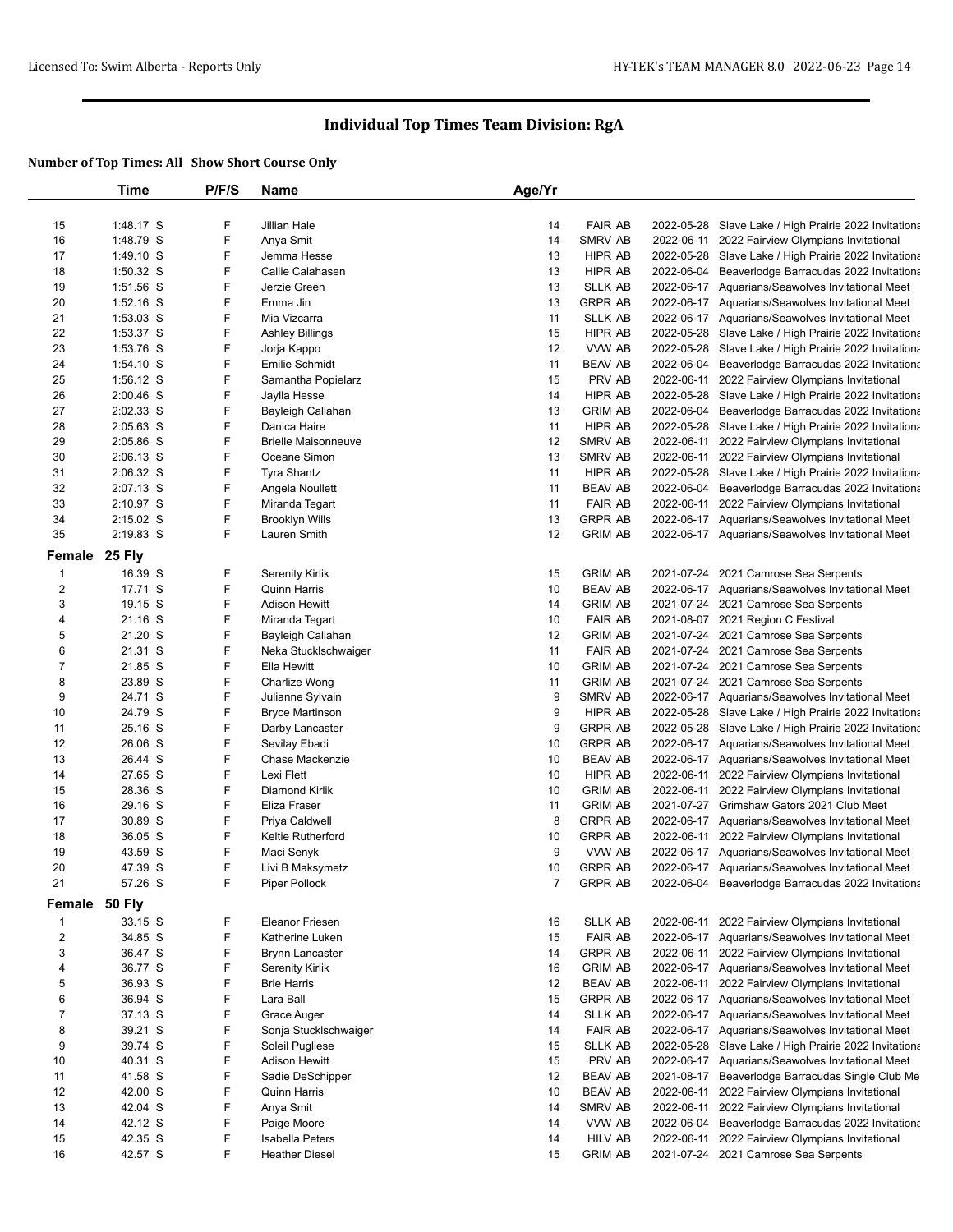|                         | Time           | P/F/S | <b>Name</b>            | Age/Yr |                |            |                                                       |
|-------------------------|----------------|-------|------------------------|--------|----------------|------------|-------------------------------------------------------|
|                         |                |       |                        |        |                |            |                                                       |
| 17                      | 42.74 S        | F     | Samantha Popielarz     | 15     | PRV AB         |            | 2022-06-17 Aquarians/Seawolves Invitational Meet      |
| 18                      | 42.78 S        | F     | Kyla Hartman           | 15     | PRV AB         |            | 2022-06-11 2022 Fairview Olympians Invitational       |
| 19                      | 43.15 S        | F     | Zanna Roy              | 13     | <b>FAIR AB</b> |            | 2021-07-24 2021 Camrose Sea Serpents                  |
| 20                      | 43.58 S        | F     | <b>Emily Lancaster</b> | 12     | <b>GRPR AB</b> |            | 2022-05-28 Slave Lake / High Prairie 2022 Invitationa |
| 21                      | 43.91 S        | F     | Vera Caldwell          | 12     | <b>GRPR AB</b> |            | 2022-06-11 2022 Fairview Olympians Invitational       |
| 22                      | 44.16 S        | F     | Jillian Hale           | 13     | <b>FAIR AB</b> |            | 2021-07-24 2021 Camrose Sea Serpents                  |
| 23                      | 44.25 S        | F     | Kaitlyn Payeur         | 16     | <b>SRSW AB</b> |            | 2022-06-04 Beaverlodge Barracudas 2022 Invitationa    |
| 24                      | 44.64 S        | F     | Sara Martin            | 15     | <b>GRPR AB</b> |            | 2022-06-17 Aquarians/Seawolves Invitational Meet      |
| 25                      | 44.65 S        | F     | Jorgia Green           | 11     | <b>SLLK AB</b> |            | 2022-06-11 2022 Fairview Olympians Invitational       |
| 26                      | 46.23 S        | F     | <b>Emily Short</b>     | 14     | <b>GRPR AB</b> |            | 2022-06-11 2022 Fairview Olympians Invitational       |
| 27                      | 46.80 S        | F     | Bayleigh Callahan      | 13     | <b>GRIM AB</b> |            | 2022-06-04 Beaverlodge Barracudas 2022 Invitationa    |
| 28                      | 46.82 S        | F     | Emma Jin               | 13     | <b>GRPR AB</b> |            | 2022-06-17 Aquarians/Seawolves Invitational Meet      |
| 29                      | 49.19 S        | F     | Jorja Kappo            | 12     | VVW AB         |            | 2022-06-11 2022 Fairview Olympians Invitational       |
| 30                      | 49.64 S        | F     | Carli Ras              | 12     | PRV AB         |            | 2022-06-11 2022 Fairview Olympians Invitational       |
| 31                      | 50.62 S        | F     | Oceane Simon           | 13     | SMRV AB        |            | 2022-06-11 2022 Fairview Olympians Invitational       |
| 32                      | 53.88 S        | F     | <b>Lily Monette</b>    | 14     | <b>GRPR AB</b> |            | 2022-06-11 2022 Fairview Olympians Invitational       |
| 33                      | 55.80 S        | F     | Annie Diesel           | 13     | <b>GRIM AB</b> |            | 2021-07-24 2021 Camrose Sea Serpents                  |
| 34                      | 56.63 S        | F     | <b>Bree Leroux</b>     | 12     | PRV AB         |            | 2022-06-11 2022 Fairview Olympians Invitational       |
| 35                      | $1:01.11$ S    | F     | Nadia Hurta            | 11     | <b>GRPR AB</b> |            | 2022-06-04 Beaverlodge Barracudas 2022 Invitationa    |
| 36                      | 1:01.83 S      | F     | Erin Payeur            | 11     | <b>SRSW AB</b> |            | 2021-07-24 2021 Camrose Sea Serpents                  |
| 37                      | 1:02.78 S      | F     | Tegan Malcolm          | 11     | SLLK AB        |            | 2022-06-17 Aquarians/Seawolves Invitational Meet      |
| 38                      | 1:08.53 S      | F     | Charlize Wong          | 11     | <b>GRIM AB</b> |            | 2021-07-27 Grimshaw Gators 2021 Club Meet             |
| 39                      | $1:16.23$ S    | F     | Lauren Smith           | 12     | <b>GRIM AB</b> |            | 2022-06-17 Aquarians/Seawolves Invitational Meet      |
| 40                      | 1:19.69 S      | F     | <b>Finlie Strong</b>   | 9      | SMRV AB        |            | 2022-06-11 2022 Fairview Olympians Invitational       |
| 41                      | 1:28.92 S      | F     | Melody Maisonneuve     | 9      | <b>SMRV AB</b> |            | 2022-06-11 2022 Fairview Olympians Invitational       |
| Female                  | <b>100 Fly</b> |       |                        |        |                |            |                                                       |
|                         |                |       |                        |        |                |            |                                                       |
| $\mathbf{1}$            | 1:27.49 S      | F     | <b>Serenity Kirlik</b> | 16     | <b>GRIM AB</b> |            | 2022-06-17 Aquarians/Seawolves Invitational Meet      |
| $\mathbf 2$             | 1:28.05 S      | F     | Erin Hoveland          | 17     | <b>GRPR AB</b> |            | 2022-06-17 Aquarians/Seawolves Invitational Meet      |
| 3                       | 1:36.81 S      | F     | Kyla Hartman           | 15     | PRV AB         |            | 2022-06-17 Aquarians/Seawolves Invitational Meet      |
| 4                       | 1:42.77 S      | F     | Jillian Hale           | 13     | <b>FAIR AB</b> |            | 2021-08-07 2021 Region C Festival                     |
| 5                       | 1:43.85 S      | F     | Samantha Popielarz     | 15     | PRV AB         |            | 2022-06-11 2022 Fairview Olympians Invitational       |
| Female                  | 100 IM         |       |                        |        |                |            |                                                       |
| $\mathbf{1}$            | $1:17.43$ S    | F     | <b>Eleanor Friesen</b> | 16     | <b>SLLK AB</b> |            | 2022-05-28 Slave Lake / High Prairie 2022 Invitationa |
| $\overline{\mathbf{c}}$ | 1:19.25 S      | F     | Katherine Luken        | 15     | <b>FAIR AB</b> | 2022-06-11 | 2022 Fairview Olympians Invitational                  |
| 3                       | 1:22.27 S      | F     | Lara Ball              | 15     | <b>GRPR AB</b> |            | 2022-06-04 Beaverlodge Barracudas 2022 Invitationa    |
| 4                       | 1:23.21 S      | F     | <b>Brynn Lancaster</b> | 14     | <b>GRPR AB</b> |            | 2022-06-17 Aquarians/Seawolves Invitational Meet      |
| 5                       | 1:23.84 S      | F     | Ella Deering           | 18     | HIPR AB        |            | 2022-06-17 Aquarians/Seawolves Invitational Meet      |
| 6                       | 1:26.62 S      | F     | Grace Auger            | 14     | <b>SLLK AB</b> |            | 2022-06-11 2022 Fairview Olympians Invitational       |
| $\boldsymbol{7}$        | 1:27.45 S      | F     | <b>Brie Harris</b>     | 12     | <b>BEAV AB</b> |            | 2022-06-04 Beaverlodge Barracudas 2022 Invitationa    |
| 8                       | 1:27.94 S      | F     | Serenity Kirlik        | 16     | <b>GRIM AB</b> |            | 2022-06-17 Aquarians/Seawolves Invitational Meet      |
| 9                       | 1:29.08 S      | F     | Sadie DeSchipper       | 12     | <b>BEAV AB</b> |            | 2021-08-17 Beaverlodge Barracudas Single Club Me      |
| 10                      | 1:29.41 S      | F     | Vera Caldwell          | 12     | <b>GRPR AB</b> |            | 2022-06-04 Beaverlodge Barracudas 2022 Invitationa    |
| 11                      | 1:30.43 S      | F     | Jillian Hale           | 14     | <b>FAIR AB</b> |            | 2022-06-17 Aquarians/Seawolves Invitational Meet      |
| 12                      | 1:30.74 S      | F     | <b>Isabella Peters</b> | 14     | <b>HILV AB</b> |            | 2022-06-17 Aquarians/Seawolves Invitational Meet      |
| 13                      | 1:32.79 S      | F     | <b>Emmersyn Moore</b>  | 12     | VVW AB         |            | 2022-06-11 2022 Fairview Olympians Invitational       |
| 14                      | 1:33.51 S      | F     | Samantha Monette       | 16     | PRV AB         |            | 2022-06-11 2022 Fairview Olympians Invitational       |
| 15                      | 1:33.68 S      | F     | <b>Emily Lancaster</b> | 12     | <b>GRPR AB</b> |            | 2022-06-11 2022 Fairview Olympians Invitational       |
| 16                      | 1:34.25 S      | F     | Jorgia Green           | 11     | <b>SLLK AB</b> |            | 2022-06-11 2022 Fairview Olympians Invitational       |
| 17                      | 1:34.50 S      | F     | <b>Taylor Friesen</b>  | 18     | <b>SLLK AB</b> |            | 2022-06-11 2022 Fairview Olympians Invitational       |
| 18                      | 1:34.59 S      | F     | Amira Sharkawi         | 18     | HIPR AB        |            | 2022-06-17 Aquarians/Seawolves Invitational Meet      |
| 19                      | 1:36.78 S      | F     | <b>Quinn Harris</b>    | 10     | <b>BEAV AB</b> | 2022-06-04 | Beaverlodge Barracudas 2022 Invitationa               |
| 20                      | 1:37.02 S      | F     | Paige Moore            | 14     | VVW AB         | 2022-06-11 | 2022 Fairview Olympians Invitational                  |
| 21                      | 1:37.88 S      | F     | Sara Martin            | 15     | <b>GRPR AB</b> | 2022-06-04 | Beaverlodge Barracudas 2022 Invitationa               |
| 22                      | 1:37.94 S      | F     | Keya Willier           | 13     | HIPR AB        | 2022-06-11 | 2022 Fairview Olympians Invitational                  |
| 23                      | 1:38.59 S      | F     | <b>Heather Diesel</b>  | 16     | <b>GRIM AB</b> |            | 2022-05-28 Slave Lake / High Prairie 2022 Invitationa |
| 24                      | 1:38.73 S      | F     | Kaitlyn Payeur         | 16     | <b>SRSW AB</b> |            | 2022-06-17 Aquarians/Seawolves Invitational Meet      |
| 25                      | 1:39.10 S      | F     | Kyla Hartman           | 15     | PRV AB         |            | 2022-06-04 Beaverlodge Barracudas 2022 Invitationa    |
| 26                      | 1:39.54 S      | F     | Madina Sharkawi        | 13     | HIPR AB        |            | 2022-06-17 Aquarians/Seawolves Invitational Meet      |
| 27                      | 1:40.99 S      | F     | <b>Adison Hewitt</b>   | 15     | PRV AB         |            | 2022-05-28 Slave Lake / High Prairie 2022 Invitationa |
| 28                      | 1:41.25 S      | F     | Pyper Martinson        | 11     | HIPR AB        |            | 2022-06-17 Aquarians/Seawolves Invitational Meet      |
|                         |                |       |                        |        |                |            |                                                       |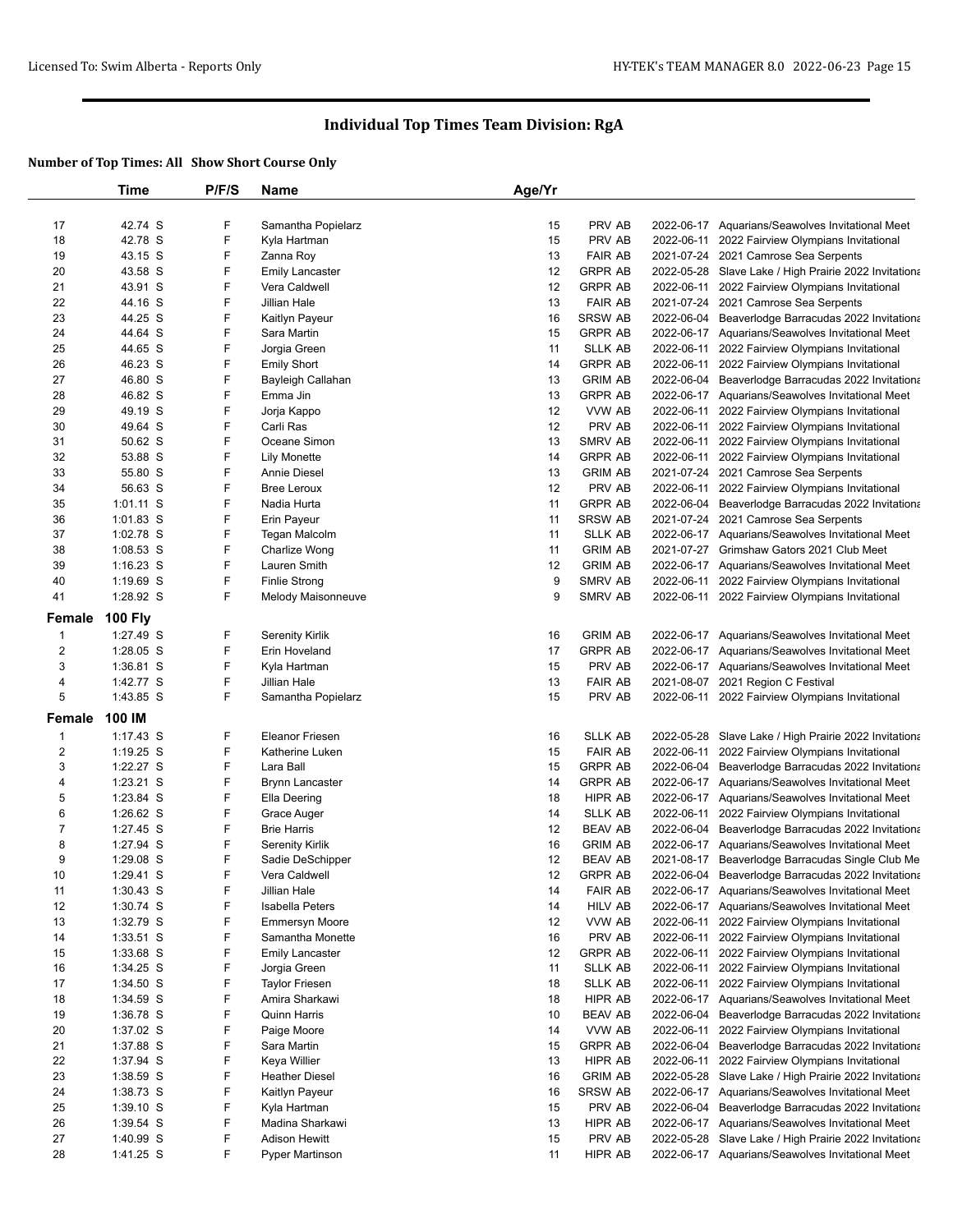|                     | Time               | P/F/S  | Name                              | Age/Yr   |                                  |                                                                              |
|---------------------|--------------------|--------|-----------------------------------|----------|----------------------------------|------------------------------------------------------------------------------|
|                     |                    |        |                                   |          |                                  |                                                                              |
| 29                  | 1:41.92 S          | F      | Emma Jin                          | 13       | <b>GRPR AB</b>                   | 2022-06-17 Aquarians/Seawolves Invitational Meet                             |
| 30                  | 1:43.86 S          | F      | Angela Noullett                   | 11       | <b>BEAV AB</b>                   | 2022-06-17 Aquarians/Seawolves Invitational Meet                             |
| 31                  | 1:45.55 S          | F      | Ariana Rotenburger                | 15       | HIPR AB                          | 2022-05-28 Slave Lake / High Prairie 2022 Invitationa                        |
| 32                  | 1:45.91 S          | F      | Miranda Tegart                    | 11       | <b>FAIR AB</b>                   | 2022-06-17 Aquarians/Seawolves Invitational Meet                             |
| 33                  | 1:46.13 S          | F      | Samantha Popielarz                | 15       | PRV AB                           | 2022-06-11 2022 Fairview Olympians Invitational                              |
| 34                  | 1:46.91 S          | F      | Jorja Kappo                       | 12       | VVW AB                           | 2022-05-28 Slave Lake / High Prairie 2022 Invitationa                        |
| 35                  | 1:47.05 S          | F      | Dylan Hicks                       | 14       | HIPR AB                          | 2022-06-11 2022 Fairview Olympians Invitational                              |
| 36                  | 1:48.21 S          | F      | <b>Lily Monette</b>               | 14       | <b>GRPR AB</b>                   | 2022-05-28 Slave Lake / High Prairie 2022 Invitationa                        |
| 37                  | 1:48.26 S          | F      | Jerzie Green                      | 13       | <b>SLLK AB</b>                   | 2022-06-17 Aquarians/Seawolves Invitational Meet                             |
| 38                  | 1:49.09 S          | F      | <b>Brooklyn McIntyre</b>          | 12       | HIPR AB                          | 2022-06-17 Aquarians/Seawolves Invitational Meet                             |
| 39                  | 1:49.70 S          | F      | Bayleigh Callahan                 | 13       | <b>GRIM AB</b>                   | 2022-06-04 Beaverlodge Barracudas 2022 Invitationa                           |
| 40                  | 1:50.16 S          | F      | Emilie Schmidt                    | 11       | <b>BEAV AB</b>                   | 2022-06-17 Aquarians/Seawolves Invitational Meet                             |
| 41                  | 1:50.87 S          | F      | Annie Diesel                      | 14       | <b>GRIM AB</b>                   | 2022-05-28 Slave Lake / High Prairie 2022 Invitationa                        |
| 42                  | 1:50.89 S          | F      | Casey Billings                    | 13       | HIPR AB                          | 2022-06-17 Aquarians/Seawolves Invitational Meet                             |
| 43                  | 1:51.32 S          | F      | <b>Brynn Billings</b>             | 11       | <b>HIPR AB</b>                   | 2022-06-04 Beaverlodge Barracudas 2022 Invitationa                           |
| 44                  | 1:55.41 S          | F      | Jennifer Neufeld                  | 12       | <b>HILV AB</b>                   | 2022-06-04 Beaverlodge Barracudas 2022 Invitationa                           |
| 45                  | 1:57.78 S          | F      | Nadia Hurta                       | 11       | <b>GRPR AB</b>                   | 2022-06-17 Aquarians/Seawolves Invitational Meet                             |
| 46                  | 1:58.49 S          | F      | <b>Brooklyn Grey</b>              | 12       | HIPR AB                          | 2022-06-17 Aquarians/Seawolves Invitational Meet                             |
| 47                  | 2:00.84 S          | F      | <b>Brooklyn Wills</b>             | 13       | <b>GRPR AB</b>                   | 2022-06-17 Aquarians/Seawolves Invitational Meet                             |
| 48                  | 2:08.05 S          | F      | <b>Bryce Martinson</b>            | 9        | HIPR AB                          | 2022-06-17 Aquarians/Seawolves Invitational Meet                             |
| 49                  | 2:08.45 S          | F      | Niya Mouallem                     | 12       | <b>HIPR AB</b>                   | 2022-06-11 2022 Fairview Olympians Invitational                              |
| 50                  | $2:10.90$ S        | F      | Darby Lancaster                   | 9        | <b>GRPR AB</b>                   | 2022-06-17 Aquarians/Seawolves Invitational Meet                             |
| 51                  | 2:11.26 S          | F      | Sevilay Ebadi                     | 10       | <b>GRPR AB</b>                   | 2022-06-17 Aquarians/Seawolves Invitational Meet                             |
| 52                  | 2:41.54 S          | F      | <b>Keltie Rutherford</b>          | 10       | <b>GRPR AB</b>                   | 2022-06-11 2022 Fairview Olympians Invitational                              |
| Female              | 200 IM             |        |                                   |          |                                  |                                                                              |
| $\mathbf{1}$        | 2:52.45 S          | F      | <b>Eleanor Friesen</b>            | 16       | <b>SLLK AB</b>                   | 2022-05-28 Slave Lake / High Prairie 2022 Invitationa                        |
| $\overline{2}$      | 3:03.12 S          | F      | Katherine Luken                   | 15       | <b>FAIR AB</b>                   | 2022-06-04 Beaverlodge Barracudas 2022 Invitationa                           |
| 3                   | 3:03.36 S          | F      | Erin Hoveland                     | 17       | <b>GRPR AB</b>                   | 2022-06-17 Aquarians/Seawolves Invitational Meet                             |
| 4                   | 3:07.26 S          | F      | Lara Ball                         | 15       | <b>GRPR AB</b>                   | 2022-06-11 2022 Fairview Olympians Invitational                              |
| 5                   | $3:12.71$ S        | F      | <b>Brynn Lancaster</b>            | 14       | <b>GRPR AB</b>                   | 2022-06-04 Beaverlodge Barracudas 2022 Invitationa                           |
| 6                   | 3:13.31 S          | F      | Sonja Stucklschwaiger             | 14       | <b>FAIR AB</b>                   | 2022-06-11 2022 Fairview Olympians Invitational                              |
| 7                   | 3:22.87 S          | F      | Vera Caldwell                     | 12       | <b>GRPR AB</b>                   | 2022-06-17 Aquarians/Seawolves Invitational Meet                             |
| 8                   | 3:26.33 S          | F      | Jillian Hale                      | 13       | <b>FAIR AB</b>                   | 2021-08-07 2021 Region C Festival                                            |
| 9                   | 3:30.63 S          | F      | Kaitlyn Payeur                    | 16       | <b>SRSW AB</b>                   | 2022-06-11 2022 Fairview Olympians Invitational                              |
| 10                  | 3:32.59 S          | F      | <b>Emily Lancaster</b>            | 12       | <b>GRPR AB</b>                   | 2022-06-04 Beaverlodge Barracudas 2022 Invitationa                           |
| 11                  | 3:41.03 S          | F      | <b>Heather Diesel</b>             | 16       | <b>GRIM AB</b>                   | 2022-06-17 Aquarians/Seawolves Invitational Meet                             |
| 12                  | 3:45.52 S          | F      | Sara Martin                       | 15       | <b>GRPR AB</b>                   | 2022-06-17 Aquarians/Seawolves Invitational Meet                             |
| Male                | 25 Free            |        |                                   |          |                                  |                                                                              |
|                     |                    |        |                                   |          | <b>GRIM AB</b>                   |                                                                              |
| $\mathbf{1}$        | 14.05 S            | F      | William Pimm                      | 16       |                                  | 2021-07-24 2021 Camrose Sea Serpents                                         |
| 2                   | 14.14 S            | F<br>F | <b>Ryan Diesel</b><br>Aaron Smith | 17       | <b>GRIM AB</b><br><b>GRIM AB</b> | 2021-07-24 2021 Camrose Sea Serpents                                         |
| 3<br>$\overline{4}$ | 15.55 S            | F      |                                   | 14<br>14 | <b>GRIM AB</b>                   | 2021-07-24 2021 Camrose Sea Serpents                                         |
| 5                   | 18.74 S<br>18.80 S | F      | Gage Callahan<br>Cole Smith       | 9        | <b>GRIM AB</b>                   | 2021-07-24 2021 Camrose Sea Serpents                                         |
| 6                   | 20.02 S            | F      | Evander Elliott                   | 9        | <b>GRIM AB</b>                   | 2021-07-24 2021 Camrose Sea Serpents<br>2021-07-24 2021 Camrose Sea Serpents |
| $\boldsymbol{7}$    | 20.78 S            | F      | <b>Nathan Saunders</b>            | 12       | <b>GRIM AB</b>                   | 2021-07-24 2021 Camrose Sea Serpents                                         |
| 8                   | 21.17 S            | F      | Benjamin Bain                     | 8        | HIPR AB                          | 2022-06-11 2022 Fairview Olympians Invitational                              |
| 9                   | 21.20 S            | F      | Tate Lloyd                        | 8        | <b>HILV AB</b>                   | 2022-06-17 Aquarians/Seawolves Invitational Meet                             |
| 10                  | 21.46 S            | F      | Sean Hale                         | 10       | <b>FAIR AB</b>                   | 2021-07-24 2021 Camrose Sea Serpents                                         |
| 11                  | 22.36 S            | F      | Alex Ross                         | 8        | <b>FAIR AB</b>                   | 2021-07-24 2021 Camrose Sea Serpents                                         |
| 12                  | 22.55 S            | F      | <b>Riley Payeur</b>               | 16       | SRSW AB                          | 2021-07-24 2021 Camrose Sea Serpents                                         |
| 13                  | 24.20 S            | F      | Gavin Hansen                      | 8        | <b>BEAV AB</b>                   | 2021-08-17 Beaverlodge Barracudas Single Club Me                             |
| 14                  | 24.21 S            | F      | Ethan Martin                      | 8        | <b>GRPR AB</b>                   | 2022-06-04 Beaverlodge Barracudas 2022 Invitationa                           |
| 15                  | 24.99 S            | F      | <b>Emmett Sawers</b>              | 8        | SRSW AB                          | 2022-06-11 2022 Fairview Olympians Invitational                              |
| 16                  | 25.25 S            | F      | Thomas Strebchuk                  | 8        | HIPR AB                          | 2022-06-17 Aquarians/Seawolves Invitational Meet                             |
| 17                  | 25.63 S            | F      | Cody Mercer                       | 8        | <b>HILV AB</b>                   | 2022-05-28 Slave Lake / High Prairie 2022 Invitationa                        |
| 18                  | 25.74 S            | F      | Joseph Shaw                       | 9        | <b>FAIR AB</b>                   | 2021-07-24 2021 Camrose Sea Serpents                                         |
| 19                  | 26.46 S            | F      | David Thompson                    | 10       | SRSW AB                          | 2021-07-24 2021 Camrose Sea Serpents                                         |
| 20                  | 27.76 S            | F      | Kable Tarzwell                    | 8        | HIPR AB                          | 2022-06-11 2022 Fairview Olympians Invitational                              |
| 21                  | 28.01 S            | F      | <b>Austin Stewart</b>             | 8        | <b>GRPR AB</b>                   | 2022-06-17 Aquarians/Seawolves Invitational Meet                             |
| 22                  | 28.29 S            | F      | Liam Biggs                        | 8        | <b>BEAV AB</b>                   | 2022-06-11 2022 Fairview Olympians Invitational                              |
|                     |                    |        |                                   |          |                                  |                                                                              |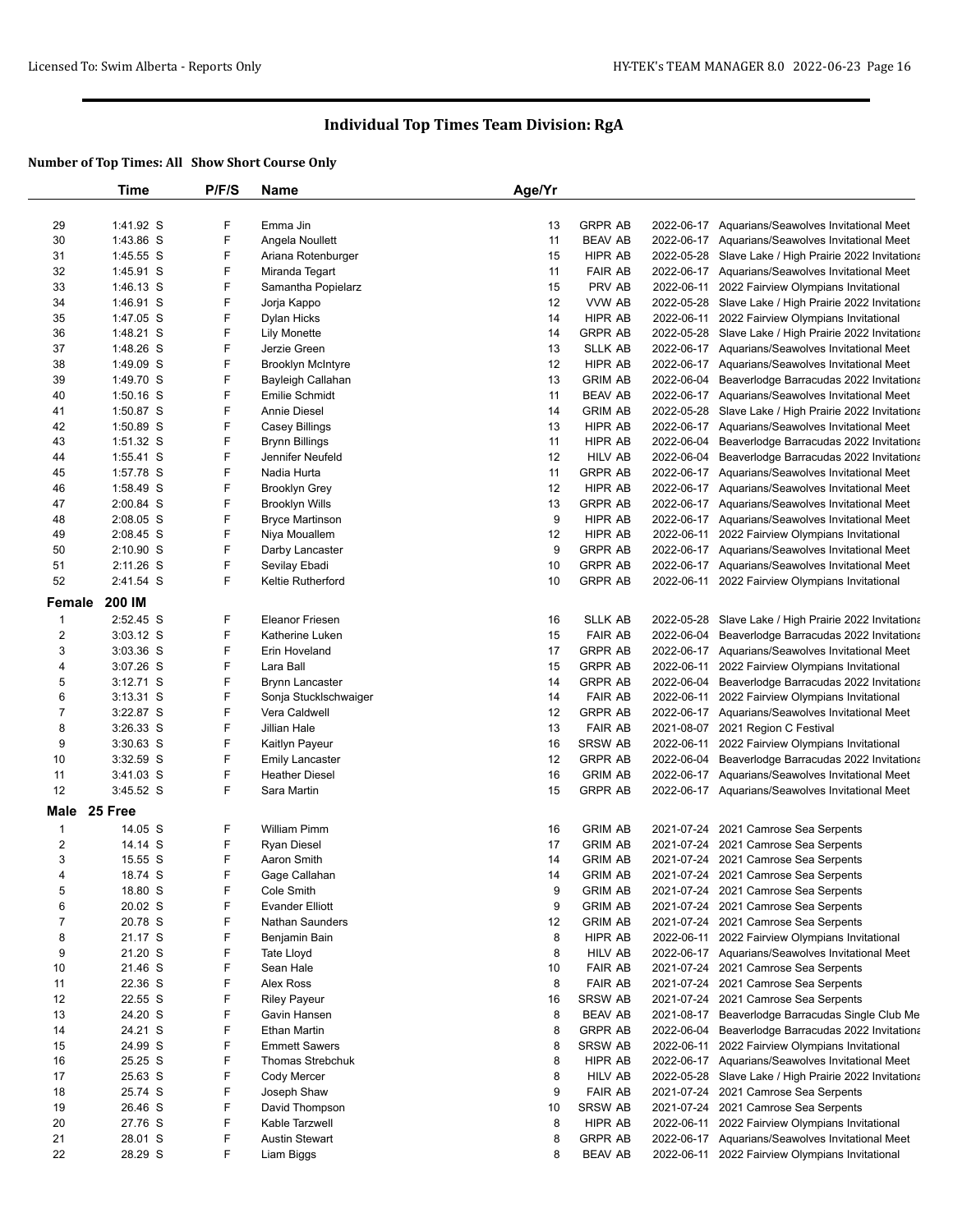|              | Time        | P/F/S | <b>Name</b>              | Age/Yr         |                |                                                       |
|--------------|-------------|-------|--------------------------|----------------|----------------|-------------------------------------------------------|
|              |             |       |                          |                |                |                                                       |
| 23           | 28.33 S     | F     | Cohen Donnison           | 8              | HIPR AB        | 2022-06-17 Aquarians/Seawolves Invitational Meet      |
| 24           | 28.52 S     | F     | <b>Gabrial Glennie</b>   | 10             | <b>GRIM AB</b> | 2021-07-24 2021 Camrose Sea Serpents                  |
| 25           | 30.24 S     | F     | Dylan Hale               | 8              | <b>FAIR AB</b> | 2021-07-24 2021 Camrose Sea Serpents                  |
| 26           | 30.60 S     | F     | Declan Lamarche          | 8              | HIPR AB        | 2022-05-28 Slave Lake / High Prairie 2022 Invitationa |
| 27           | 30.75 S     | F     | <b>Finn Rose</b>         | 8              | <b>FAIR AB</b> | 2022-06-04 Beaverlodge Barracudas 2022 Invitationa    |
| 28           | 30.99 S     | F     | Grayson Hansen           | 8              | <b>BEAV AB</b> | 2021-08-17 Beaverlodge Barracudas Single Club Me      |
| 29           | 31.47 S     | F     | Nate Cox                 | 6              | HIPR AB        | 2022-06-17 Aquarians/Seawolves Invitational Meet      |
| 30           | 31.86 S     | F     | Kolten Alfred            | $\overline{7}$ | <b>SRSW AB</b> | 2022-06-17 Aquarians/Seawolves Invitational Meet      |
| 31           | 32.73 S     | F     | Sebastien C Smith        | 8              | <b>GRPR AB</b> | 2022-06-11 2022 Fairview Olympians Invitational       |
| 32           | 32.91 S     | F     | <b>Bennett Strebchuk</b> | 6              | HIPR AB        | 2022-06-17 Aquarians/Seawolves Invitational Meet      |
| 33           | 33.18 S     | F     | Nathan McGunigale        | $\overline{7}$ | <b>GRPR AB</b> | 2022-06-17 Aquarians/Seawolves Invitational Meet      |
| 34           | 33.56 S     | F     | Noah Hirscher            | 6              | VVW AB         | 2022-06-04 Beaverlodge Barracudas 2022 Invitationa    |
| 35           | 34.19 S     | F     | Eric Delorme             | 8              | HIPR AB        | 2022-05-28 Slave Lake / High Prairie 2022 Invitationa |
| 36           | 35.54 S     | F     | <b>Hudson Wahlstrom</b>  | 8              | <b>SLLK AB</b> | 2022-05-28 Slave Lake / High Prairie 2022 Invitationa |
| 37           | 36.83 S     | F     | <b>Blake Bruce-Sokil</b> | 7              | <b>FAIR AB</b> | 2022-06-11 2022 Fairview Olympians Invitational       |
| 38           | 38.46 S     | F     | Zachery Bruce            | 8              | <b>FAIR AB</b> | 2021-07-24 2021 Camrose Sea Serpents                  |
| 39           | 39.00 S     | F     | Maximiliano Ordaz        | 8              | <b>SLLK AB</b> | 2022-06-17 Aquarians/Seawolves Invitational Meet      |
| 40           | 39.30 S     | F     | Krosby Boissoneault      | $\overline{7}$ | SRSW AB        | 2022-06-11 2022 Fairview Olympians Invitational       |
| 41           | 39.48 S     | F     | Ari Jones                | 9              | <b>FAIR AB</b> | 2021-07-24 2021 Camrose Sea Serpents                  |
| 42           | 39.49 S     | F     | <b>Wyatt Sidor</b>       | 9              | <b>FAIR AB</b> | 2021-07-24 2021 Camrose Sea Serpents                  |
| 43           | 39.90 S     | F     | Colin McLeod             | 6              | HIPR AB        | 2022-06-17 Aquarians/Seawolves Invitational Meet      |
| 44           | 41.63 S     | F     | <b>Thomas Wood</b>       | 8              | <b>SLLK AB</b> | 2022-06-17 Aquarians/Seawolves Invitational Meet      |
| 45           | 42.56 S     | F     | Jett Riendeau            | $\overline{7}$ | <b>BEAV AB</b> | 2022-06-04 Beaverlodge Barracudas 2022 Invitationa    |
| 46           | 43.74 S     | F     | Jordan Paradis           | 8              | SRSW AB        | 2022-06-11 2022 Fairview Olympians Invitational       |
| 47           | 43.76 S     | F     | <b>Hugh Russell</b>      | 7              | <b>GRPR AB</b> | 2022-06-17 Aquarians/Seawolves Invitational Meet      |
| 48           | 44.66 S     | F     | Makomborero Shambare     | 7              | <b>SLLK AB</b> | 2022-06-17 Aquarians/Seawolves Invitational Meet      |
| 49*          | 45.02 S     | F     | Mordecai Chapman         | 6              | HIPR AB        | 2022-06-11 2022 Fairview Olympians Invitational       |
| 49*          | 45.02 S     | F     | Daniel Thompson          | 10             | <b>SRSW AB</b> | 2021-07-24 2021 Camrose Sea Serpents                  |
| 51           | 45.18 S     | F     | Finn Trimble             | 6              | HIPR AB        | 2022-05-28 Slave Lake / High Prairie 2022 Invitationa |
| 52           | 45.38 S     | F     | <b>Carson DieBold</b>    | 6              | PRV AB         | 2022-06-11 2022 Fairview Olympians Invitational       |
| 53           | 51.69 S L   | F     | <b>Grant Holm</b>        | 9              | <b>HILV AB</b> | 2022-06-17 Aquarians/Seawolves Invitational Meet      |
| 54           | 59.00 S     | F     | Nathanael Jones          | 6              | <b>FAIR AB</b> | 2021-07-24 2021 Camrose Sea Serpents                  |
| 55           | 1:01.51 S   | F     | Liam Low                 | 4              | <b>BEAV AB</b> | 2022-06-17 Aquarians/Seawolves Invitational Meet      |
| 56           | 1:10.28 SL  | F     | Nicholas Noel            | 9              | <b>SLLK AB</b> | 2022-06-17 Aquarians/Seawolves Invitational Meet      |
| 57           | 1:34.38 S L | F     | James Stewart            | 10             | <b>GRPR AB</b> | 2022-06-17 Aquarians/Seawolves Invitational Meet      |
| 58           | 1:37.48 S   | F     | Zachary Wahlstrom        | 5              | <b>SLLK AB</b> | 2022-06-17 Aquarians/Seawolves Invitational Meet      |
| 59           | 2:02.18 S   | F     | Dash Lamarche            | 6              | HIPR AB        | 2022-05-28 Slave Lake / High Prairie 2022 Invitationa |
| Male         | 50 Free     |       |                          |                |                |                                                       |
| $\mathbf{1}$ | 27.65 S     | F     | Ethan McLaren            | 19             | <b>SLLK AB</b> | 2022-06-17 Aquarians/Seawolves Invitational Meet      |
| 2            | 28.00 S     | F     | Ronyn Kulscar            | 16             | <b>HILV AB</b> | 2022-06-17 Aquarians/Seawolves Invitational Meet      |
| 3            | 28.41 S     | F     | Dustin L Rehbein         | 14             | <b>GRPR AB</b> | 2022-06-17 Aquarians/Seawolves Invitational Meet      |
| 4            | 28.51 S     | F     | <b>Ethan Baril</b>       | 17             | <b>SLLK AB</b> | 2022-06-17 Aquarians/Seawolves Invitational Meet      |
|              | 28.75 S     | F     | Raeden Villiger          | 13             | <b>BEAV AB</b> | 2022-06-17 Aquarians/Seawolves Invitational Meet      |
| 6            | 29.42 S     | F     | Diesel Willier           | 16             | HIPR AB        | 2022-05-28 Slave Lake / High Prairie 2022 Invitationa |
| 7            | 29.52 S     | F     | Kashton Davidson         | 14             | HIPR AB        | 2022-06-17 Aquarians/Seawolves Invitational Meet      |
| 8            | 29.64 S     | F     | Kayle Rothwell           | 15             | HIPR AB        | 2022-06-17 Aquarians/Seawolves Invitational Meet      |
| 9            | 30.52 S     | F     | Liam Biggin              | 17             | VVW AB         | 2022-06-11 2022 Fairview Olympians Invitational       |
| 10           | 30.80 S     | F     | Jeka Sobze               | 15             | PRV AB         | 2022-06-04 Beaverlodge Barracudas 2022 Invitationa    |
| 11           | 30.86 S     | F     | Jonathan Goudreault      | 17             | PRV AB         | 2022-06-11 2022 Fairview Olympians Invitational       |
| 12           | 30.89 S     | F     | <b>Tanner Rowney</b>     | 14             | <b>GRPR AB</b> | 2022-06-11 2022 Fairview Olympians Invitational       |
| 13           | 31.15 S     | F     | William Pimm             | 16             | <b>GRIM AB</b> | 2021-07-27 Grimshaw Gators 2021 Club Meet             |
| 14           | 31.25 S     | F     | Ryan Diesel              | 18             | <b>GRIM AB</b> | 2022-06-17 Aquarians/Seawolves Invitational Meet      |
| 15           | 31.46 S     | F     | Aaron Smith              | 15             | <b>GRIM AB</b> | 2022-06-04 Beaverlodge Barracudas 2022 Invitationa    |
| 16           | 31.62 S     | F     | <b>Zachary Walters</b>   | 19             | <b>GRIM AB</b> | 2021-07-27 Grimshaw Gators 2021 Club Meet             |
| 17           | 32.07 S     | F     | Kash Harder              | 13             | <b>HILV AB</b> | 2022-06-04 Beaverlodge Barracudas 2022 Invitationa    |
| 18           | 34.06 S     | F     | Darcy Garratt            | 45             | <b>SLLK AB</b> | 2022-05-28 Slave Lake / High Prairie 2022 Invitationa |
| 19           | 34.10 S     | F     | Nevin Herr               | 14             | HIPR AB        | 2022-06-17 Aquarians/Seawolves Invitational Meet      |
| 20           | 34.31 S     | F     | Camden McNaughton        | 14             | <b>GRIM AB</b> | 2021-07-27 Grimshaw Gators 2021 Club Meet             |
| 21           | 34.39 S     | F     | Brayden Hartman          | 13             | PRV AB         | 2022-06-17 Aquarians/Seawolves Invitational Meet      |
| 22           | 36.35 S     | F     | Kamoule Sharkawi         | 16             | HIPR AB        | 2022-06-17 Aquarians/Seawolves Invitational Meet      |
| 23           | 36.60 S     | F     | Jace Biggs               | 12             | <b>BEAV AB</b> | 2022-06-11 2022 Fairview Olympians Invitational       |
|              |             |       |                          |                |                |                                                       |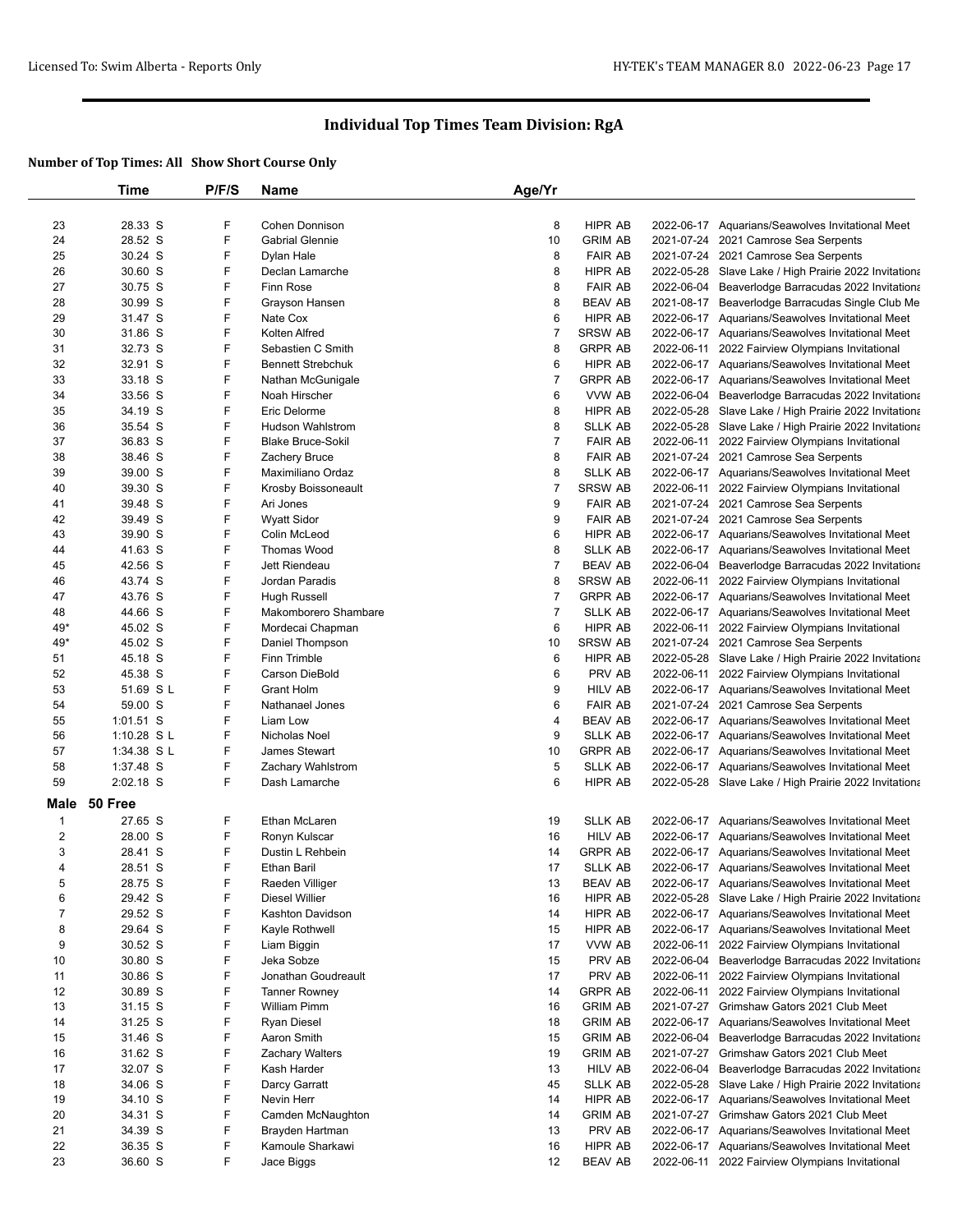|    | Time      | P/F/S | <b>Name</b>             | Age/Yr |                |            |                                                       |
|----|-----------|-------|-------------------------|--------|----------------|------------|-------------------------------------------------------|
|    |           |       |                         |        |                |            |                                                       |
| 24 | 36.82 S   | F     | Ayden Comeau            | 14     | <b>SLLK AB</b> |            | 2022-06-17 Aquarians/Seawolves Invitational Meet      |
| 25 | 37.43 S   | F     | Karter F Gramlick       | 15     | <b>GRPR AB</b> |            | 2022-06-11 2022 Fairview Olympians Invitational       |
| 26 | 38.25 S   | F     | Ethan Hale              | 12     | <b>FAIR AB</b> |            | 2022-06-11 2022 Fairview Olympians Invitational       |
| 27 | 38.52 S   | F     | Declan Haire            | 11     | HIPR AB        |            | 2022-06-04 Beaverlodge Barracudas 2022 Invitationa    |
| 28 | 38.53 S   | F     | Jonas Paradis           | 14     | SRSW AB        |            | 2022-06-11 2022 Fairview Olympians Invitational       |
| 29 | 38.55 S   | F     | Gage Callahan           | 15     | <b>GRIM AB</b> |            | 2022-06-04 Beaverlodge Barracudas 2022 Invitationa    |
| 30 | 39.10 S   | F     | Jackson Lloyd           | 11     | HILV AB        |            | 2022-06-17 Aquarians/Seawolves Invitational Meet      |
| 31 | 39.36 S   | F     | Aiden Wesson-Rebryna    | 12     | <b>BEAV AB</b> |            | 2022-06-17 Aquarians/Seawolves Invitational Meet      |
| 32 | 39.50 S   | F     | Harlan Rotenburger      | 13     | HIPR AB        |            | 2022-06-17 Aquarians/Seawolves Invitational Meet      |
| 33 | 40.53 S   | F     | <b>Lucas Peters</b>     | 10     | HILV AB        | 2022-06-04 | Beaverlodge Barracudas 2022 Invitationa               |
| 34 | 40.60 S L | F     | Elton Hansen            | 11     | <b>BEAV AB</b> |            | 2022-06-17 Aquarians/Seawolves Invitational Meet      |
| 35 | 40.90 S   | F     | <b>Riley Payeur</b>     | 17     | SRSW AB        |            | 2022-06-17 Aquarians/Seawolves Invitational Meet      |
| 36 | 40.99 S   | F     | <b>Adrian Baxter</b>    | 13     | VVW AB         |            | 2022-06-17 Aquarians/Seawolves Invitational Meet      |
| 37 | 41.27 S   | F     | <b>Troy Martin</b>      | 12     | <b>GRPR AB</b> |            | 2022-06-11 2022 Fairview Olympians Invitational       |
| 38 | 41.71 S   | F     | Draven Leclerc          | 15     | HIPR AB        |            | 2022-06-17 Aquarians/Seawolves Invitational Meet      |
| 39 | 41.74 S   | F     | <b>Brettan Villiger</b> | 11     | <b>BEAV AB</b> |            | 2022-05-28 Slave Lake / High Prairie 2022 Invitationa |
| 40 | 41.76 S   | F     | Cole Smith              | 10     | <b>GRIM AB</b> |            | 2022-06-17 Aquarians/Seawolves Invitational Meet      |
| 41 | 42.46 S   | F     | Muhammad Sharkawi       | 13     | HIPR AB        |            |                                                       |
|    |           |       |                         |        |                |            | 2022-06-17 Aquarians/Seawolves Invitational Meet      |
| 42 | 42.55 S   | F     | <b>Evander Elliott</b>  | 10     | <b>GRIM AB</b> |            | 2022-06-11 2022 Fairview Olympians Invitational       |
| 43 | 42.71 S   | F     | Jack Strebchuk          | 10     | HIPR AB        |            | 2022-06-17 Aquarians/Seawolves Invitational Meet      |
| 44 | 43.48 S   | F     | Andrew D Smith          | 13     | <b>GRPR AB</b> |            | 2022-06-11 2022 Fairview Olympians Invitational       |
| 45 | 43.82 S   | F     | Jarett Hicks            | 13     | HIPR AB        |            | 2022-06-11 2022 Fairview Olympians Invitational       |
| 46 | 43.97 S   | F     | <b>Alex Ross</b>        | 9      | <b>FAIR AB</b> |            | 2022-06-11 2022 Fairview Olympians Invitational       |
| 47 | 44.40 S   | F     | <b>Flynn Pardell</b>    | 14     | PRV AB         |            | 2022-06-04 Beaverlodge Barracudas 2022 Invitationa    |
| 48 | 44.48 S   | F     | Oakley Moore            | 10     | VVW AB         |            | 2022-05-28 Slave Lake / High Prairie 2022 Invitationa |
| 49 | 44.53 S   | F     | <b>Nathan Saunders</b>  | 12     | <b>GRIM AB</b> |            | 2021-07-24 2021 Camrose Sea Serpents                  |
| 50 | 44.68 S   | F     | Dominic Harder          | 10     | <b>HILV AB</b> | 2022-06-04 | Beaverlodge Barracudas 2022 Invitationa               |
| 51 | 45.02 S   | F     | <b>Curtis Saunders</b>  | 10     | <b>GRIM AB</b> |            | 2021-07-24 2021 Camrose Sea Serpents                  |
| 52 | 45.61 S   | F     | Benjamin Vizcarra       | 9      | SLLK AB        |            | 2022-05-28 Slave Lake / High Prairie 2022 Invitationa |
| 53 | 46.15 S   | F     | Eli Dubrule             | 11     | HIPR AB        |            | 2022-06-11 2022 Fairview Olympians Invitational       |
| 54 | 46.45 S   | F     | Logan Mohr              | 14     | HIPR AB        |            | 2022-06-11 2022 Fairview Olympians Invitational       |
| 55 | 46.68 S   | F     | Rio O Gramlick          | 10     | <b>GRPR AB</b> |            | 2022-06-17 Aquarians/Seawolves Invitational Meet      |
| 56 | 46.74 S   | F     | Sean Hale               | 11     | <b>FAIR AB</b> |            | 2022-06-11 2022 Fairview Olympians Invitational       |
| 57 | 47.52 S   | F     | David Thompson          | 11     | SRSW AB        |            | 2022-06-11 2022 Fairview Olympians Invitational       |
| 58 | 48.17 S   | F     | Gavin Hansen            | 9      | <b>BEAV AB</b> |            | 2022-06-17 Aquarians/Seawolves Invitational Meet      |
| 59 | 48.34 S   | F     | Jacob Hesse             | 11     | HIPR AB        |            | 2022-06-11 2022 Fairview Olympians Invitational       |
| 60 | 48.42 S   | F     | <b>Connor Cox</b>       | 13     | <b>FAIR AB</b> |            | 2022-06-04 Beaverlodge Barracudas 2022 Invitationa    |
| 61 | 48.74 S   | F     | <b>Emerson Hennings</b> | 10     | <b>GRIM AB</b> |            | 2022-06-11 2022 Fairview Olympians Invitational       |
| 62 | 48.90 S   | F     | Cash Roy                | 13     | <b>FAIR AB</b> |            | 2022-06-11 2022 Fairview Olympians Invitational       |
| 63 | 49.13 S   | F     | <b>Gabriel Kisner</b>   | 13     | <b>GRPR AB</b> |            | 2022-06-17 Aquarians/Seawolves Invitational Meet      |
| 64 | $50.09$ S | F     | <b>Tate Lloyd</b>       | 8      | <b>HILV AB</b> |            | 2022-06-11 2022 Fairview Olympians Invitational       |
| 65 | 51.05 S   | F     | <b>William Fournier</b> | 12     | SMRV AB        |            | 2022-06-11 2022 Fairview Olympians Invitational       |
| 66 | 51.51 S   | F     | Michael Deveaux         | 10     | <b>HILV AB</b> |            | 2022-06-04 Beaverlodge Barracudas 2022 Invitationa    |
| 67 | 51.63 S   | F     | Gabriel Twizeyumuremyi  | 12     | <b>SRSW AB</b> |            | 2022-06-11 2022 Fairview Olympians Invitational       |
| 68 | 52.15 S   | F     | Benjamin Bain           | 8      | HIPR AB        | 2022-06-11 | 2022 Fairview Olympians Invitational                  |
| 69 | 52.30 S   | F     | Hunter Mohr             | 13     | HIPR AB        |            | 2022-06-11 2022 Fairview Olympians Invitational       |
| 70 |           | F     | Colson Udey             |        | <b>GRPR AB</b> | 2022-06-04 | Beaverlodge Barracudas 2022 Invitationa               |
|    | 52.32 S   |       |                         | 11     |                |            |                                                       |
| 71 | 54.59 S   | F     | Xavier Maisonneuve      | 9      | SMRV AB        | 2022-06-11 | 2022 Fairview Olympians Invitational                  |
| 72 | 54.72 S   | F     | Michael Sturgeon        | 13     | <b>GRIM AB</b> | 2022-06-11 | 2022 Fairview Olympians Invitational                  |
| 73 | 55.02 S   | F     | Ethan Martin            | 8      | <b>GRPR AB</b> |            | 2022-06-04 Beaverlodge Barracudas 2022 Invitationa    |
| 74 | 55.60 S   | F     | Braydon R Smith         | 10     | <b>GRPR AB</b> |            | 2022-06-11 2022 Fairview Olympians Invitational       |
| 75 | 55.65 S   | F     | Joseph Shaw             | 10     | <b>FAIR AB</b> |            | 2022-06-11 2022 Fairview Olympians Invitational       |
| 76 | 55.96 S   | F     | James Stewart           | 10     | <b>GRPR AB</b> |            | 2022-06-17 Aquarians/Seawolves Invitational Meet      |
| 77 | 56.20 S   | F     | Dusty Roy               | 9      | <b>FAIR AB</b> |            | 2022-06-11 2022 Fairview Olympians Invitational       |
| 78 | 56.28 S   | F     | <b>Blake Bevill</b>     | 10     | SMRV AB        |            | 2022-06-11 2022 Fairview Olympians Invitational       |
| 79 | 56.29 S   | F     | <b>Grant Holm</b>       | 9      | <b>HILV AB</b> |            | 2022-06-17 Aquarians/Seawolves Invitational Meet      |
| 80 | 56.76 S   | F     | Grayson Hansen          | 9      | <b>BEAV AB</b> | 2022-06-04 | Beaverlodge Barracudas 2022 Invitationa               |
| 81 | 57.19 S   | F     | Jesper Skoyen           | 10     | <b>FAIR AB</b> |            | 2022-06-11 2022 Fairview Olympians Invitational       |
| 82 | 57.21 S   | F     | Colin Jarvis            | 9      | SRSW AB        |            | 2022-06-11 2022 Fairview Olympians Invitational       |
| 83 | 58.19 S   | F     | Theodore Fraser         | 10     | <b>GRIM AB</b> |            | 2022-06-11 2022 Fairview Olympians Invitational       |
| 84 | 59.32 S   | F     | Dylan Hale              | 9      | <b>FAIR AB</b> |            | 2022-05-28 Slave Lake / High Prairie 2022 Invitationa |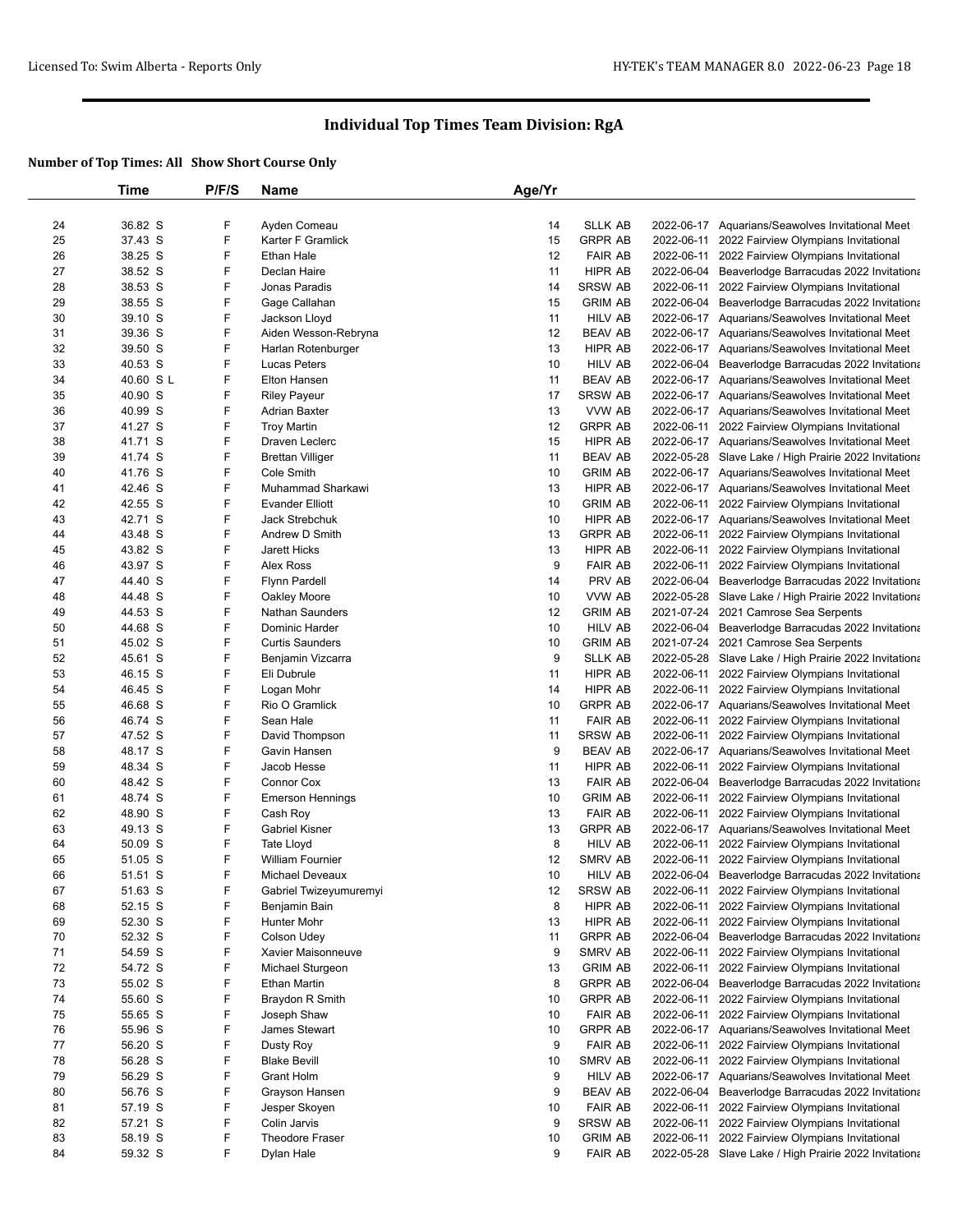|                  | Time                     | P/F/S  | Name                        | Age/Yr         |                                  |                                                                                                    |
|------------------|--------------------------|--------|-----------------------------|----------------|----------------------------------|----------------------------------------------------------------------------------------------------|
|                  |                          |        |                             |                |                                  |                                                                                                    |
| 85               | 59.46 S                  | F      | Dorian Monette              | 11             | <b>GRPR AB</b>                   | 2022-05-28 Slave Lake / High Prairie 2022 Invitationa                                              |
| 86               | 59.58 S                  | F      | <b>Emmett Sawers</b>        | 8              | <b>SRSW AB</b>                   | 2022-06-11 2022 Fairview Olympians Invitational                                                    |
| 87               | 59.85 S                  | F      | Jaxen Voros                 | 10             | <b>GRIM AB</b>                   | 2022-06-11 2022 Fairview Olympians Invitational                                                    |
| 88               | 1:00.04 S                | F      | Cody Mercer                 | 8              | <b>HILV AB</b>                   | 2022-06-04 Beaverlodge Barracudas 2022 Invitationa                                                 |
| 89               | 1:00.17 S                | F      | Mukundi Shambare            | 14             | <b>SLLK AB</b>                   | 2022-06-17 Aquarians/Seawolves Invitational Meet                                                   |
| 90               | 1:00.35 S                | F      | Ahmed Jarome Mouallem       | 9              | HIPR AB                          | 2022-06-11 2022 Fairview Olympians Invitational                                                    |
| 91               | 1:00.44 S                | F      | <b>Thomas Strebchuk</b>     | 8              | HIPR AB                          | 2022-06-17 Aquarians/Seawolves Invitational Meet                                                   |
| 92               | 1:01.33 S                | F      | <b>Brandt Quartly</b>       | 9              | HIPR AB                          | 2022-06-11 2022 Fairview Olympians Invitational                                                    |
| 93               | 1:01.87 S                | F<br>F | Weston Boissoneault         | 10             | <b>SRSW AB</b>                   | 2022-06-11 2022 Fairview Olympians Invitational                                                    |
| 94<br>95         | 1:02.09 S<br>$1:02.10$ S | F      | Zachery Bruce<br>Liam Biggs | 9<br>8         | <b>FAIR AB</b><br><b>BEAV AB</b> | 2022-06-11 2022 Fairview Olympians Invitational<br>2022-06-11 2022 Fairview Olympians Invitational |
| 96               | 1:02.79 S                | F      | <b>Bentley Bizuns</b>       | 11             | <b>GRIM AB</b>                   | 2022-06-11 2022 Fairview Olympians Invitational                                                    |
| 97               | 1:03.08 S                | F      | Kable Tarzwell              | 8              | HIPR AB                          | 2022-06-11 2022 Fairview Olympians Invitational                                                    |
| 98               | 1:03.66 S                | F      | Nicholas Noel               | 9              | <b>SLLK AB</b>                   | 2022-06-17 Aquarians/Seawolves Invitational Meet                                                   |
| 99               | $1:04.08$ S              | F      | Declan Lamarche             | 8              | HIPR AB                          | 2022-06-17 Aquarians/Seawolves Invitational Meet                                                   |
| 100              | 1:04.79 S                | F      | Daniel Thompson             | 11             | <b>SRSW AB</b>                   | 2022-06-11 2022 Fairview Olympians Invitational                                                    |
| 101              | 1:06.13 S                | F      | <b>Finn Rose</b>            | 8              | <b>FAIR AB</b>                   | 2022-06-17 Aquarians/Seawolves Invitational Meet                                                   |
| 102              | 1:07.32 S                | F      | <b>Cohen Donnison</b>       | 8              | HIPR AB                          | 2022-06-17 Aquarians/Seawolves Invitational Meet                                                   |
| 103              | 1:08.48 S                | F      | Sebastien C Smith           | 8              | <b>GRPR AB</b>                   | 2022-06-11 2022 Fairview Olympians Invitational                                                    |
| 104              | 1:08.64 S                | F      | Zacharie Fournier           | 9              | SMRV AB                          | 2022-06-11 2022 Fairview Olympians Invitational                                                    |
| 105              | 1:08.80 S                | F      | Maxwell Skoyen              | 11             | <b>FAIR AB</b>                   | 2022-06-11 2022 Fairview Olympians Invitational                                                    |
| 106              | 1:08.85 SL               | F      | Sawyer Jackson              | 9              | <b>SRSW AB</b>                   | 2022-06-17 Aquarians/Seawolves Invitational Meet                                                   |
| 107              | 1:08.98 S                | F      | Slayter M Bell              | 11             | <b>GRPR AB</b>                   | 2022-06-11 2022 Fairview Olympians Invitational                                                    |
| 108              | 1:09.16 S                | F      | Elijah Martin               | 10             | <b>GRPR AB</b>                   | 2022-06-17 Aquarians/Seawolves Invitational Meet                                                   |
| 109              | 1:09.61 S                | F      | <b>Bennett Strebchuk</b>    | 6              | HIPR AB                          | 2022-06-17 Aquarians/Seawolves Invitational Meet                                                   |
| 110              | $1:10.41$ S              | F      | <b>Gabrial Glennie</b>      | 10             | <b>GRIM AB</b>                   | 2021-07-27 Grimshaw Gators 2021 Club Meet                                                          |
| 111              | 1:10.69 S                | F      | Nate Cox                    | 6              | HIPR AB                          | 2022-06-17 Aquarians/Seawolves Invitational Meet                                                   |
| 112              | 1:10.98 S                | F      | <b>Oliver Fors</b>          | 10             | HIPR AB                          | 2022-05-28 Slave Lake / High Prairie 2022 Invitationa                                              |
| 113              | 1:12.91 S                | F      | Kolten Alfred               | $\overline{7}$ | <b>SRSW AB</b>                   | 2022-06-17 Aquarians/Seawolves Invitational Meet                                                   |
| 114              | 1:13.24 S                | F      | <b>Duston Mohr</b>          | 11             | HIPR AB                          | 2022-06-11 2022 Fairview Olympians Invitational                                                    |
| 115              | 1:13.50 S                | F      | Zax Whelan                  | 9              | <b>SRSW AB</b>                   | 2022-06-11 2022 Fairview Olympians Invitational                                                    |
| 116              | $1:15.15$ S              | F      | Jensen Quartermain          | 9              | <b>GRIM AB</b>                   | 2022-06-11 2022 Fairview Olympians Invitational                                                    |
| 117              | $1:16.18$ S              | F      | <b>Tristan Lyle</b>         | 10             | <b>BEAV AB</b>                   | 2021-08-17 Beaverlodge Barracudas Single Club Me                                                   |
| 118              | 1:17.70 S                | F      | Noah Meunier                | 9              | <b>HIPR AB</b>                   | 2022-06-17 Aquarians/Seawolves Invitational Meet                                                   |
| 119              | 1:17.76 S                | F      | Eric Delorme                | 8              | HIPR AB                          | 2022-05-28 Slave Lake / High Prairie 2022 Invitationa                                              |
| 120              | 1:21.98 S                | F      | <b>Emmett Hayward</b>       | 9              | <b>GRIM AB</b>                   | 2022-06-11 2022 Fairview Olympians Invitational                                                    |
| 121              | 1:23.05 S                | F      | <b>Austin Stewart</b>       | 8              | <b>GRPR AB</b>                   | 2022-06-11 2022 Fairview Olympians Invitational                                                    |
| 122              | 1:23.31 S                | F      | Maximiliano Ordaz           | 8              | <b>SLLK AB</b>                   | 2022-06-17 Aquarians/Seawolves Invitational Meet                                                   |
| 123              | 1:25.53 S                | F      | Nathan McGunigale           | 7              | <b>GRPR AB</b>                   | 2022-06-17 Aquarians/Seawolves Invitational Meet                                                   |
| 124              | 1:28.17 S                | F      | Reese Mohr                  | 9              | HIPR AB                          | 2022-06-11 2022 Fairview Olympians Invitational                                                    |
| 125              | 1:30.60 S                | F      | <b>Blake Bruce-Sokil</b>    | 7              | <b>FAIR AB</b>                   | 2022-06-11 2022 Fairview Olympians Invitational                                                    |
| 126              | 1:32.21 S                | F      | Theodore James              | 9              | HIPR AB                          | 2022-05-28 Slave Lake / High Prairie 2022 Invitationa                                              |
| 127              | 1:43.13 S                | F      | Krosby Boissoneault         | 7              | <b>SRSW AB</b>                   | 2022-06-11 2022 Fairview Olympians Invitational                                                    |
| 128              | 1:46.18 S                | F      | Jordan Paradis              | 8              | <b>SRSW AB</b>                   | 2022-06-11 2022 Fairview Olympians Invitational                                                    |
| <b>Male</b>      | 100 Free                 |        |                             |                |                                  |                                                                                                    |
| $\mathbf{1}$     | 1:01.81 S                | F      | Ethan McLaren               | 19             | <b>SLLK AB</b>                   | 2022-06-17 Aquarians/Seawolves Invitational Meet                                                   |
| $\boldsymbol{2}$ | 1:04.45 S                | F      | Dustin L Rehbein            | 14             | <b>GRPR AB</b>                   | 2022-06-17 Aquarians/Seawolves Invitational Meet                                                   |
| 3                | 1:04.53 S                | F      | Ronyn Kulscar               | 16             | <b>HILV AB</b>                   | 2022-06-17 Aquarians/Seawolves Invitational Meet                                                   |
| 4                | 1:04.97 S                | F      | Raeden Villiger             | 13             | <b>BEAV AB</b>                   | 2022-06-17 Aquarians/Seawolves Invitational Meet                                                   |
| 5                | 1:06.05 S                | F      | Diesel Willier              | 16             | HIPR AB                          | 2022-05-28 Slave Lake / High Prairie 2022 Invitationa                                              |
| 6                | 1:06.66 S                | F      | <b>Ethan Baril</b>          | 17             | <b>SLLK AB</b>                   | 2022-06-17 Aquarians/Seawolves Invitational Meet                                                   |
| 7                | 1:09.13 S                | F      | Kayle Rothwell              | 15             | HIPR AB                          | 2022-06-17 Aquarians/Seawolves Invitational Meet                                                   |
| 8                | $1:10.04$ S              | F      | Kashton Davidson            | 14             | HIPR AB                          | 2022-06-17 Aquarians/Seawolves Invitational Meet                                                   |
| 9                | $1:11.43$ S              | F      | <b>Tanner Rowney</b>        | 14             | <b>GRPR AB</b>                   | 2022-06-17 Aquarians/Seawolves Invitational Meet                                                   |
| 10               | $1:11.51$ S              | F      | Kash Harder                 | 13             | <b>HILV AB</b>                   | 2022-06-17 Aquarians/Seawolves Invitational Meet                                                   |
| 11               | 1:11.79 S                | F      | Liam Biggin                 | 17             | VVW AB                           | 2022-06-17 Aquarians/Seawolves Invitational Meet                                                   |
| 12               | $1:16.06$ S              | F      | Camden McNaughton           | 14             | <b>GRIM AB</b>                   | 2021-07-27 Grimshaw Gators 2021 Club Meet                                                          |
| 13               | 1:19.07 S                | F      | William Pimm                | 16             | <b>GRIM AB</b>                   | 2021-07-27 Grimshaw Gators 2021 Club Meet                                                          |
| 14               | 1:22.64 S                | F      | Darcy Garratt               | 45             | <b>SLLK AB</b>                   | 2022-05-28 Slave Lake / High Prairie 2022 Invitationa                                              |
| 15               | 1:22.88 S                | F      | Kamoule Sharkawi            | 16             | HIPR AB                          | 2022-05-28 Slave Lake / High Prairie 2022 Invitationa                                              |
| 16               | 1:22.98 S                | F      | Ayden Comeau                | 14             | <b>SLLK AB</b>                   | 2022-06-17 Aquarians/Seawolves Invitational Meet                                                   |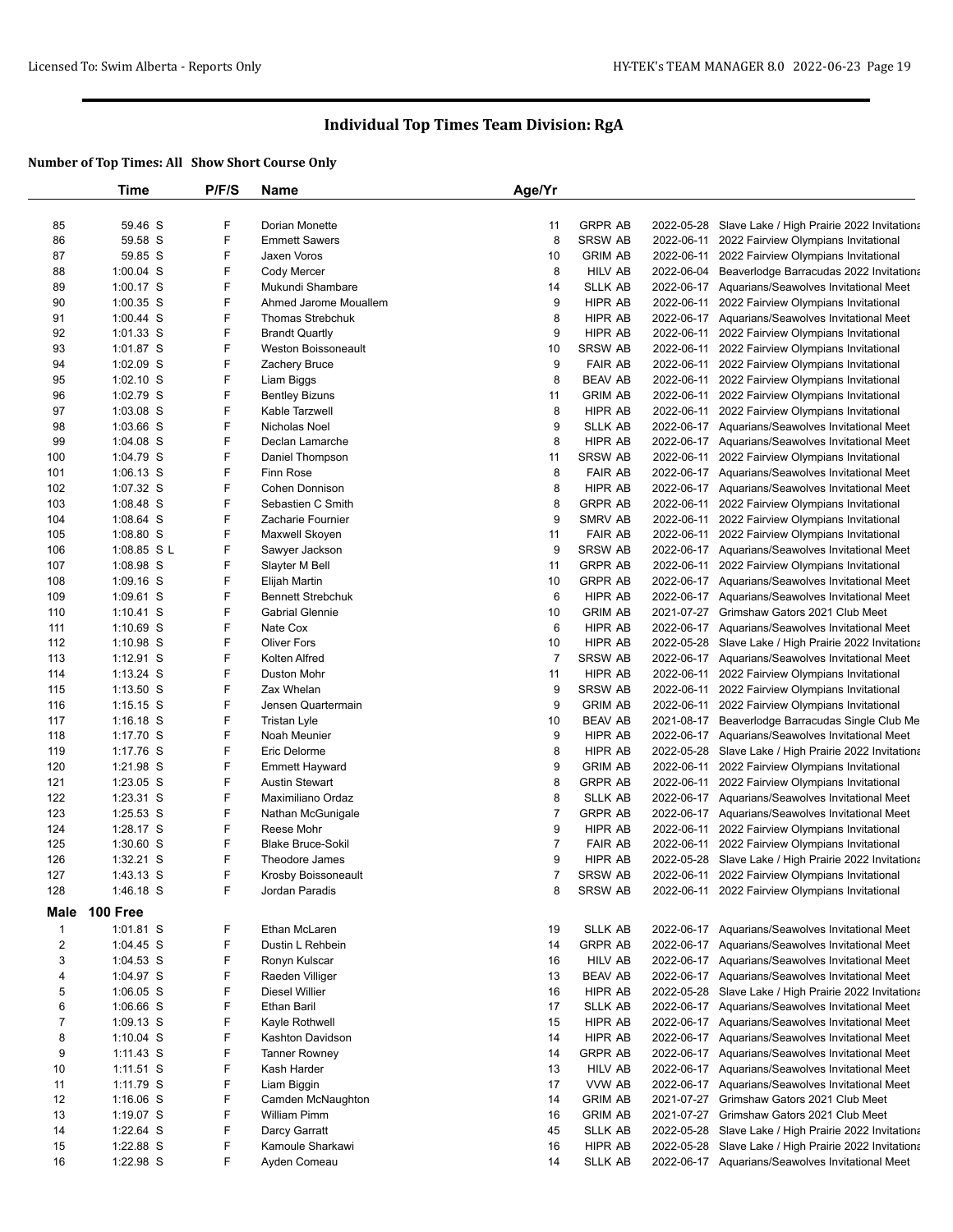|          | Time                   | P/F/S  | Name                                  | Age/Yr   |                                  |            |                                                                                                           |
|----------|------------------------|--------|---------------------------------------|----------|----------------------------------|------------|-----------------------------------------------------------------------------------------------------------|
|          |                        |        |                                       |          |                                  |            |                                                                                                           |
| 17       | 1:23.20 S              | F      | Karter F Gramlick                     | 15       | <b>GRPR AB</b>                   |            | 2022-06-17 Aquarians/Seawolves Invitational Meet                                                          |
| 18       | 1:24.04 S              | F      | Aaron Smith                           | 14       | <b>GRIM AB</b>                   |            | 2021-07-27 Grimshaw Gators 2021 Club Meet                                                                 |
| 19       | 1:24.46 S              | F      | Jonas Paradis                         | 14       | <b>SRSW AB</b>                   |            | 2022-06-11 2022 Fairview Olympians Invitational                                                           |
| 20       | 1:25.56 S              | F      | Nevin Herr                            | 14       | HIPR AB                          |            | 2022-05-28 Slave Lake / High Prairie 2022 Invitationa                                                     |
| 21       | 1:25.65 S              | F      | Henry Schmidt                         | 11       | <b>BEAV AB</b>                   |            | 2021-08-17 Beaverlodge Barracudas Single Club Me                                                          |
| 22       | 1:26.98 S              | F      | Jace Biggs                            | 12       | <b>BEAV AB</b>                   |            | 2022-06-17 Aquarians/Seawolves Invitational Meet                                                          |
| 23       | 1:29.10 S              | F      | Eric Jin                              | 11       | <b>GRPR AB</b>                   |            | 2022-06-17 Aquarians/Seawolves Invitational Meet                                                          |
| 24<br>25 | 1:29.70 S<br>1:33.19 S | F<br>F | Ethan Hale                            | 12<br>17 | <b>FAIR AB</b><br><b>SRSW AB</b> |            | 2022-05-28 Slave Lake / High Prairie 2022 Invitationa<br>2022-06-17 Aquarians/Seawolves Invitational Meet |
| 26       | 1:34.73 S              | F      | <b>Riley Payeur</b><br>Jack Strebchuk | 10       | HIPR AB                          |            | 2022-06-17 Aquarians/Seawolves Invitational Meet                                                          |
| 27       | x1:34.73 S             | F      | <b>Berkley Ferguson</b>               | 15       | PRV AB                           |            | 2022-06-11 2022 Fairview Olympians Invitational                                                           |
| 28       | 1:35.07 S              | F      | Declan Haire                          | 11       | HIPR AB                          |            | 2022-05-28 Slave Lake / High Prairie 2022 Invitationa                                                     |
| 29       | 1:35.70 S              | F      | <b>Elton Hansen</b>                   | 11       | <b>BEAV AB</b>                   |            | 2022-05-28 Slave Lake / High Prairie 2022 Invitationa                                                     |
| 30       | 1:37.65 S              | F      | Harlan Rotenburger                    | 13       | <b>HIPR AB</b>                   |            | 2022-06-17 Aquarians/Seawolves Invitational Meet                                                          |
| 31       | 1:37.77 S              | F      | Cole Smith                            | 10       | <b>GRIM AB</b>                   |            | 2022-06-17 Aquarians/Seawolves Invitational Meet                                                          |
| 32       | 1:37.92 S              | F      | <b>Troy Martin</b>                    | 12       | <b>GRPR AB</b>                   |            | 2022-06-11 2022 Fairview Olympians Invitational                                                           |
| 33       | 1:40.54 S              | F      | Connor Cox                            | 13       | <b>FAIR AB</b>                   |            | 2022-06-11 2022 Fairview Olympians Invitational                                                           |
| 34       | 1:41.00 S              | F      | Alex Ross                             | 9        | <b>FAIR AB</b>                   |            | 2022-06-17 Aquarians/Seawolves Invitational Meet                                                          |
| 35       | 1:41.13 S              | F      | Draven Leclerc                        | 15       | HIPR AB                          |            | 2022-05-28 Slave Lake / High Prairie 2022 Invitationa                                                     |
| 36       | 1:41.15 S              | F      | <b>Nathan Saunders</b>                | 12       | <b>GRIM AB</b>                   |            | 2021-07-27 Grimshaw Gators 2021 Club Meet                                                                 |
| 37       | 1:41.53 S              | F      | Andrew D Smith                        | 13       | <b>GRPR AB</b>                   |            | 2022-06-11 2022 Fairview Olympians Invitational                                                           |
| 38       | 1:41.86 S              | F      | <b>Gabriel Kisner</b>                 | 13       | <b>GRPR AB</b>                   |            | 2022-06-17 Aquarians/Seawolves Invitational Meet                                                          |
| 39       | 1:42.51 S              | F      | Logan Mohr                            | 14       | <b>HIPR AB</b>                   |            | 2022-06-11 2022 Fairview Olympians Invitational                                                           |
| 40       | 1:42.75 S              | F      | Rio O Gramlick                        | 10       | <b>GRPR AB</b>                   |            | 2022-06-11 2022 Fairview Olympians Invitational                                                           |
| 41       | 1:42.80 S              | F      | <b>Adrian Baxter</b>                  | 13       | VVW AB                           |            | 2022-06-11 2022 Fairview Olympians Invitational                                                           |
| 42       | 1:43.04 S              | F      | Muhammad Sharkawi                     | 13       | HIPR AB                          |            | 2022-06-17 Aquarians/Seawolves Invitational Meet                                                          |
| 43       | 1:44.01 S              | F      | <b>Evander Elliott</b>                | 10       | <b>GRIM AB</b>                   |            | 2022-06-11 2022 Fairview Olympians Invitational                                                           |
| 44       | 1:44.20 S              | F      | Flynn Pardell                         | 14       | PRV AB                           |            | 2022-06-04 Beaverlodge Barracudas 2022 Invitationa                                                        |
| 45       | 1:44.75 S              | F      | Benjamin Vizcarra                     | 9        | <b>SLLK AB</b>                   |            | 2022-06-17 Aquarians/Seawolves Invitational Meet                                                          |
| 46       | 1:45.05 S              | F      | Aiden Wesson-Rebryna                  | 12       | <b>BEAV AB</b>                   |            | 2022-06-04 Beaverlodge Barracudas 2022 Invitationa                                                        |
| 47       | 1:46.77 S              | F      | Reeve Riendeau                        | 11       | <b>BEAV AB</b>                   |            | 2022-06-04 Beaverlodge Barracudas 2022 Invitationa                                                        |
| 48       | 1:48.40 S              | F      | Gavin Hansen                          | 9        | <b>BEAV AB</b>                   |            | 2022-06-17 Aquarians/Seawolves Invitational Meet                                                          |
| 49       | 1:50.04 S              | F      | Xavier Maisonneuve                    | 9        | SMRV AB                          |            | 2022-06-11 2022 Fairview Olympians Invitational                                                           |
| 50       | 1:50.71 S              | F      | Sean Hale                             | 11       | <b>FAIR AB</b>                   |            | 2022-06-04 Beaverlodge Barracudas 2022 Invitationa                                                        |
| 51       | 1:51.05 S              | F      | David Thompson                        | 11       | <b>SRSW AB</b>                   |            | 2022-06-11 2022 Fairview Olympians Invitational                                                           |
| 52       | 1:51.77 S              | F      | Jarett Hicks                          | 13       | <b>HIPR AB</b>                   |            | 2022-05-28 Slave Lake / High Prairie 2022 Invitationa                                                     |
| 53       | 1:53.04 S              | F      | Eli Dubrule                           | 11       | HIPR AB                          |            | 2022-06-11 2022 Fairview Olympians Invitational                                                           |
| 54       | 1:55.06 S              | F      | Cash Roy                              | 13       | <b>FAIR AB</b>                   |            | 2022-06-11 2022 Fairview Olympians Invitational                                                           |
| 55       | 1:57.02 S              | F      | Gabriel Twizeyumuremyi                | 12       | <b>SRSW AB</b>                   |            | 2022-06-11 2022 Fairview Olympians Invitational                                                           |
| 56       | 2:00.20 S              | F      | Jacob Hesse                           | 11       | HIPR AB                          |            | 2022-05-28 Slave Lake / High Prairie 2022 Invitationa                                                     |
| 57       | 2:00.73 S              | F      | <b>William Fournier</b>               | 12       | <b>SMRV AB</b>                   |            | 2022-06-11 2022 Fairview Olympians Invitational                                                           |
| 58       | 2:02.73 S              | F      | Hunter Mohr                           | 13       | HIPR AB                          |            | 2022-05-28 Slave Lake / High Prairie 2022 Invitationa                                                     |
| 59       | 2:03.76 S              | F      | Dorian Monette                        | 11       | <b>GRPR AB</b>                   |            | 2022-06-11 2022 Fairview Olympians Invitational                                                           |
| 60       | 2:04.59 S              | F<br>F | Colson Udey                           | 11       | <b>GRPR AB</b>                   |            | 2022-06-04 Beaverlodge Barracudas 2022 Invitationa                                                        |
| 61<br>62 | 2:06.29 S<br>2:07.10 S | F      | Braydon R Smith                       | 10<br>10 | <b>GRPR AB</b><br><b>FAIR AB</b> |            | 2022-06-11 2022 Fairview Olympians Invitational                                                           |
| 63       | 2:08.75 S              | F      | Joseph Shaw<br>Dusty Roy              | 9        | <b>FAIR AB</b>                   |            | 2022-06-11 2022 Fairview Olympians Invitational<br>2022-06-11 2022 Fairview Olympians Invitational        |
| 64       | 2:13.87 S              | F      | Dylan Hale                            | 9        | <b>FAIR AB</b>                   |            | 2022-05-28 Slave Lake / High Prairie 2022 Invitationa                                                     |
| 65       | 2:14.14 S              | F      | Jesper Skoyen                         | 10       | <b>FAIR AB</b>                   | 2022-06-11 | 2022 Fairview Olympians Invitational                                                                      |
| 66       | 2:14.53 S              | F      | Trenton Nordhagen                     | 11       | <b>BEAV AB</b>                   |            | 2022-06-04 Beaverlodge Barracudas 2022 Invitationa                                                        |
| 67       | 2:17.08 S              | F      | Lenox R Maksymetz                     | 9        | <b>GRPR AB</b>                   |            | 2022-06-17 Aquarians/Seawolves Invitational Meet                                                          |
| 68       | 2:17.64 S              | F      | <b>Brandt Quartly</b>                 | 9        | HIPR AB                          |            | 2022-06-11 2022 Fairview Olympians Invitational                                                           |
| 69       | 2:19.91 S              | F      | Grayson Hansen                        | 9        | <b>BEAV AB</b>                   |            | 2022-05-28 Slave Lake / High Prairie 2022 Invitationa                                                     |
| 70       | 2:20.71 S              | F      | <b>Bentley Bizuns</b>                 | 11       | <b>GRIM AB</b>                   |            | 2022-06-11 2022 Fairview Olympians Invitational                                                           |
| 71       | 2:22.87 S              | F      | Weston Boissoneault                   | 10       | <b>SRSW AB</b>                   |            | 2022-06-11 2022 Fairview Olympians Invitational                                                           |
| 72       | 2:26.24 S              | F      | Daniel Thompson                       | 11       | <b>SRSW AB</b>                   |            | 2022-06-11 2022 Fairview Olympians Invitational                                                           |
| 73       | 2:26.67 S              | F      | Michael Sturgeon                      | 13       | <b>GRIM AB</b>                   |            | 2022-06-11 2022 Fairview Olympians Invitational                                                           |
| 74       | 2:31.21 S              | F      | Colin Jarvis                          | 9        | <b>SRSW AB</b>                   |            | 2022-06-11 2022 Fairview Olympians Invitational                                                           |
| 75       | 2:38.27 S              | F      | Zax Whelan                            | 9        | <b>SRSW AB</b>                   |            | 2022-06-11 2022 Fairview Olympians Invitational                                                           |
| 76       | 2:38.89 S              | F      | Sawyer Jackson                        | 9        | <b>SRSW AB</b>                   |            | 2022-06-17 Aquarians/Seawolves Invitational Meet                                                          |
| 77       | 2:39.05 S              | F      | James Stewart                         | 10       | <b>GRPR AB</b>                   |            | 2022-06-04 Beaverlodge Barracudas 2022 Invitationa                                                        |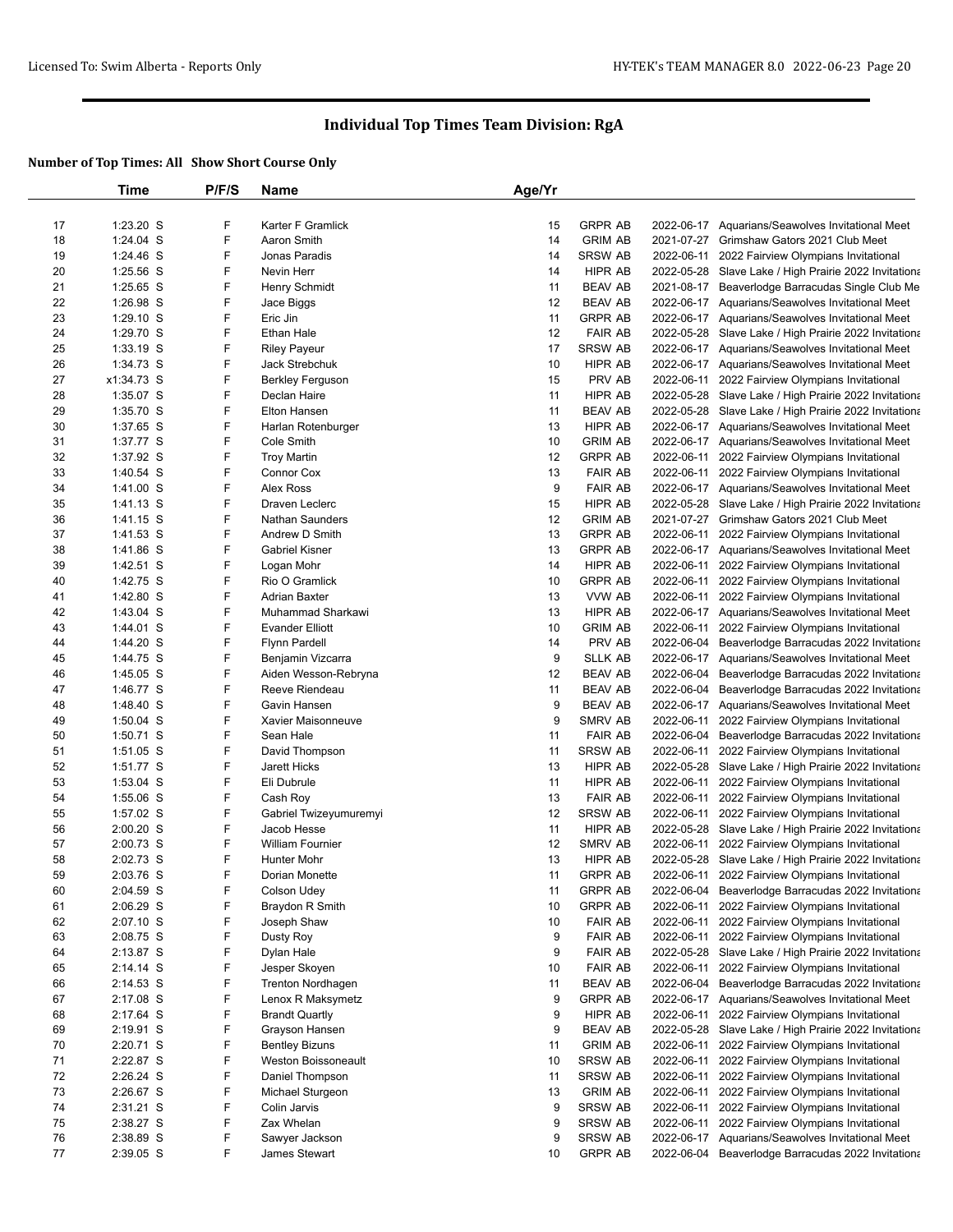|                               | <b>Time</b>        | P/F/S  | Name                              | Age/Yr   |                                  |                                                                                                        |
|-------------------------------|--------------------|--------|-----------------------------------|----------|----------------------------------|--------------------------------------------------------------------------------------------------------|
|                               |                    |        |                                   |          |                                  |                                                                                                        |
| 78                            | 2:42.89 S          | F      | Maxwell Skoyen                    | 11       | <b>FAIR AB</b>                   | 2022-06-11 2022 Fairview Olympians Invitational                                                        |
| 79                            | $2:50.10$ S        | F      | Slayter M Bell                    | 11       | <b>GRPR AB</b>                   | 2022-06-11 2022 Fairview Olympians Invitational                                                        |
| 80                            | 2:59.64 S          | F      | Tristan Lyle                      | 10       | <b>BEAV AB</b>                   | 2021-08-17 Beaverlodge Barracudas Single Club Me                                                       |
| 81                            | $3:24.65$ S        | F.     | Jensen Quartermain                | 9        | <b>GRIM AB</b>                   | 2022-06-11 2022 Fairview Olympians Invitational                                                        |
| Male                          | 200 Free           |        |                                   |          |                                  |                                                                                                        |
| $\mathbf{1}$                  | 2:30.47 S          | F      | <b>Diesel Willier</b>             | 16       | HIPR AB                          | 2022-05-28 Slave Lake / High Prairie 2022 Invitationa                                                  |
| $\overline{2}$                | 2:37.15 S          | F      | Jonathan Goudreault               | 17       | PRV AB                           | 2022-05-28 Slave Lake / High Prairie 2022 Invitationa                                                  |
| 3                             | 2:39.50 S          | F      | Liam Biggin                       | 17       | VVW AB                           | 2022-06-11 2022 Fairview Olympians Invitational                                                        |
| 4                             | 2:47.32 S          | F      | Raeden Villiger                   | 13       | <b>BEAV AB</b>                   | 2022-06-04 Beaverlodge Barracudas 2022 Invitationa                                                     |
| 5                             | 2:50.46 S          | F      | Aaron Smith                       | 15       | <b>GRIM AB</b>                   | 2022-06-17 Aquarians/Seawolves Invitational Meet                                                       |
| 6                             | 2:54.17 S          | F      | <b>Kashton Davidson</b>           | 14       | <b>HIPR AB</b>                   | 2022-06-17 Aquarians/Seawolves Invitational Meet                                                       |
| $\overline{7}$                | 3:02.77 S          | F      | <b>Henry Schmidt</b>              | 12       | <b>BEAV AB</b>                   | 2022-06-17 Aquarians/Seawolves Invitational Meet                                                       |
| 8                             | 3:02.95 S          | F      | <b>Tanner Rowney</b>              | 14       | <b>GRPR AB</b>                   | 2022-06-04 Beaverlodge Barracudas 2022 Invitationa                                                     |
| 9                             | 3:13.97 S          | F      | Gabriel Johnson                   | 18       | VVW AB                           | 2022-06-17 Aquarians/Seawolves Invitational Meet                                                       |
| 10                            | $3:14.23$ S        | F      | Ethan Hale                        | 12       | <b>FAIR AB</b>                   | 2022-06-17 Aquarians/Seawolves Invitational Meet                                                       |
| 11                            | $3:15.05$ S        | F      | Brayden Hartman                   | 13       | PRV AB                           | 2022-06-04 Beaverlodge Barracudas 2022 Invitationa                                                     |
| 12                            | $3:17.88$ S        | F      | Jonas Paradis                     | 14       | <b>SRSW AB</b>                   | 2022-06-11 2022 Fairview Olympians Invitational                                                        |
| 13                            | 3:22.75 S          | F      | <b>Lucas Peters</b>               | 10       | <b>HILV AB</b>                   | 2022-06-11 2022 Fairview Olympians Invitational                                                        |
| 14                            | $3:23.27$ S        | F      | <b>Brettan Villiger</b>           | 11       | <b>BEAV AB</b>                   | 2022-06-17 Aquarians/Seawolves Invitational Meet                                                       |
| 15                            | 3:23.77 S          | F      | Elton Hansen                      | 11       | <b>BEAV AB</b>                   | 2022-06-17 Aquarians/Seawolves Invitational Meet                                                       |
| 16                            | 3:58.65 S          | F      | <b>Flynn Pardell</b>              | 14       | PRV AB                           | 2022-05-28 Slave Lake / High Prairie 2022 Invitationa                                                  |
| 17                            | 4:05.20 S          | F      | Joseph Shaw                       | 10       | <b>FAIR AB</b>                   | 2022-06-17 Aquarians/Seawolves Invitational Meet                                                       |
| Male                          | 400 Free           |        |                                   |          |                                  |                                                                                                        |
| $\mathbf{1}$                  | 5:45.09 S          | F      | Jonathan Goudreault               | 17       | PRV AB                           | 2022-06-11 2022 Fairview Olympians Invitational                                                        |
| $\overline{2}$                | $6:23.43$ S        | F      | Aaron Smith                       | 15       | <b>GRIM AB</b>                   | 2022-06-04 Beaverlodge Barracudas 2022 Invitationa                                                     |
| 3                             | 6:35.94 S          | F      | Brayden Hartman                   | 13       | PRV AB                           | 2022-06-17 Aquarians/Seawolves Invitational Meet                                                       |
| 4                             | 6:59.11 S          | F      | <b>Ryan Diesel</b>                | 18       | <b>GRIM AB</b>                   | 2022-05-28 Slave Lake / High Prairie 2022 Invitationa                                                  |
| 5                             | 7:07.41 S          | F      | Ethan Hale                        | 12       | <b>FAIR AB</b>                   | 2022-06-11 2022 Fairview Olympians Invitational                                                        |
| Male                          | 800 Free           |        |                                   |          |                                  |                                                                                                        |
| $\mathbf{1}$                  | 12:51.06 S         | F      | Liam Biggin                       | 17       | VVW AB                           | 2022-06-11 2022 Fairview Olympians Invitational                                                        |
| 2                             | 14:20.02 S         | F      | Darcy Garratt                     | 45       | <b>SLLK AB</b>                   | 2022-05-28 Slave Lake / High Prairie 2022 Invitationa                                                  |
| Male                          | <b>1500 Free</b>   |        |                                   |          |                                  |                                                                                                        |
| 1                             | 23:37.65 S         | F      | Jonathan Goudreault               | 17       | PRV AB                           | 2022-06-04 Beaverlodge Barracudas 2022 Invitationa                                                     |
| 2                             | 25:08.95 S         | F      | Liam Biggin                       | 17       | VVW AB                           | 2022-06-17 Aquarians/Seawolves Invitational Meet                                                       |
|                               | 25 Back            |        |                                   |          |                                  |                                                                                                        |
| Male                          |                    |        |                                   |          |                                  |                                                                                                        |
| $\mathbf 1$                   | 19.28 S            | F<br>F | <b>Lucas Peters</b>               | 10       | <b>HILV AB</b>                   | 2022-05-28 Slave Lake / High Prairie 2022 Invitationa                                                  |
| 2                             | 19.61 S            |        | Brayden Hartman                   | 12       | <b>GRIM AB</b>                   | 2021-07-24 2021 Camrose Sea Serpents                                                                   |
| 3                             | 23.37 S            | F<br>F | <b>Evander Elliott</b>            | 10       | <b>GRIM AB</b>                   | 2022-06-11 2022 Fairview Olympians Invitational                                                        |
| 4<br>$5*$                     | 23.84 S<br>23.96 S | F      | Dominic Harder<br>Michael Deveaux | 10<br>10 | <b>HILV AB</b><br><b>HILV AB</b> | 2022-06-17 Aquarians/Seawolves Invitational Meet<br>2022-06-04 Beaverlodge Barracudas 2022 Invitationa |
|                               |                    |        |                                   | 9        | <b>FAIR AB</b>                   | 2022-06-11 2022 Fairview Olympians Invitational                                                        |
| $5^{\circ}$<br>$\overline{7}$ | 23.96 S<br>23.98 S | ۲<br>F | Alex Ross<br>Gavin Hansen         | 9        | <b>BEAV AB</b>                   | 2022-06-04 Beaverlodge Barracudas 2022 Invitationa                                                     |
| 8                             | 23.99 S            | F      | <b>Emerson Hennings</b>           | 10       | <b>GRIM AB</b>                   | 2022-06-11 2022 Fairview Olympians Invitational                                                        |
| 9                             | 24.27 S            | F      | Oakley Moore                      | 10       | VVW AB                           | 2022-05-28 Slave Lake / High Prairie 2022 Invitationa                                                  |
| 10                            | 24.35 S            | F      | Benjamin Vizcarra                 | 9        | <b>SLLK AB</b>                   | 2022-06-17 Aquarians/Seawolves Invitational Meet                                                       |
| 11                            | 24.37 S            | F      | Jack Strebchuk                    | 10       | HIPR AB                          | 2022-06-04 Beaverlodge Barracudas 2022 Invitationa                                                     |
| 12                            | 24.69 S            | F      | Grayson Hansen                    | 9        | <b>BEAV AB</b>                   | 2022-06-04 Beaverlodge Barracudas 2022 Invitationa                                                     |
| 13                            | 24.77 S            | F      | Joseph Shaw                       | 10       | <b>FAIR AB</b>                   | 2022-06-17 Aquarians/Seawolves Invitational Meet                                                       |
| 14                            | 25.06 S            | F      | <b>Blake Bevill</b>               | 10       | <b>SMRV AB</b>                   | 2022-06-11 2022 Fairview Olympians Invitational                                                        |
| 15                            | 25.19 S            | F      | Cole Smith                        | 9        | <b>GRIM AB</b>                   | 2021-07-24 2021 Camrose Sea Serpents                                                                   |
| 16                            | 25.40 S            | F      | Zachery Bruce                     | 9        | <b>FAIR AB</b>                   | 2022-06-11 2022 Fairview Olympians Invitational                                                        |
| 17                            | 26.54 S            | F      | <b>Riley Payeur</b>               | 16       | <b>SRSW AB</b>                   | 2021-07-24 2021 Camrose Sea Serpents                                                                   |
| 18                            | 26.82 S            | F      | Liam Biggs                        | 8        | <b>BEAV AB</b>                   | 2022-06-11 2022 Fairview Olympians Invitational                                                        |
| 19                            | 26.88 S            | F      | Jesper Skoyen                     | 10       | <b>FAIR AB</b>                   | 2022-06-11 2022 Fairview Olympians Invitational                                                        |
| 20                            | 26.96 S            | F      | Tate Lloyd                        | 8        | HILV AB                          | 2022-06-17 Aquarians/Seawolves Invitational Meet                                                       |
| 21                            | 27.03 S            | F      | Sean Hale                         | 10       | <b>FAIR AB</b>                   | 2021-07-24 2021 Camrose Sea Serpents                                                                   |
| 22                            | 27.21 S            | F      | <b>Ethan Martin</b>               | 8        | <b>GRPR AB</b>                   | 2022-06-17 Aquarians/Seawolves Invitational Meet                                                       |
| 23                            | 27.35 S            | F      | <b>Emmett Sawers</b>              | 8        | <b>SRSW AB</b>                   | 2022-06-11 2022 Fairview Olympians Invitational                                                        |
| 24                            | 27.43 S            | F      | <b>Curtis Saunders</b>            | 10       | <b>GRIM AB</b>                   | 2021-07-27 Grimshaw Gators 2021 Club Meet                                                              |
|                               |                    |        |                                   |          |                                  |                                                                                                        |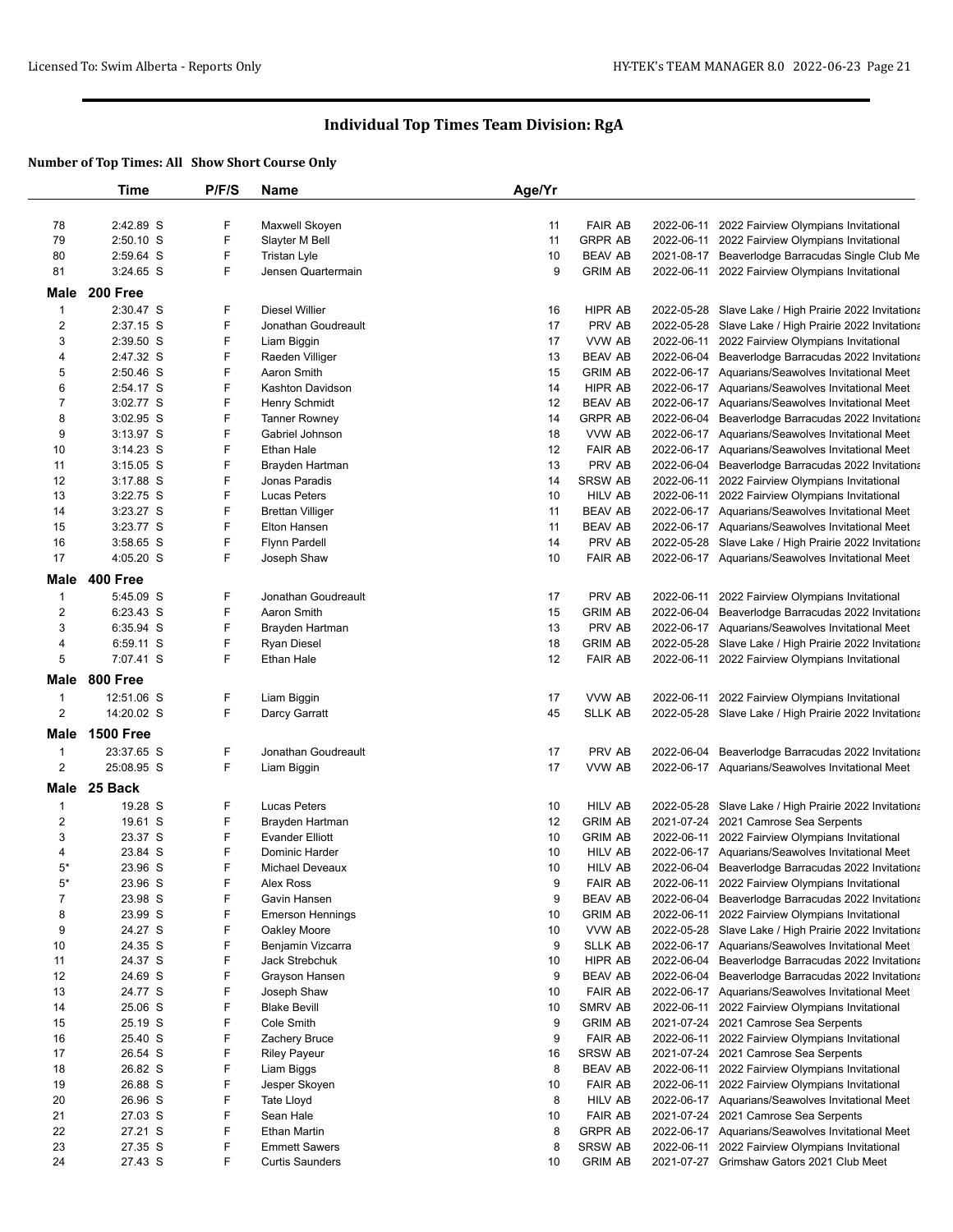|                         | Time    | P/F/S | Name                       | Age/Yr         |                |            |                                                       |
|-------------------------|---------|-------|----------------------------|----------------|----------------|------------|-------------------------------------------------------|
|                         |         |       |                            |                |                |            |                                                       |
| 25                      | 27.58 S | F     | Cody Mercer                | 8              | <b>HILV AB</b> |            | 2022-05-28 Slave Lake / High Prairie 2022 Invitationa |
| 26                      | 27.92 S | F     | Dylan Hale                 | 9              | <b>FAIR AB</b> |            | 2022-06-11 2022 Fairview Olympians Invitational       |
| 27                      | 29.03 S | F     | Colin Jarvis               | 9              | <b>SRSW AB</b> |            | 2022-06-17 Aquarians/Seawolves Invitational Meet      |
| 28                      | 29.15 S | F     | Kable Tarzwell             | 8              | HIPR AB        |            | 2022-06-11 2022 Fairview Olympians Invitational       |
| 29                      | 29.25 S | F     | Dusty Roy                  | 9              | <b>FAIR AB</b> |            | 2022-06-11 2022 Fairview Olympians Invitational       |
| 30                      | 29.43 S | F     | <b>Oliver Smith</b>        | 10             | <b>FAIR AB</b> |            | 2021-07-24 2021 Camrose Sea Serpents                  |
| 31                      | 29.74 S | F     | Braydon R Smith            | 10             | <b>GRPR AB</b> |            | 2022-06-11 2022 Fairview Olympians Invitational       |
| 32                      | 30.15 S | F     | <b>Austin Stewart</b>      | 8              | <b>GRPR AB</b> |            | 2022-06-17 Aquarians/Seawolves Invitational Meet      |
| 33                      | 30.21 S | F     | Nate Cox                   | 6              | HIPR AB        |            | 2022-06-17 Aquarians/Seawolves Invitational Meet      |
| 34                      | 30.33 S | F     | Grant Holm                 | 9              | HILV AB        |            | 2022-06-17 Aquarians/Seawolves Invitational Meet      |
| 35                      | 30.43 S | F     | Zax Whelan                 | 9              | <b>SRSW AB</b> |            | 2022-06-11 2022 Fairview Olympians Invitational       |
| 36                      | 30.49 S | F     | Benjamin Bain              | 8              | HIPR AB        |            | 2022-06-11 2022 Fairview Olympians Invitational       |
| 37                      | 30.72 S | F     | Krosby Boissoneault        | $\overline{7}$ | <b>SRSW AB</b> |            | 2022-06-17 Aquarians/Seawolves Invitational Meet      |
| 38                      | 30.79 S | F     | <b>Thomas Strebchuk</b>    | 8              | HIPR AB        |            | 2022-06-04 Beaverlodge Barracudas 2022 Invitationa    |
| 39                      | 30.81 S | F     | Hunter Murray              | 9              | <b>HILV AB</b> |            | 2022-06-11 2022 Fairview Olympians Invitational       |
| 40                      | 30.90 S | F     | Ahmed Jarome Mouallem      | 9              | HIPR AB        |            | 2022-06-11 2022 Fairview Olympians Invitational       |
| 41                      | 31.05 S | F     | <b>Blake Bruce-Sokil</b>   | $\overline{7}$ | <b>FAIR AB</b> |            | 2022-06-11 2022 Fairview Olympians Invitational       |
| 42                      | 31.46 S | F     | Finn Rose                  | 8              | <b>FAIR AB</b> |            | 2022-06-17 Aquarians/Seawolves Invitational Meet      |
| 43                      | 31.54 S | F     | Cohen Donnison             | 8              | HIPR AB        |            | 2022-06-17 Aquarians/Seawolves Invitational Meet      |
| 44                      | 31.57 S | F     | <b>Brandt Quartly</b>      | 9              | <b>HIPR AB</b> |            | 2022-05-28 Slave Lake / High Prairie 2022 Invitationa |
| 45                      | 31.68 S | F     | James Stewart              | 10             | <b>GRPR AB</b> |            | 2022-06-11 2022 Fairview Olympians Invitational       |
| 46                      | 31.74 S | F     | Declan Lamarche            | 8              | <b>HIPR AB</b> |            | 2022-05-28 Slave Lake / High Prairie 2022 Invitationa |
| 47                      | 31.78 S | F     | Sebastien C Smith          | 8              | <b>GRPR AB</b> |            | 2022-06-11 2022 Fairview Olympians Invitational       |
| 48                      | 31.87 S | F     | Gabriel Twizeyumuremyi     | 11             | <b>SRSW AB</b> |            | 2021-07-24 2021 Camrose Sea Serpents                  |
| 49                      | 32.36 S | F     | Nicholas Noel              | 9              | <b>SLLK AB</b> |            | 2022-06-17 Aquarians/Seawolves Invitational Meet      |
| 50                      | 32.61 S | F     | Nathan McGunigale          | $\overline{7}$ | <b>GRPR AB</b> |            | 2022-06-17 Aquarians/Seawolves Invitational Meet      |
| 51                      | 33.31 S | F     | David Thompson             | 10             | <b>SRSW AB</b> |            | 2021-07-24 2021 Camrose Sea Serpents                  |
| 52                      | 33.43 S | F     | <b>Weston Boissoneault</b> | 10             | <b>SRSW AB</b> |            | 2022-06-17 Aquarians/Seawolves Invitational Meet      |
| 53                      | 33.70 S | F     | <b>Gabrial Glennie</b>     | 10             | <b>GRIM AB</b> |            | 2021-07-27 Grimshaw Gators 2021 Club Meet             |
| 54                      | 34.04 S | F     | <b>Thomas Wood</b>         | 8              | <b>SLLK AB</b> |            | 2022-06-17 Aquarians/Seawolves Invitational Meet      |
| 55                      | 34.11 S | F     | Reese Mohr                 | 9              | HIPR AB        |            | 2022-06-11 2022 Fairview Olympians Invitational       |
| 56                      | 34.24 S | F     | Elijah Martin              | 10             | <b>GRPR AB</b> |            | 2022-06-11 2022 Fairview Olympians Invitational       |
| 57                      | 34.34 S | F     | Sawyer Jackson             | 9              | <b>SRSW AB</b> |            | 2022-06-11 2022 Fairview Olympians Invitational       |
| 58                      | 34.45 S | F     | Eric Delorme               | 8              | <b>HIPR AB</b> |            | 2022-05-28 Slave Lake / High Prairie 2022 Invitationa |
| 59                      | 35.20 S | F     | <b>Tristan Lyle</b>        | 10             | <b>BEAV AB</b> |            | 2021-08-17 Beaverlodge Barracudas Single Club Me      |
| 60                      | 35.52 S | F     | Noah Hirscher              | 6              | VVW AB         |            | 2022-06-11 2022 Fairview Olympians Invitational       |
| 61                      | 35.63 S | F     | Kolten Alfred              | 7              | <b>SRSW AB</b> |            | 2022-06-17 Aquarians/Seawolves Invitational Meet      |
| 62                      | 35.73 S | F     | <b>Wyatt Sidor</b>         | 9              | <b>FAIR AB</b> |            | 2021-07-24 2021 Camrose Sea Serpents                  |
| 63                      | 36.07 S | F     | <b>Oliver Fors</b>         | 10             | HIPR AB        |            | 2022-06-11 2022 Fairview Olympians Invitational       |
| 64                      | 36.24 S | F     | <b>Bennett Strebchuk</b>   | 6              | HIPR AB        |            | 2022-06-17 Aquarians/Seawolves Invitational Meet      |
| 65                      | 37.60 S | F     | <b>Emmett Hayward</b>      | 9              | <b>GRIM AB</b> |            | 2022-06-11 2022 Fairview Olympians Invitational       |
| 66                      | 37.74 S | F     | Ari Jones                  | 9              | <b>FAIR AB</b> |            | 2021-07-24 2021 Camrose Sea Serpents                  |
| 67                      | 38.18 S | F     | <b>Hugh Russell</b>        | 7              | <b>GRPR AB</b> |            | 2022-06-17 Aquarians/Seawolves Invitational Meet      |
| 68                      | 40.06 S | F     | Jett Riendeau              | 7              | <b>BEAV AB</b> |            | 2022-06-04 Beaverlodge Barracudas 2022 Invitationa    |
| 69                      | 41.29 S | F     | Noah Meunier               | 9              | HIPR AB        |            | 2022-06-17 Aquarians/Seawolves Invitational Meet      |
| 70                      | 42.19 S | F     | Maximiliano Ordaz          | 8              | <b>SLLK AB</b> |            | 2022-06-17 Aquarians/Seawolves Invitational Meet      |
| 71                      | 44.43 S | F     | Daniel Thompson            | 10             | <b>SRSW AB</b> |            | 2021-07-24 2021 Camrose Sea Serpents                  |
| 72                      | 46.05 S | F     | Jordan Paradis             | 8              | <b>SRSW AB</b> |            | 2022-06-11 2022 Fairview Olympians Invitational       |
| 73                      | 52.09 S | F     | Finn Trimble               | 6              | HIPR AB        |            | 2022-05-28 Slave Lake / High Prairie 2022 Invitationa |
| 74                      | 54.99 S | F     | <b>Carson DieBold</b>      | 6              | PRV AB         |            | 2022-06-17 Aquarians/Seawolves Invitational Meet      |
| 75                      | 55.03 S | F     | Makomborero Shambare       | $\overline{7}$ | SLLK AB        |            | 2022-06-17 Aquarians/Seawolves Invitational Meet      |
| 76                      | 57.98 S | F     | Nathanael Jones            | 6              | <b>FAIR AB</b> |            | 2021-07-24 2021 Camrose Sea Serpents                  |
| 77                      | 59.86 S | F     | Colin McLeod               | 6              | HIPR AB        |            | 2022-06-17 Aquarians/Seawolves Invitational Meet      |
| Male                    | 50 Back |       |                            |                |                |            |                                                       |
| 1                       | 33.28 S | F     | Dustin L Rehbein           | 14             | <b>GRPR AB</b> |            | 2022-06-17 Aquarians/Seawolves Invitational Meet      |
| $\overline{\mathbf{c}}$ | 33.36 S | F     | <b>Michael Smith</b>       | 19             | <b>BEAV AB</b> | 2022-06-04 | Beaverlodge Barracudas 2022 Invitationa               |
| 3                       | 34.69 S | F     | Kayle Rothwell             | 15             | HIPR AB        |            | 2022-06-17 Aquarians/Seawolves Invitational Meet      |
| 4                       | 35.13 S | F     | Jonathan Goudreault        | 17             | PRV AB         |            | 2022-06-17 Aquarians/Seawolves Invitational Meet      |
| 5                       | 37.97 S | F     | Jeka Sobze                 | 15             | PRV AB         |            | 2022-06-04 Beaverlodge Barracudas 2022 Invitationa    |
| 6                       | 40.13 S | F     | Karter F Gramlick          | 15             | <b>GRPR AB</b> |            | 2022-06-17 Aquarians/Seawolves Invitational Meet      |
| $\overline{7}$          | 41.60 S | F     | Ryan Diesel                | 18             | <b>GRIM AB</b> |            | 2022-06-17 Aquarians/Seawolves Invitational Meet      |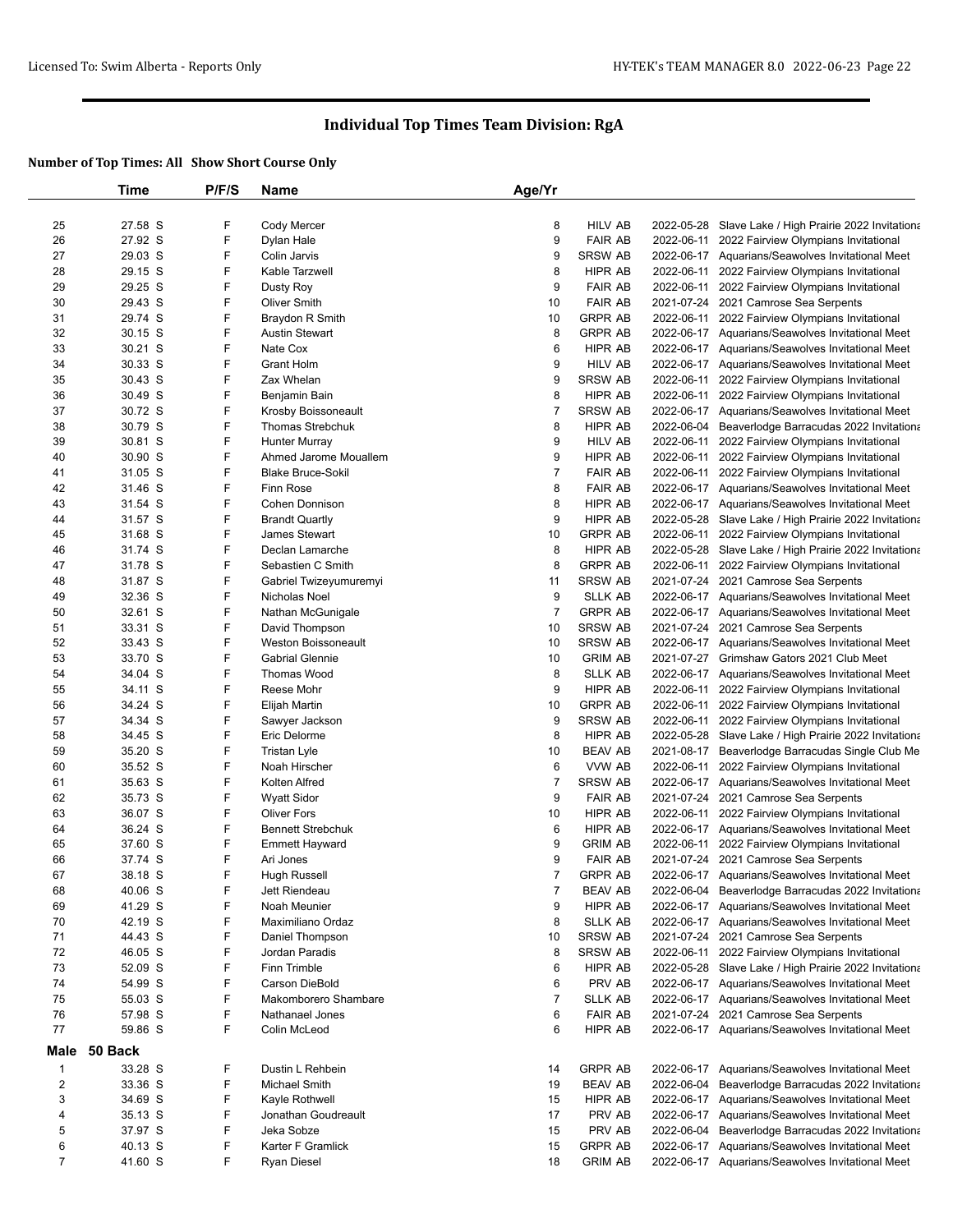|    | Time                     | P/F/S  | <b>Name</b>             | Age/Yr |                                  |            |                                                       |
|----|--------------------------|--------|-------------------------|--------|----------------------------------|------------|-------------------------------------------------------|
|    |                          |        |                         |        |                                  |            |                                                       |
| 8  | 42.13 SL                 | F      | Brayden Hartman         | 13     | PRV AB                           |            | 2022-06-17 Aquarians/Seawolves Invitational Meet      |
| 9  | 42.60 S                  | F      | Kamoule Sharkawi        | 16     | HIPR AB                          | 2022-06-04 | Beaverlodge Barracudas 2022 Invitationa               |
| 10 | 42.88 S                  | F      | <b>Lucas Peters</b>     | 10     | <b>HILV AB</b>                   |            | 2022-06-17 Aquarians/Seawolves Invitational Meet      |
| 11 | 43.98 S                  | F      | Camden McNaughton       | 14     | <b>GRIM AB</b>                   |            | 2021-07-27 Grimshaw Gators 2021 Club Meet             |
| 12 | 44.77 S                  | F      | Nevin Herr              | 14     | HIPR AB                          |            | 2022-06-17 Aquarians/Seawolves Invitational Meet      |
| 13 | 44.83 S                  | F      | Jace Biggs              | 12     | <b>BEAV AB</b>                   |            | 2022-05-28 Slave Lake / High Prairie 2022 Invitationa |
| 14 | 46.53 S                  | F      | Declan Haire            | 11     | HIPR AB                          |            | 2022-05-28 Slave Lake / High Prairie 2022 Invitationa |
| 15 | 48.25 S                  | F      | <b>Brettan Villiger</b> | 11     | <b>BEAV AB</b>                   |            | 2022-06-17 Aquarians/Seawolves Invitational Meet      |
| 16 | 49.30 S                  | F      | Ethan Hale              | 12     | <b>FAIR AB</b>                   |            | 2022-06-17 Aquarians/Seawolves Invitational Meet      |
| 17 | 49.36 S                  | F      | <b>Adrian Baxter</b>    | 13     | VVW AB                           |            | 2022-06-17 Aquarians/Seawolves Invitational Meet      |
| 18 | 49.48 S                  | F      | Draven Leclerc          | 15     | HIPR AB                          |            | 2022-06-17 Aquarians/Seawolves Invitational Meet      |
| 19 | 49.68 S                  | F      | Aiden Wesson-Rebryna    | 12     | <b>BEAV AB</b>                   |            | 2022-06-17 Aquarians/Seawolves Invitational Meet      |
| 20 | 49.76 S                  | F      | Gage Callahan           | 14     | <b>GRIM AB</b>                   |            | 2021-07-27 Grimshaw Gators 2021 Club Meet             |
| 21 | 49.80 S                  | F      | Elton Hansen            | 11     | <b>BEAV AB</b>                   |            | 2022-05-28 Slave Lake / High Prairie 2022 Invitationa |
| 22 | x50.45 S                 | F      | Berkley Ferguson        | 15     | PRV AB                           |            | 2022-06-11 2022 Fairview Olympians Invitational       |
| 23 | 50.51 S                  | F      | Reeve Riendeau          | 11     | BEAV AB                          | 2022-06-04 | Beaverlodge Barracudas 2022 Invitationa               |
| 24 | 50.62 S                  | F      | Dominic Harder          | 10     | <b>HILV AB</b>                   |            | 2022-06-04 Beaverlodge Barracudas 2022 Invitationa    |
| 25 | 50.73 S                  | F      | <b>Nathan Saunders</b>  | 12     | <b>GRIM AB</b>                   |            | 2021-07-27 Grimshaw Gators 2021 Club Meet             |
| 26 | 50.76 S                  | F      | Ayden Comeau            | 14     | SLLK AB                          |            | 2022-05-28 Slave Lake / High Prairie 2022 Invitationa |
| 27 | 50.83 S                  | F      | Sean Hale               | 11     | <b>FAIR AB</b>                   |            | 2022-06-11 2022 Fairview Olympians Invitational       |
| 28 | 51.13 S                  | F      | Connor Cox              | 13     | <b>FAIR AB</b>                   | 2022-06-04 | Beaverlodge Barracudas 2022 Invitationa               |
| 29 | 51.18 S                  | F      | Harlan Rotenburger      | 13     | HIPR AB                          |            | 2022-06-17 Aquarians/Seawolves Invitational Meet      |
| 30 | 51.38 S                  | F      | Jarett Hicks            | 13     | HIPR AB                          |            | 2022-06-11 2022 Fairview Olympians Invitational       |
| 31 | 51.55 S                  | F      | Gavin Hansen            | 9      | BEAV AB                          |            | 2022-05-28 Slave Lake / High Prairie 2022 Invitationa |
| 32 | 51.58 S                  | F      | <b>Flynn Pardell</b>    | 14     | PRV AB                           |            | 2022-06-11 2022 Fairview Olympians Invitational       |
| 33 | 51.69 S                  | F      | Cole Smith              | 10     | <b>GRIM AB</b>                   |            | 2022-06-17 Aquarians/Seawolves Invitational Meet      |
| 34 | 51.74 S                  | F      | <b>Riley Payeur</b>     | 17     | SRSW AB                          |            | 2022-06-17 Aquarians/Seawolves Invitational Meet      |
| 35 | 51.93 S                  | F      | Oakley Moore            | 10     | VVW AB                           |            | 2022-06-04 Beaverlodge Barracudas 2022 Invitationa    |
| 36 | 52.06 S                  | F      | Alex Ross               | 9      | <b>FAIR AB</b>                   |            | 2022-06-11 2022 Fairview Olympians Invitational       |
| 37 | 52.13 S                  | F      | <b>Michael Deveaux</b>  | 10     | HILV AB                          |            | 2022-06-04 Beaverlodge Barracudas 2022 Invitationa    |
| 38 | 52.57 S                  | F      | Logan Mohr              | 14     | HIPR AB                          |            | 2022-06-11 2022 Fairview Olympians Invitational       |
| 39 | 52.79 S                  | F      | Rio O Gramlick          | 10     | GRPR AB                          |            | 2022-06-11 2022 Fairview Olympians Invitational       |
| 40 | 53.23 S                  | F      | <b>Emerson Hennings</b> | 10     | <b>GRIM AB</b>                   |            | 2022-06-11 2022 Fairview Olympians Invitational       |
| 41 | 54.05 S                  | F      | Jack Strebchuk          | 10     | HIPR AB                          |            | 2022-06-17 Aquarians/Seawolves Invitational Meet      |
| 42 | 54.32 S                  | F      | Grayson Hansen          | 9      | BEAV AB                          |            | 2022-05-28 Slave Lake / High Prairie 2022 Invitationa |
| 43 | 54.42 S                  | F      | Jacob Hesse             | 11     | HIPR AB                          |            | 2022-06-11 2022 Fairview Olympians Invitational       |
| 44 | 54.77 S L                | F      | Jackson Lloyd           | 11     | HILV AB                          |            | 2022-06-17 Aquarians/Seawolves Invitational Meet      |
| 45 | 55.00 S                  | F      | Benjamin Vizcarra       | 9      | <b>SLLK AB</b>                   |            | 2022-06-17 Aquarians/Seawolves Invitational Meet      |
| 46 | 55.37 S                  | F      | Muhammad Sharkawi       | 13     | HIPR AB                          |            | 2022-06-17 Aquarians/Seawolves Invitational Meet      |
| 47 | 56.05 S                  | F      | Gabriel Kisner          | 13     | <b>GRPR AB</b>                   |            | 2022-06-17 Aquarians/Seawolves Invitational Meet      |
| 48 | 56.63 S                  | F      | Zachery Bruce           | 9      | <b>FAIR AB</b>                   |            | 2022-06-11 2022 Fairview Olympians Invitational       |
| 49 | 56.79 S                  | F      | <b>Troy Martin</b>      | 12     | <b>GRPR AB</b>                   | 2022-06-04 | Beaverlodge Barracudas 2022 Invitationa               |
| 50 | 57.39 S                  | F      | Liam Biggs              | 8      | <b>BEAV AB</b>                   |            | 2022-06-11 2022 Fairview Olympians Invitational       |
| 51 | 57.81 S                  | F      | <b>Blake Bevill</b>     | 10     | SMRV AB                          |            | 2022-06-11 2022 Fairview Olympians Invitational       |
| 52 | 58.05 S                  | F      | Jesper Skoyen           | 10     | <b>FAIR AB</b>                   |            | 2022-06-11 2022 Fairview Olympians Invitational       |
| 53 | 58.40 S                  | F      | William Fournier        | 12     | SMRV AB                          |            | 2022-06-11 2022 Fairview Olympians Invitational       |
| 54 | 59.10 S                  | F      | Gabriel Twizeyumuremyi  | 12     | <b>SRSW AB</b>                   | 2022-06-04 | Beaverlodge Barracudas 2022 Invitationa               |
| 55 | 59.38 S                  | F      | Xavier Maisonneuve      | 9      | SMRV AB                          |            | 2022-06-11 2022 Fairview Olympians Invitational       |
| 56 | $1:00.14$ S              | F      | Andrew D Smith          | 13     | <b>GRPR AB</b>                   |            | 2022-06-11 2022 Fairview Olympians Invitational       |
| 57 | 1:00.37 S                | F      | <b>Emmett Sawers</b>    | 8      | SRSW AB                          |            | 2022-06-11 2022 Fairview Olympians Invitational       |
| 58 | $1:00.43$ S              | F      | Hunter Mohr             | 13     | HIPR AB                          |            | 2022-06-11 2022 Fairview Olympians Invitational       |
| 59 | $1:00.91$ S              | F      | <b>Grant Holm</b>       | 9      | <b>HILV AB</b>                   |            | 2022-06-17 Aquarians/Seawolves Invitational Meet      |
| 60 | $1:00.94$ S              | F      | Maxwell Skoyen          | 11     | <b>FAIR AB</b>                   |            | 2022-06-11 2022 Fairview Olympians Invitational       |
|    |                          | F      |                         |        |                                  | 2022-06-04 |                                                       |
| 61 | $1:01.34$ S<br>1:01.49 S |        | David Thompson          | 11     | <b>SRSW AB</b>                   |            | Beaverlodge Barracudas 2022 Invitationa               |
| 62 |                          | F<br>F | Cash Roy                | 13     | <b>FAIR AB</b><br><b>FAIR AB</b> |            | 2022-06-11 2022 Fairview Olympians Invitational       |
| 63 | $1:02.74$ S              |        | Dylan Hale              | 9      |                                  |            | 2022-05-28 Slave Lake / High Prairie 2022 Invitationa |
| 64 | $1:02.78$ S              | F      | <b>Evander Elliott</b>  | 9      | <b>GRIM AB</b>                   |            | 2021-07-27 Grimshaw Gators 2021 Club Meet             |
| 65 | $1:02.92$ S              | F      | Kable Tarzwell          | 8      | HIPR AB                          |            | 2022-06-11 2022 Fairview Olympians Invitational       |
| 66 | $1:03.54$ S              | F      | Colson Udey             | 11     | <b>GRPR AB</b>                   |            | 2022-06-11 2022 Fairview Olympians Invitational       |
| 67 | $1:03.67$ S              | F      | Lenox R Maksymetz       | 9      | <b>GRPR AB</b>                   |            | 2022-06-17 Aquarians/Seawolves Invitational Meet      |
| 68 | 1:03.72 S                | F      | Ethan Martin            | 8      | <b>GRPR AB</b>                   |            | 2022-06-11 2022 Fairview Olympians Invitational       |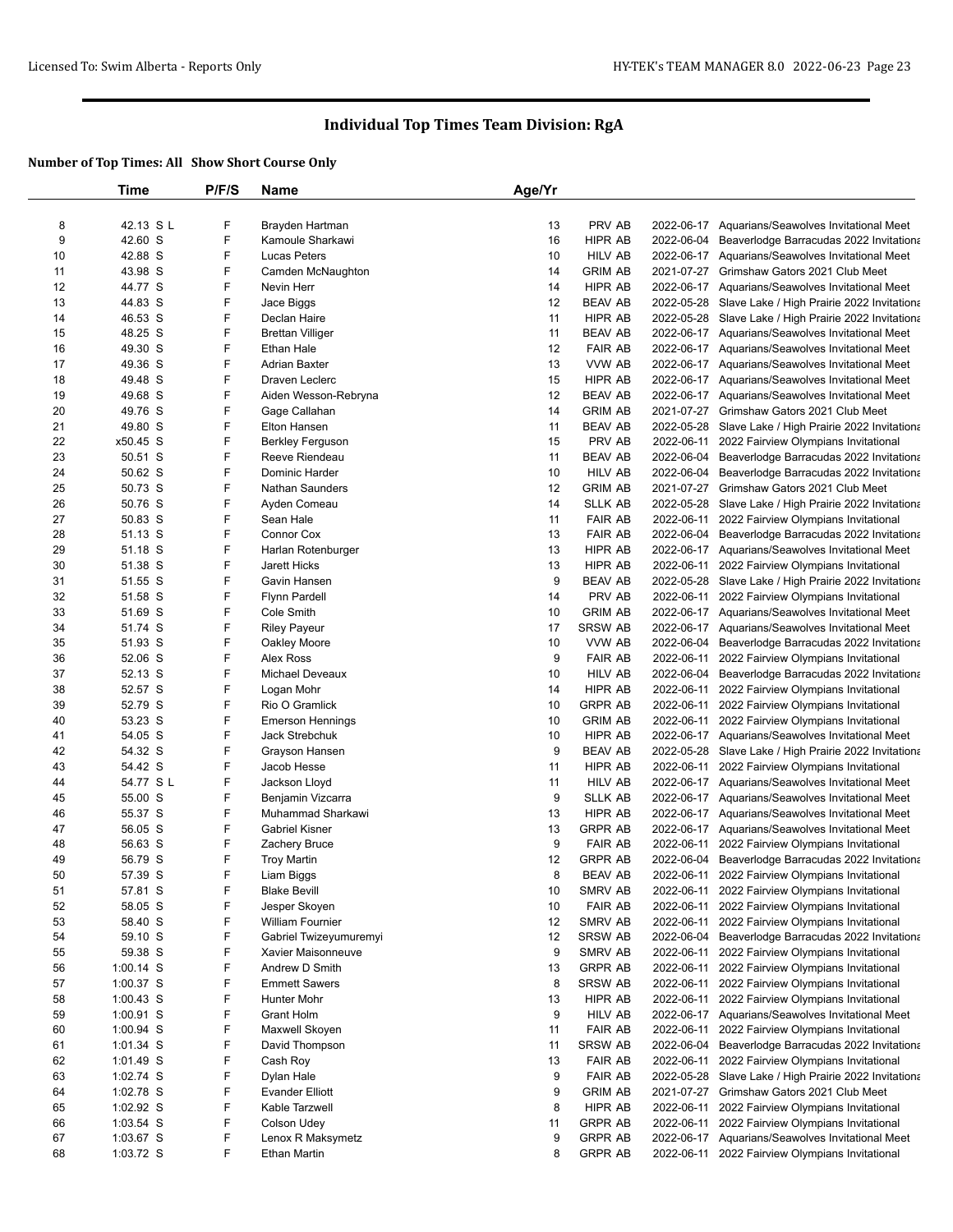|                | Time        | P/F/S | Name                     | Age/Yr         |                |                                                       |
|----------------|-------------|-------|--------------------------|----------------|----------------|-------------------------------------------------------|
|                |             |       |                          |                |                |                                                       |
| 69             | 1:03.87 S   | F     | James Stewart            | 10             | <b>GRPR AB</b> | 2022-06-17 Aquarians/Seawolves Invitational Meet      |
| 70             | 1:03.92 S   | F     | Braydon R Smith          | 10             | <b>GRPR AB</b> | 2022-06-11 2022 Fairview Olympians Invitational       |
| 71             | 1:03.95 S   | F     | Dorian Monette           | 11             | <b>GRPR AB</b> | 2022-06-04 Beaverlodge Barracudas 2022 Invitationa    |
| 72             | $1:04.16$ S | F     | <b>Austin Stewart</b>    | 8              | <b>GRPR AB</b> | 2022-06-17 Aquarians/Seawolves Invitational Meet      |
| 73             | 1:04.38 S   | F     | Zax Whelan               | 9              | <b>SRSW AB</b> | 2022-06-11 2022 Fairview Olympians Invitational       |
| 74             | 1:04.45 S   | F     | <b>Theodore Fraser</b>   | 10             | <b>GRIM AB</b> | 2022-06-11 2022 Fairview Olympians Invitational       |
| 75             | 1:04.57 S   | F     | Cody Mercer              | 8              | <b>HILV AB</b> | 2022-06-17 Aquarians/Seawolves Invitational Meet      |
| 76             | 1:05.08 S   | F     | Sebastien C Smith        | 8              | <b>GRPR AB</b> | 2022-06-11 2022 Fairview Olympians Invitational       |
| 77             | 1:06.19 S   | F     | Weston Boissoneault      | 10             | <b>SRSW AB</b> | 2022-06-17 Aquarians/Seawolves Invitational Meet      |
| 78             | $1:06.27$ S | F     | Ahmed Jarome Mouallem    | 9              | HIPR AB        | 2022-06-11 2022 Fairview Olympians Invitational       |
| 79             | 1:06.48 S   | F     | <b>Blake Bruce-Sokil</b> | $\overline{7}$ | <b>FAIR AB</b> | 2022-06-11 2022 Fairview Olympians Invitational       |
| 80             | 1:06.54 S   | F     | <b>Thomas Strebchuk</b>  | 8              | <b>HIPR AB</b> | 2022-06-04 Beaverlodge Barracudas 2022 Invitationa    |
| 81             | 1:07.02 S   | F     | Joseph Shaw              | 9              | <b>FAIR AB</b> | 2021-07-24 2021 Camrose Sea Serpents                  |
| 82             | 1:07.32 S   | F     | Jaxen Voros              | 10             | <b>GRIM AB</b> | 2022-06-11 2022 Fairview Olympians Invitational       |
| 83             | 1:07.45 S   | F     | Daniel Thompson          | 11             | <b>SRSW AB</b> | 2022-06-11 2022 Fairview Olympians Invitational       |
| 84             | $1:08.41$ S | F     | Hunter Murray            | 9              | <b>HILV AB</b> | 2022-06-11 2022 Fairview Olympians Invitational       |
| 85             | 1:08.78 S   | F     | Declan Lamarche          | 8              | HIPR AB        | 2022-06-17 Aquarians/Seawolves Invitational Meet      |
| 86             | 1:09.08 S   | F     | Colin Jarvis             | 9              | SRSW AB        | 2022-06-17 Aquarians/Seawolves Invitational Meet      |
| 87             | $1:11.51$ S | F     | Nicholas Noel            | 9              | <b>SLLK AB</b> | 2022-06-17 Aquarians/Seawolves Invitational Meet      |
| 88             | 1:11.90 S   | F     | Benjamin Bain            | 8              | HIPR AB        | 2022-06-11 2022 Fairview Olympians Invitational       |
| 89             | $1:12.39$ S | F     | Sawyer Jackson           | 9              | <b>SRSW AB</b> | 2022-06-04 Beaverlodge Barracudas 2022 Invitationa    |
| 90             | 1:14.02 S   | F     | Nathan McGunigale        | 7              | <b>GRPR AB</b> | 2022-06-17 Aquarians/Seawolves Invitational Meet      |
| 91             | $1:14.12$ S | F     | <b>Emmett Hayward</b>    | 9              | <b>GRIM AB</b> | 2022-06-04 Beaverlodge Barracudas 2022 Invitationa    |
| 92             | $1:14.71$ S | F     | <b>Brandt Quartly</b>    | 9              | HIPR AB        | 2022-06-11 2022 Fairview Olympians Invitational       |
| 93             | 1:15.44 S   | F     | Dusty Roy                | 9              | <b>FAIR AB</b> | 2022-06-04 Beaverlodge Barracudas 2022 Invitationa    |
| 94             | $1:15.76$ S | F     | Krosby Boissoneault      | $\overline{7}$ | SRSW AB        | 2022-06-17 Aquarians/Seawolves Invitational Meet      |
| 95             | 1:15.84 S   | F     | Finn Rose                | 8              | <b>FAIR AB</b> | 2022-06-11 2022 Fairview Olympians Invitational       |
| 96             | 1:16.31 S   | F     | Reese Mohr               | 9              | HIPR AB        | 2022-06-11 2022 Fairview Olympians Invitational       |
| 97             | $1:16.64$ S | F     | Elijah Martin            | 10             | <b>GRPR AB</b> | 2022-06-11 2022 Fairview Olympians Invitational       |
| 98             | 1:17.78 S   | F     | Kolten Alfred            | $\overline{7}$ | SRSW AB        | 2022-06-17 Aquarians/Seawolves Invitational Meet      |
| 99             | $1:19.11$ S | F     | <b>Bennett Strebchuk</b> | 6              | HIPR AB        | 2022-06-17 Aquarians/Seawolves Invitational Meet      |
| 100            | $1:19.61$ S | F     | Duston Mohr              | 11             | HIPR AB        | 2022-05-28 Slave Lake / High Prairie 2022 Invitationa |
| 101            | $1:19.65$ S | F     | Hugh Russell             | $\overline{7}$ | <b>GRPR AB</b> | 2022-06-17 Aquarians/Seawolves Invitational Meet      |
| 102            | 1:20.17 S   | F     | Mukundi Shambare         | 14             | <b>SLLK AB</b> | 2022-06-17 Aquarians/Seawolves Invitational Meet      |
| 103            | 1:20.87 S   | F     | <b>Oliver Fors</b>       | 10             | HIPR AB        | 2022-05-28 Slave Lake / High Prairie 2022 Invitationa |
| 104            | 1:23.20 S   | F     | Tristan Lyle             | 10             | <b>BEAV AB</b> | 2021-08-17 Beaverlodge Barracudas Single Club Me      |
| 105            | 1:25.00 S   | F     | <b>Gabrial Glennie</b>   | 10             | <b>GRIM AB</b> | 2021-07-27 Grimshaw Gators 2021 Club Meet             |
| 106            | 1:25.84 S   | F     | Dayton Nordhagen         | 9              | <b>BEAV AB</b> | 2022-06-04 Beaverlodge Barracudas 2022 Invitationa    |
| 107            | 1:39.47 S   | F     | Noah Meunier             | 9              | HIPR AB        | 2022-05-28 Slave Lake / High Prairie 2022 Invitationa |
| Male           | 100 Back    |       |                          |                |                |                                                       |
| $\mathbf{1}$   | $1:13.46$ S | F     | Dustin L Rehbein         | 14             | <b>GRPR AB</b> | 2022-06-17 Aquarians/Seawolves Invitational Meet      |
| $\overline{2}$ | $1:13.80$ S | F     | Michael Smith            | 19             | <b>BEAV AB</b> | 2022-05-28 Slave Lake / High Prairie 2022 Invitationa |
| 3              | 1:17.89 S   | F     | Kayle Rothwell           | 15             | HIPR AB        | 2022-06-17 Aquarians/Seawolves Invitational Meet      |
| 4              | $1:18.56$ S | F     | Jonathan Goudreault      | 17             | PRV AB         | 2022-06-17 Aquarians/Seawolves Invitational Meet      |
| 5              | 1:22.96 S   | F     | Raeden Villiger          | 13             | <b>BEAV AB</b> | 2022-06-17 Aquarians/Seawolves Invitational Meet      |
| 6              | 1:25.76 S   | F     | <b>Tanner Rowney</b>     | 14             | <b>GRPR AB</b> | 2022-06-11 2022 Fairview Olympians Invitational       |
| 7              | 1:33.49 S   | F     | Brayden Hartman          | 13             | PRV AB         | 2022-06-17 Aquarians/Seawolves Invitational Meet      |
| 8              | 1:35.88 S   | F     | Kamoule Sharkawi         | 16             | HIPR AB        | 2022-06-17 Aquarians/Seawolves Invitational Meet      |
| 9              | $1:35.91$ S | F     | Henry Schmidt            | 12             | <b>BEAV AB</b> | 2022-06-04 Beaverlodge Barracudas 2022 Invitationa    |
| 10             | $1:38.65$ S | F     | Jace Biggs               | 12             | <b>BEAV AB</b> | 2022-06-11 2022 Fairview Olympians Invitational       |
| 11             | $1:40.63$ S | F     | <b>Brettan Villiger</b>  | 11             | <b>BEAV AB</b> | 2022-06-04 Beaverlodge Barracudas 2022 Invitationa    |
| 12             | 1:43.43 S   | F     | Ethan Hale               | 12             | <b>FAIR AB</b> | 2022-06-04 Beaverlodge Barracudas 2022 Invitationa    |
| 13             | 1:47.27 S   | F     | Elton Hansen             | 11             | <b>BEAV AB</b> | 2022-06-17 Aquarians/Seawolves Invitational Meet      |
| 14             | 1:48.21 S   | F     | Connor Cox               | 13             | <b>FAIR AB</b> | 2022-06-04 Beaverlodge Barracudas 2022 Invitationa    |
| 15             | 1:48.52 S   | F     | Aiden Wesson-Rebryna     | 12             | <b>BEAV AB</b> | 2022-06-17 Aquarians/Seawolves Invitational Meet      |
| 16             | $1:50.43$ S | F     | Gabriel Johnson          | 18             | VVW AB         | 2022-05-28 Slave Lake / High Prairie 2022 Invitationa |
| 17             | 1:51.46 S   | F     | Sean Hale                | 11             | <b>FAIR AB</b> | 2022-06-11 2022 Fairview Olympians Invitational       |
| 18             | 1:51.66 S   | F     | Jarett Hicks             | 13             | HIPR AB        | 2022-06-11 2022 Fairview Olympians Invitational       |
| 19             | 1:52.41 S   | F     | Draven Leclerc           | 15             | HIPR AB        | 2022-06-17 Aquarians/Seawolves Invitational Meet      |
| 20             | 1:53.79 S   | F     | Declan Haire             | 11             | HIPR AB        | 2022-06-04 Beaverlodge Barracudas 2022 Invitationa    |
| 21             | 1:55.70 S   | F     | <b>Riley Payeur</b>      | 17             | SRSW AB        | 2022-06-17 Aquarians/Seawolves Invitational Meet      |
|                |             |       |                          |                |                |                                                       |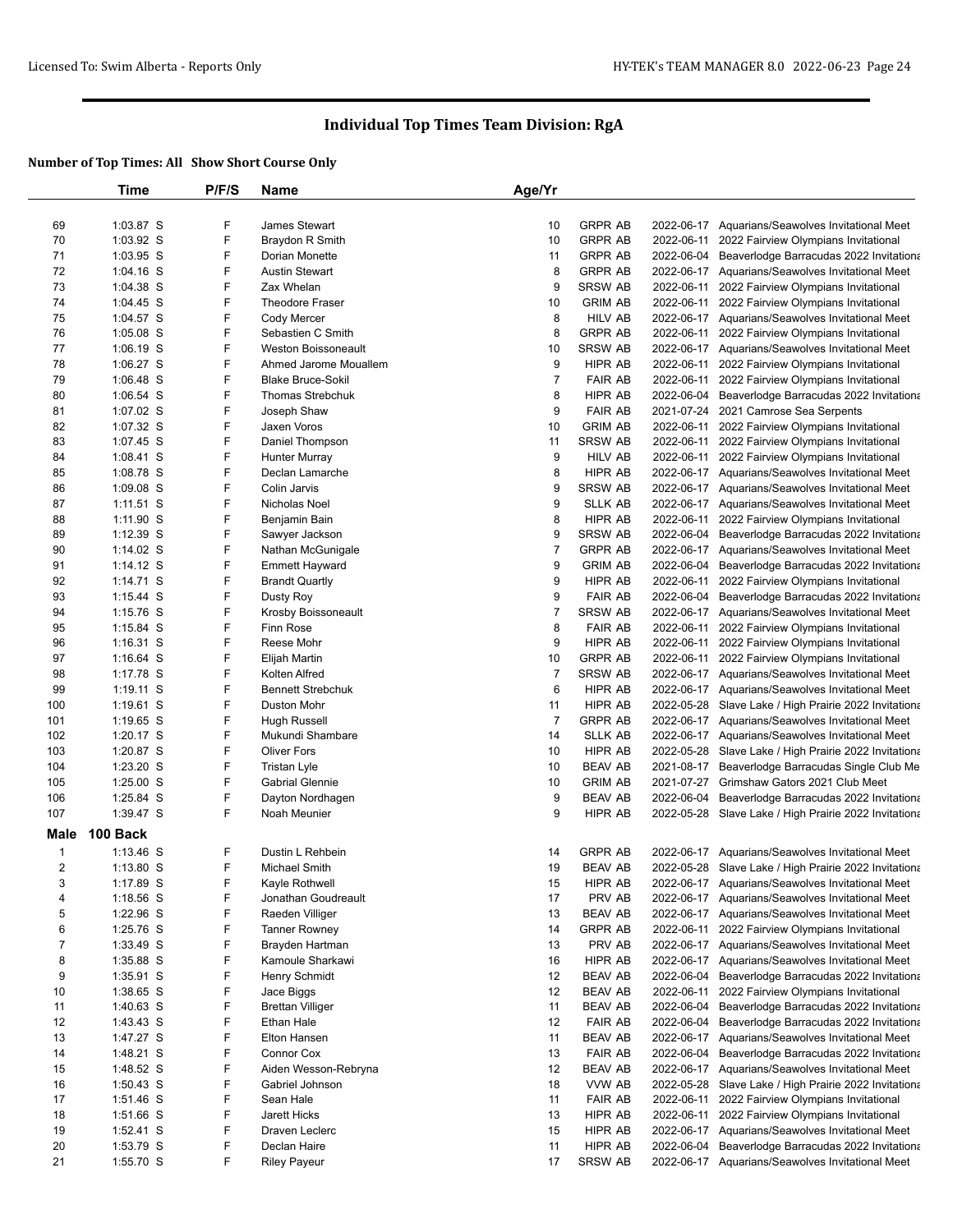|                  | Time        | P/F/S | <b>Name</b>             | Age/Yr         |                |            |                                                       |
|------------------|-------------|-------|-------------------------|----------------|----------------|------------|-------------------------------------------------------|
|                  |             |       |                         |                |                |            |                                                       |
| 22               | 1:58.49 S   | F     | <b>Gabriel Kisner</b>   | 13             | <b>GRPR AB</b> |            | 2022-06-04 Beaverlodge Barracudas 2022 Invitationa    |
| 23               | 2:01.35 S   | F     | Muhammad Sharkawi       | 13             | HIPR AB        |            | 2022-05-28 Slave Lake / High Prairie 2022 Invitationa |
| 24               | 2:03.03 S   | F     | Trenton Nordhagen       | 11             | <b>BEAV AB</b> |            | 2022-06-04 Beaverlodge Barracudas 2022 Invitationa    |
| 25               | 2:05.47 S   | F     | <b>Troy Martin</b>      | 11             | <b>GRPR AB</b> | 2021-08-07 | 2021 Region C Festival                                |
| 26               | 2:12.73 S   | F     | Cash Roy                | 13             | <b>FAIR AB</b> | 2022-06-11 | 2022 Fairview Olympians Invitational                  |
| 27               | 2:15.01 S   | F     | David Thompson          | 11             | <b>SRSW AB</b> | 2022-06-11 | 2022 Fairview Olympians Invitational                  |
| 28               | $2:16.08$ S | F     | Andrew D Smith          | 13             | <b>GRPR AB</b> | 2022-06-11 | 2022 Fairview Olympians Invitational                  |
| 29               | 2:22.00 S   | F     | Dorian Monette          | 11             | <b>GRPR AB</b> |            | 2022-06-04 Beaverlodge Barracudas 2022 Invitationa    |
| 30               | 2:28.65 S   | F     | Colson Udey             | 11             | <b>GRPR AB</b> | 2022-06-04 | Beaverlodge Barracudas 2022 Invitationa               |
| 31               | 2:31.39 S   | F     | Daniel Thompson         | 11             | SRSW AB        | 2022-06-11 | 2022 Fairview Olympians Invitational                  |
| 32               | 3:04.96 S   | F     | Slayter M Bell          | 11             | <b>GRPR AB</b> |            | 2022-06-17 Aquarians/Seawolves Invitational Meet      |
| Male             | 25 Breast   |       |                         |                |                |            |                                                       |
|                  |             |       |                         |                |                |            |                                                       |
| $\mathbf{1}$     | 19.22 S     | F     | <b>Ryan Diesel</b>      | 17             | <b>GRIM AB</b> |            | 2021-07-24 2021 Camrose Sea Serpents                  |
| $\boldsymbol{2}$ | 21.65 S     | F     | Brayden Hartman         | 12             | <b>GRIM AB</b> |            | 2021-07-24 2021 Camrose Sea Serpents                  |
| 3                | 24.75 S     | F     | Lucas Peters            | 10             | <b>HILV AB</b> |            | 2022-05-28 Slave Lake / High Prairie 2022 Invitationa |
| 4                | 25.15 S     | F     | Dominic Harder          | 10             | <b>HILV AB</b> |            | 2022-06-17 Aquarians/Seawolves Invitational Meet      |
| 5                | 26.89 S     | F     | Jack Strebchuk          | 10             | <b>HIPR AB</b> |            | 2022-05-28 Slave Lake / High Prairie 2022 Invitationa |
| 6                | 28.80 S     | F     | Joseph Shaw             | 10             | <b>FAIR AB</b> |            | 2022-06-17 Aquarians/Seawolves Invitational Meet      |
| $\boldsymbol{7}$ | 28.91 S     | F     | Alex Ross               | 9              | <b>FAIR AB</b> |            | 2022-06-17 Aquarians/Seawolves Invitational Meet      |
| 8                | 29.09 S     | F     | Grayson Hansen          | 9              | <b>BEAV AB</b> |            | 2022-06-04 Beaverlodge Barracudas 2022 Invitationa    |
| 9                | 29.79 S     | F     | Gabriel Twizeyumuremyi  | 11             | SRSW AB        |            | 2021-07-24 2021 Camrose Sea Serpents                  |
| 10               | 31.66 S     | F     | <b>Emerson Hennings</b> | 10             | <b>GRIM AB</b> |            | 2022-06-11 2022 Fairview Olympians Invitational       |
| 11               | 31.79 S     | F     | <b>Tate Lloyd</b>       | 8              | <b>HILV AB</b> |            | 2022-06-17 Aquarians/Seawolves Invitational Meet      |
| 12               | 33.73 S     | F     | <b>Curtis Saunders</b>  | 10             | <b>GRIM AB</b> |            | 2021-07-27 Grimshaw Gators 2021 Club Meet             |
| 13               | 34.27 S     | F     | Cody Mercer             | 8              | <b>HILV AB</b> |            | 2022-06-17 Aquarians/Seawolves Invitational Meet      |
| 14               | 34.71 S     | F     | Gavin Hansen            | 9              | <b>BEAV AB</b> |            | 2022-06-04 Beaverlodge Barracudas 2022 Invitationa    |
| 15               | 35.16 S     | F     | James Stewart           | 10             | <b>GRPR AB</b> |            | 2022-06-17 Aquarians/Seawolves Invitational Meet      |
| 16               | 35.49 S     | F     | Jaxen Voros             | 10             | <b>GRIM AB</b> |            | 2022-06-11 2022 Fairview Olympians Invitational       |
| 17               | 37.47 S     | F     | Dylan Hale              | 9              | <b>FAIR AB</b> |            | 2022-06-17 Aquarians/Seawolves Invitational Meet      |
| 18               | 38.82 S     | F     | Hunter Murray           | 9              | <b>HILV AB</b> | 2022-06-11 | 2022 Fairview Olympians Invitational                  |
| 19               | 40.80 S     | F     | Hugh Russell            | $\overline{7}$ | <b>GRPR AB</b> |            | 2022-06-17 Aquarians/Seawolves Invitational Meet      |
| 20               | 42.37 S     | F     | Thomas Strebchuk        | 8              | HIPR AB        |            | 2022-06-17 Aquarians/Seawolves Invitational Meet      |
| 21               | $1:00.48$ S | F     | Ahmed Jarome Mouallem   | 9              | HIPR AB        | 2022-06-11 | 2022 Fairview Olympians Invitational                  |
| 22               | 1:08.42 S   | F     | Noah Meunier            | 9              | <b>HIPR AB</b> |            | 2022-06-17 Aquarians/Seawolves Invitational Meet      |
| Male             | 50 Breast   |       |                         |                |                |            |                                                       |
| $\mathbf{1}$     | 36.70 S     | F     | <b>Tanner Rowney</b>    | 14             | <b>GRPR AB</b> | 2022-06-17 | Aquarians/Seawolves Invitational Meet                 |
| $\overline{c}$   | 36.72 S     | F     | Ronyn Kulscar           | 16             | <b>HILV AB</b> |            | 2022-06-17 Aquarians/Seawolves Invitational Meet      |
| 3                | 36.90 S     | F     | Michael Smith           | 19             | <b>BEAV AB</b> |            | 2022-06-04 Beaverlodge Barracudas 2022 Invitationa    |
| 4                | 38.42 S     | F     | Ryan Diesel             | 18             | <b>GRIM AB</b> |            | 2022-06-17 Aquarians/Seawolves Invitational Meet      |
| 5                | 39.36 S     | F     | Ethan Baril             | 17             | <b>SLLK AB</b> |            | 2022-06-17 Aquarians/Seawolves Invitational Meet      |
| 6                | 40.05 S     | F     | Jeka Sobze              | 15             | PRV AB         |            | 2022-06-04 Beaverlodge Barracudas 2022 Invitationa    |
| $\overline{7}$   | 40.72 S     | F     | Jonathan Goudreault     | 17             | PRV AB         |            | 2022-06-11 2022 Fairview Olympians Invitational       |
| 8                | 40.79 S     | F     | Kash Harder             | 13             | <b>HILV AB</b> |            | 2022-06-17 Aquarians/Seawolves Invitational Meet      |
| 9                | 41.54 S     | F     | Raeden Villiger         | 13             | <b>BEAV AB</b> |            | 2022-06-17 Aquarians/Seawolves Invitational Meet      |
| 10               | 42.79 S     | F     | Kayle Rothwell          | 15             | HIPR AB        |            | 2022-05-28 Slave Lake / High Prairie 2022 Invitationa |
| 11               | 43.74 S     | F     | Brayden Hartman         | 13             | PRV AB         | 2022-06-11 | 2022 Fairview Olympians Invitational                  |
| 12               | 44.85 S     | F     | Ayden Comeau            | 14             | SLLK AB        |            | 2022-06-17 Aquarians/Seawolves Invitational Meet      |
| 13               | 46.06 S     | F     | Kamoule Sharkawi        | 16             | HIPR AB        |            | 2022-05-28 Slave Lake / High Prairie 2022 Invitationa |
| 14               | 48.06 S     | F     | Kashton Davidson        | 14             | HIPR AB        |            | 2022-05-28 Slave Lake / High Prairie 2022 Invitationa |
| 15               | 49.10 S     | F     | Nevin Herr              | 14             | HIPR AB        | 2022-06-04 | Beaverlodge Barracudas 2022 Invitationa               |
| 16               | 49.55 S     | F     | Gabriel Twizeyumuremyi  | 12             | SRSW AB        |            | 2022-06-04 Beaverlodge Barracudas 2022 Invitationa    |
| 17               | 49.97 S     | F     | Brettan Villiger        | 11             | <b>BEAV AB</b> |            | 2022-05-28 Slave Lake / High Prairie 2022 Invitationa |
| 18               | 50.18 S     | F     | Draven Leclerc          | 15             | HIPR AB        | 2022-05-28 | Slave Lake / High Prairie 2022 Invitationa            |
| 19               | 50.76 S     | F     | Karter F Gramlick       | 15             | <b>GRPR AB</b> |            | 2022-06-17 Aquarians/Seawolves Invitational Meet      |
| 20               | 52.43 S     | F     | Eric Jin                | 11             | <b>GRPR AB</b> |            | 2022-06-17 Aquarians/Seawolves Invitational Meet      |
| 21               | 52.89 S     | F     | Lucas Peters            | 10             | <b>HILV AB</b> |            | 2022-06-17 Aquarians/Seawolves Invitational Meet      |
| 22               | 53.05 S     | F     | Jonas Paradis           | 14             | <b>SRSW AB</b> | 2022-06-11 | 2022 Fairview Olympians Invitational                  |
| 23               | 53.63 S     | F     | <b>Flynn Pardell</b>    | 14             | PRV AB         | 2022-06-11 | 2022 Fairview Olympians Invitational                  |
| 24               | x54.43 S    | F     | <b>Berkley Ferguson</b> | 15             | PRV AB         | 2022-06-11 | 2022 Fairview Olympians Invitational                  |
| 25               | 54.49 S     | F     | Harlan Rotenburger      | 13             | HIPR AB        |            | 2022-06-17 Aquarians/Seawolves Invitational Meet      |
|                  |             |       |                         |                |                |            |                                                       |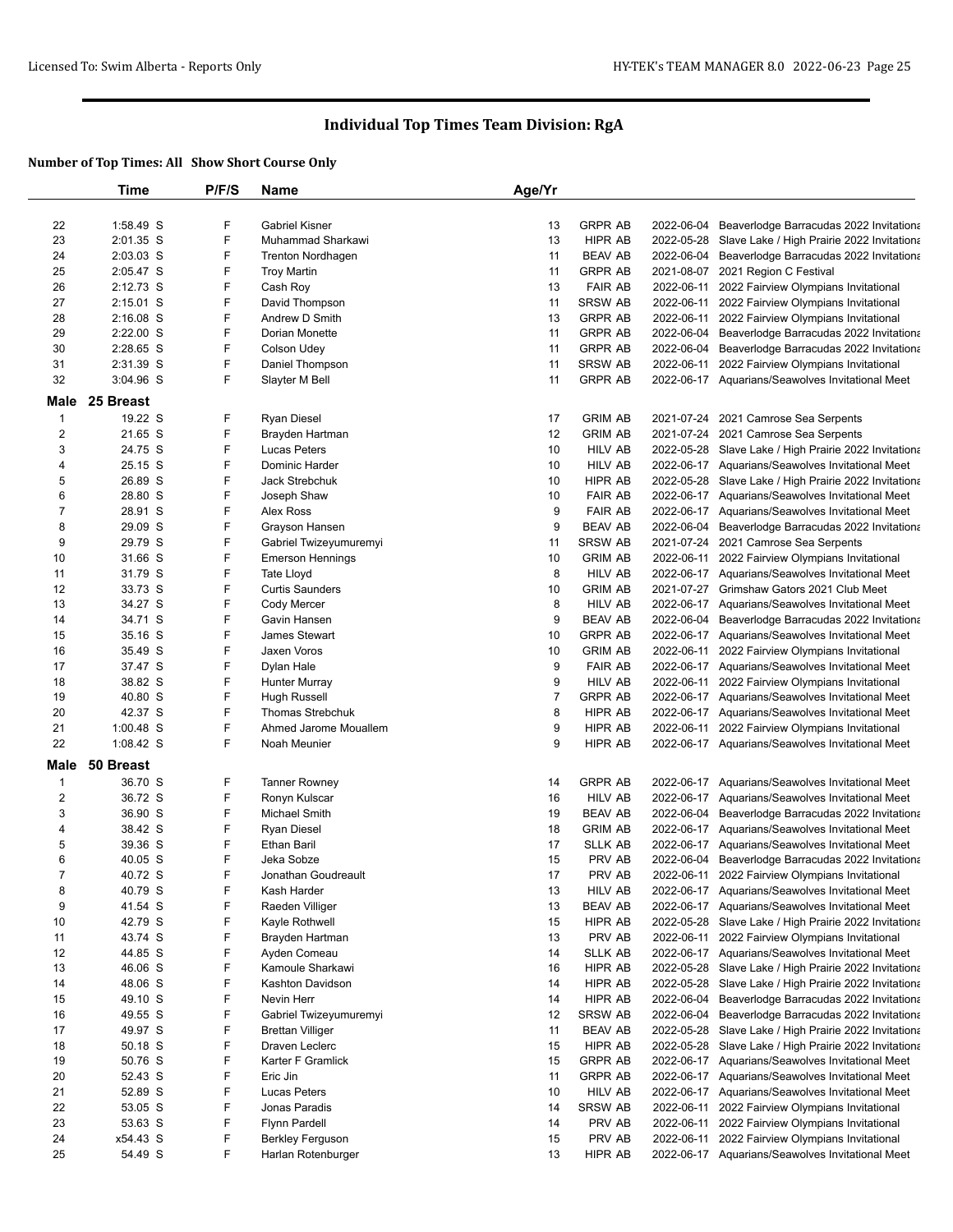|                         | Time                   | P/F/S | <b>Name</b>                              | Age/Yr   |                          |            |                                                                                                       |
|-------------------------|------------------------|-------|------------------------------------------|----------|--------------------------|------------|-------------------------------------------------------------------------------------------------------|
|                         |                        |       |                                          |          |                          |            |                                                                                                       |
| 26                      | 54.61 S                | F     | Jackson Lloyd                            | 11       | HILV AB                  |            | 2022-06-17 Aquarians/Seawolves Invitational Meet                                                      |
| 27                      | 54.66 S                | F     | Dominic Harder                           | 10       | <b>HILV AB</b>           |            | 2022-06-17 Aquarians/Seawolves Invitational Meet                                                      |
| 28                      | 55.32 S                | F     | Ethan Hale                               | 12       | <b>FAIR AB</b>           |            | 2022-06-17 Aquarians/Seawolves Invitational Meet                                                      |
| 29                      | 56.78 S                | F     | <b>Elton Hansen</b>                      | 11       | <b>BEAV AB</b>           |            | 2022-05-28 Slave Lake / High Prairie 2022 Invitationa                                                 |
| 30                      | 56.95 S                | F     | Connor Cox                               | 13       | <b>FAIR AB</b>           | 2022-06-11 | 2022 Fairview Olympians Invitational                                                                  |
| 31                      | 57.65 S                | F     | <b>Adrian Baxter</b>                     | 13       | VVW AB                   |            | 2022-06-17 Aquarians/Seawolves Invitational Meet                                                      |
| 32                      | 57.72 S                | F     | Rio O Gramlick                           | 10       | <b>GRPR AB</b>           |            | 2022-06-17 Aquarians/Seawolves Invitational Meet                                                      |
| 33                      | 59.76 S                | F     | Jack Strebchuk                           | 10       | HIPR AB                  |            | 2022-06-17 Aquarians/Seawolves Invitational Meet                                                      |
| 34                      | 1:00.39 S              | F     | <b>Gabriel Kisner</b>                    | 13       | <b>GRPR AB</b>           | 2022-06-11 | 2022 Fairview Olympians Invitational                                                                  |
| 35                      | 1:00.98 S              | F     | <b>Troy Martin</b>                       | 12       | <b>GRPR AB</b>           | 2022-06-11 | 2022 Fairview Olympians Invitational                                                                  |
| 36                      | 1:01.77 S              | F     | William Fournier                         | 12       | <b>SMRV AB</b>           |            | 2022-06-11 2022 Fairview Olympians Invitational                                                       |
| 37                      | 1:01.78 S              | F     | Dorian Monette                           | 11       | <b>GRPR AB</b>           |            | 2022-06-11 2022 Fairview Olympians Invitational                                                       |
| 38                      | 1:03.35 S              | F     | Logan Mohr                               | 14       | HIPR AB                  | 2022-06-11 | 2022 Fairview Olympians Invitational                                                                  |
| 39                      | 1:04.31 S              | F     | Gage Callahan                            | 14       | <b>GRIM AB</b>           |            | 2021-07-27 Grimshaw Gators 2021 Club Meet                                                             |
| 40                      | $1:04.48$ S            | F     | Sean Hale                                | 11       | <b>FAIR AB</b>           | 2022-06-11 | 2022 Fairview Olympians Invitational                                                                  |
| 41                      | 1:05.98 S              | F     | Jarett Hicks                             | 13       | HIPR AB                  |            | 2022-06-17 Aquarians/Seawolves Invitational Meet                                                      |
| 42                      | $1:06.74$ S            | F     | Cole Smith                               | 10       | <b>GRIM AB</b>           |            | 2022-06-17 Aquarians/Seawolves Invitational Meet                                                      |
| 43                      | 1:06.79 S              | F     | Eli Dubrule                              | 11       | HIPR AB                  |            | 2022-06-11 2022 Fairview Olympians Invitational                                                       |
| 44                      | 1:07.87 S              | F     | <b>Hunter Mohr</b>                       | 13       | HIPR AB                  | 2022-06-11 | 2022 Fairview Olympians Invitational                                                                  |
| 45                      | 1:07.90 S              | F     | Grayson Hansen                           | 9        | <b>BEAV AB</b>           |            | 2022-06-17 Aquarians/Seawolves Invitational Meet                                                      |
| 46                      | 1:09.84 S              | F     | <b>Curtis Saunders</b>                   | 10       | <b>GRIM AB</b>           |            | 2021-07-24 2021 Camrose Sea Serpents                                                                  |
| 47                      | $1:10.86$ S            | F     | Nathan Saunders                          | 12       | <b>GRIM AB</b>           |            | 2021-07-27 Grimshaw Gators 2021 Club Meet                                                             |
| 48                      | $1:12.45$ S            | F     | Gavin Hansen                             | 9        | <b>BEAV AB</b>           |            | 2022-06-17 Aquarians/Seawolves Invitational Meet                                                      |
| 49                      | 1:19.75 S              | F     | David Thompson                           | 11       | SRSW AB                  |            | 2022-06-17 Aquarians/Seawolves Invitational Meet                                                      |
| 50                      | 1:27.28 S              | F     | Xavier Maisonneuve                       | 9        | SMRV AB                  |            | 2022-06-11 2022 Fairview Olympians Invitational                                                       |
| 51                      | 1:43.24 S              | F     | Duston Mohr                              | 11       | HIPR AB                  |            | 2022-06-11 2022 Fairview Olympians Invitational                                                       |
| Male                    | 100 Breast             |       |                                          |          |                          |            |                                                                                                       |
| $\mathbf{1}$            | 1:22.64 S              | F     | Michael Smith                            | 19       | <b>BEAV AB</b>           |            | 2022-06-17 Aquarians/Seawolves Invitational Meet                                                      |
| $\overline{\mathbf{c}}$ | 1:24.04 S              | F     | Ethan McLaren                            | 19       | <b>SLLK AB</b>           |            | 2022-06-17 Aquarians/Seawolves Invitational Meet                                                      |
| 3                       | 1:25.22 S              | F     | <b>Tanner Rowney</b>                     | 14       | <b>GRPR AB</b>           | 2022-06-11 | 2022 Fairview Olympians Invitational                                                                  |
| 4                       | 1:28.12 S              | F     | Ronyn Kulscar                            | 16       | <b>HILV AB</b>           |            | 2022-06-11 2022 Fairview Olympians Invitational                                                       |
| 5                       | 1:29.31 S              | F     | <b>Ryan Diesel</b>                       | 18       | <b>GRIM AB</b>           |            | 2022-05-28 Slave Lake / High Prairie 2022 Invitationa                                                 |
| 6                       | 1:34.84 S              | F     | Kash Harder                              | 13       | HILV AB                  |            | 2022-06-17 Aquarians/Seawolves Invitational Meet                                                      |
| 7                       |                        | F     |                                          | 13       | <b>BEAV AB</b>           |            |                                                                                                       |
|                         | $1:35.13$ S            | F     | Raeden Villiger                          |          | PRV AB                   |            | 2022-06-04 Beaverlodge Barracudas 2022 Invitationa                                                    |
| 8<br>9                  | 1:35.22 S              | F     | Brayden Hartman                          | 13<br>17 |                          |            | 2022-06-17 Aquarians/Seawolves Invitational Meet                                                      |
| 10                      | 1:35.44 S<br>1:39.22 S | F     | Jonathan Goudreault<br>Jeka Sobze        | 15       | PRV AB<br>PRV AB         |            | 2022-05-28 Slave Lake / High Prairie 2022 Invitationa                                                 |
| 11                      | 1:41.07 S              | F     | Henry Schmidt                            | 12       | <b>BEAV AB</b>           | 2022-06-11 | 2022 Fairview Olympians Invitational                                                                  |
| 12                      |                        | F     |                                          |          | HIPR AB                  |            | 2022-06-04 Beaverlodge Barracudas 2022 Invitationa                                                    |
| 13                      | 1:42.38 S              | F     | Kamoule Sharkawi<br>Gabriel Johnson      | 16<br>18 |                          |            | 2022-06-17 Aquarians/Seawolves Invitational Meet                                                      |
| 14                      | $1:50.09$ S            | F     |                                          | 14       | VVW AB<br><b>HIPR AB</b> |            | 2022-06-17 Aquarians/Seawolves Invitational Meet                                                      |
| 15                      | 1:52.72 S<br>1:53.58 S | F     | Nevin Herr                               | 12       | <b>SRSW AB</b>           |            | 2022-06-04 Beaverlodge Barracudas 2022 Invitationa<br>2022-06-11 2022 Fairview Olympians Invitational |
| 16                      | 1:53.74 S              | F     | Gabriel Twizeyumuremyi                   | 12       | <b>BEAV AB</b>           |            | 2022-06-04 Beaverlodge Barracudas 2022 Invitationa                                                    |
| 17                      | 1:59.70 S              | F     | Jace Biggs                               |          | <b>BEAV AB</b>           |            |                                                                                                       |
|                         | 2:01.45 S              | F     | <b>Brettan Villiger</b><br>Flynn Pardell | 11       | PRV AB                   | 2022-06-11 | 2022-06-04 Beaverlodge Barracudas 2022 Invitationa<br>2022 Fairview Olympians Invitational            |
| 18                      | 2:10.69 S              | F     |                                          | 14       |                          |            |                                                                                                       |
| 19                      |                        |       | Jackson Lloyd                            | 11       | <b>HILV AB</b>           | 2022-06-11 | 2022 Fairview Olympians Invitational                                                                  |
| 20                      | 2:11.82 S              | F     | Elton Hansen<br><b>Gabriel Kisner</b>    | 11       | <b>BEAV AB</b>           |            | 2022-06-04 Beaverlodge Barracudas 2022 Invitationa                                                    |
| 21                      | $2:13.13$ S            | F     |                                          | 13       | <b>GRPR AB</b>           |            | 2022-06-04 Beaverlodge Barracudas 2022 Invitationa                                                    |
| 22                      | 2:17.00 S              | F     | Dorian Monette                           | 11       | <b>GRPR AB</b>           |            | 2022-06-11 2022 Fairview Olympians Invitational                                                       |
| Male                    | <b>25 Fly</b>          |       |                                          |          |                          |            |                                                                                                       |
| $\mathbf{1}$            | 17.59 S                | F     | Aaron Smith                              | 14       | <b>GRIM AB</b>           |            | 2021-07-24 2021 Camrose Sea Serpents                                                                  |
| $\overline{\mathbf{c}}$ | 19.57 S                | F     | Gage Callahan                            | 14       | <b>GRIM AB</b>           |            | 2021-07-24 2021 Camrose Sea Serpents                                                                  |
| 3                       | 21.11 S                | F     | Lucas Peters                             | 10       | <b>HILV AB</b>           | 2022-06-11 | 2022 Fairview Olympians Invitational                                                                  |
| 4                       | 28.74 S                | F     | Dominic Harder                           | 10       | <b>HILV AB</b>           |            | 2022-06-17 Aquarians/Seawolves Invitational Meet                                                      |
| 5                       | 32.25 S                | F     | Joseph Shaw                              | 10       | <b>FAIR AB</b>           |            | 2022-06-17 Aquarians/Seawolves Invitational Meet                                                      |
| 6                       | 33.94 S                | F     | Cody Mercer                              | 8        | HILV AB                  |            | 2022-06-11 2022 Fairview Olympians Invitational                                                       |
| 7                       | 36.63 S                | F     | Grant Holm                               | 9        | <b>HILV AB</b>           |            | 2022-06-17 Aquarians/Seawolves Invitational Meet                                                      |
| 8*                      | 36.85 S                | F     | James Stewart                            | 10       | <b>GRPR AB</b>           | 2022-06-11 | 2022 Fairview Olympians Invitational                                                                  |
| 8*                      | 36.85 S                | F     | Jaxen Voros                              | 10       | <b>GRIM AB</b>           | 2022-06-11 | 2022 Fairview Olympians Invitational                                                                  |
| 10                      | 45.15 S                | F     | Ethan Martin                             | 8        | <b>GRPR AB</b>           |            | 2022-06-17 Aquarians/Seawolves Invitational Meet                                                      |
|                         |                        |       |                                          |          |                          |            |                                                                                                       |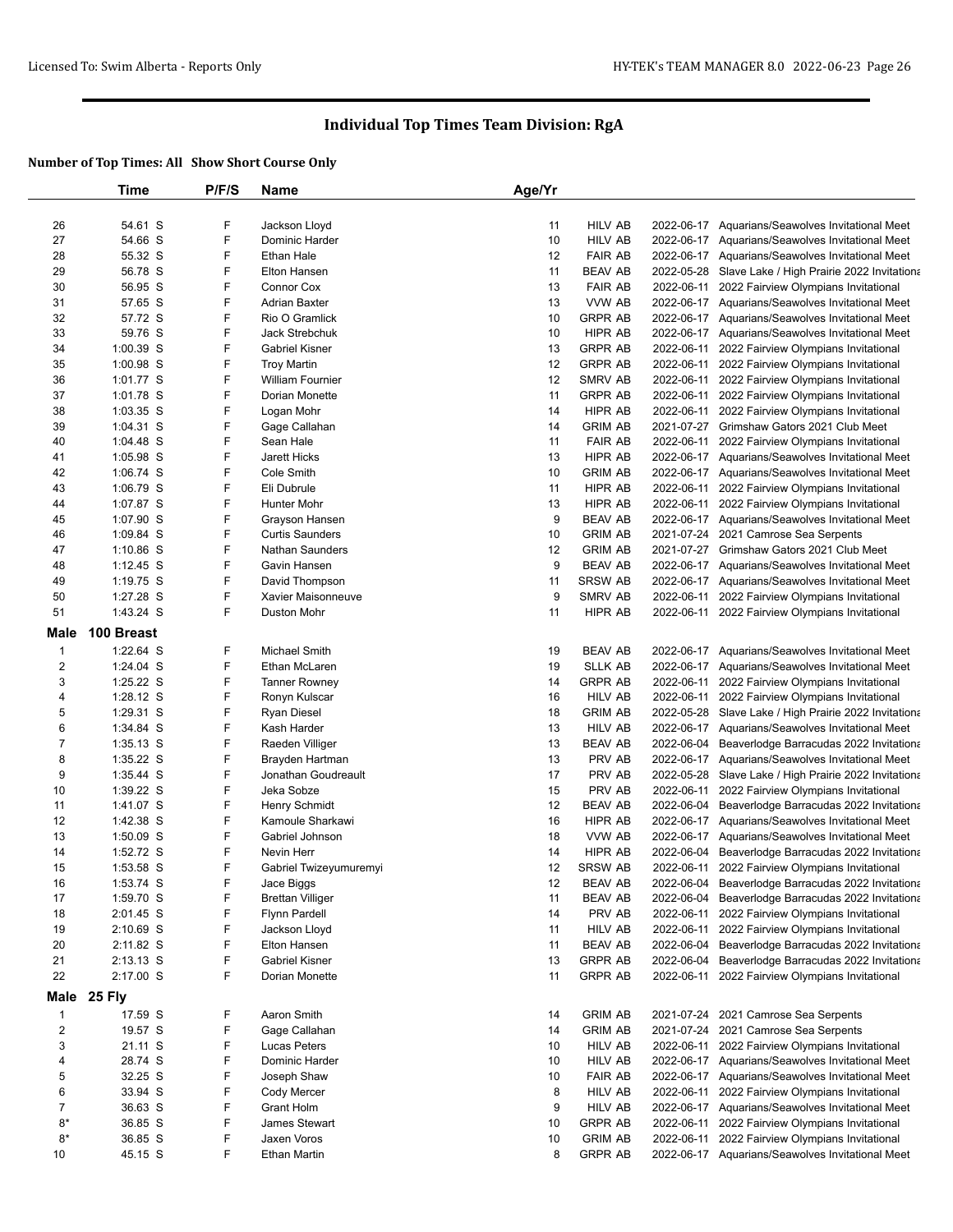|                | <b>Time</b>    | P/F/S | Name                    | Age/Yr |                |            |                                                       |
|----------------|----------------|-------|-------------------------|--------|----------------|------------|-------------------------------------------------------|
|                |                |       |                         |        |                |            |                                                       |
|                | Male 50 Fly    |       |                         |        |                |            |                                                       |
| $\mathbf{1}$   | 31.14 S        | F     | Ethan McLaren           | 19     | <b>SLLK AB</b> |            | 2022-05-28 Slave Lake / High Prairie 2022 Invitationa |
| 2              | 32.26 S        | F     | Liam Biggin             | 17     | VVW AB         |            | 2022-06-11 2022 Fairview Olympians Invitational       |
| 3              | 34.38 S        | F     | Raeden Villiger         | 13     | <b>BEAV AB</b> |            | 2022-05-28 Slave Lake / High Prairie 2022 Invitationa |
| 4              | 35.31 S        | F     | <b>Tanner Rowney</b>    | 14     | <b>GRPR AB</b> |            | 2022-06-17 Aquarians/Seawolves Invitational Meet      |
| 5              | 35.52 S        | F     | Jonathan Goudreault     | 17     | PRV AB         |            | 2022-05-28 Slave Lake / High Prairie 2022 Invitationa |
| 6              | 35.58 S        | F     | <b>Ryan Diesel</b>      | 18     | <b>GRIM AB</b> |            | 2022-06-17 Aquarians/Seawolves Invitational Meet      |
| $\overline{7}$ | 36.41 S        | F     | Dustin L Rehbein        | 14     | <b>GRPR AB</b> |            | 2022-06-11 2022 Fairview Olympians Invitational       |
| 8              | 37.82 S        | F     | <b>William Pimm</b>     | 16     | <b>GRIM AB</b> |            | 2021-07-24 2021 Camrose Sea Serpents                  |
| 9              | 39.33 S        | F.    | Jeka Sobze              | 15     | PRV AB         |            | 2022-06-11 2022 Fairview Olympians Invitational       |
| 10             | 41.87 S        | F     | Jace Biggs              | 12     | <b>BEAV AB</b> |            | 2022-06-11 2022 Fairview Olympians Invitational       |
| 11             | 41.99 S        | F     | Aaron Smith             | 14     | <b>GRIM AB</b> |            | 2021-07-24 2021 Camrose Sea Serpents                  |
| 12             | 42.58 S        | F.    | Darcy Garratt           | 45     | <b>SLLK AB</b> |            | 2022-05-28 Slave Lake / High Prairie 2022 Invitationa |
| 13             | 42.96 S        | F     | <b>Henry Schmidt</b>    | 11     | <b>BEAV AB</b> |            | 2021-08-17 Beaverlodge Barracudas Single Club Me      |
| 14             | 45.09 S        | F     | Gage Callahan           | 14     | <b>GRIM AB</b> |            | 2021-07-27 Grimshaw Gators 2021 Club Meet             |
| 15             | 45.65 S        | F     | <b>Ethan Hale</b>       | 12     | <b>FAIR AB</b> |            | 2022-05-28 Slave Lake / High Prairie 2022 Invitationa |
| 16             | 48.49 S        | F     | Brayden Hartman         | 12     | <b>GRIM AB</b> |            | 2021-07-24 2021 Camrose Sea Serpents                  |
| 17             | 49.13 S        | F     | Elton Hansen            | 11     | <b>BEAV AB</b> |            | 2022-06-17 Aquarians/Seawolves Invitational Meet      |
| 18             | 50.19 S        | F     | Karter F Gramlick       | 15     | <b>GRPR AB</b> |            | 2022-06-11 2022 Fairview Olympians Invitational       |
| 19             | 50.35 S        | F     | Eric Jin                | 11     | <b>GRPR AB</b> |            | 2022-06-17 Aquarians/Seawolves Invitational Meet      |
| 20             | x58.26 S       | F     | <b>Berkley Ferguson</b> | 15     | PRV AB         |            | 2022-06-11 2022 Fairview Olympians Invitational       |
| 21             | 1:03.61 S      | F     | Dorian Monette          | 11     | <b>GRPR AB</b> |            | 2022-05-28 Slave Lake / High Prairie 2022 Invitationa |
| 22             | 1:38.91 S      | F     | Zacharie Fournier       | 9      | <b>SMRV AB</b> |            | 2022-06-11 2022 Fairview Olympians Invitational       |
| <b>Male</b>    | <b>100 Fly</b> |       |                         |        |                |            |                                                       |
| $\mathbf{1}$   | $1:12.95$ S    | F     | Michael Smith           | 19     | <b>BEAV AB</b> |            | 2022-05-28 Slave Lake / High Prairie 2022 Invitationa |
| $\overline{c}$ | 1:28.70 S      | F     | Jonathan Goudreault     | 17     | PRV AB         |            | 2022-06-11 2022 Fairview Olympians Invitational       |
| 3              | 1:46.52 S      | F     | Gabriel Johnson         | 18     | VVW AB         |            | 2022-06-17 Aquarians/Seawolves Invitational Meet      |
| 4              | 1:51.53 S      | F     | Gage Callahan           | 15     | <b>GRIM AB</b> |            | 2022-06-04 Beaverlodge Barracudas 2022 Invitationa    |
| 5              | 2:35.64 S      | F.    | Dorian Monette          | 11     | <b>GRPR AB</b> |            | 2022-06-17 Aquarians/Seawolves Invitational Meet      |
|                |                |       |                         |        |                |            |                                                       |
| Male           | 100 IM         |       |                         |        |                |            |                                                       |
| $\mathbf{1}$   | 1:10.93 S      | F     | <b>Michael Smith</b>    | 19     | <b>BEAV AB</b> |            | 2022-06-17 Aquarians/Seawolves Invitational Meet      |
| $\overline{2}$ | $1:19.10$ S    | F.    | Jonathan Goudreault     | 17     | PRV AB         |            | 2022-06-17 Aquarians/Seawolves Invitational Meet      |
| 3              | $1:21.14$ S    | F     | Raeden Villiger         | 12     | <b>BEAV AB</b> |            | 2021-08-17 Beaverlodge Barracudas Single Club Me      |
| 4              | $1:24.45$ S    | F     | Aaron Smith             | 15     | <b>GRIM AB</b> |            | 2022-06-17 Aquarians/Seawolves Invitational Meet      |
| 5              | 1:24.82 S      | F     | <b>Tanner Rowney</b>    | 14     | <b>GRPR AB</b> |            | 2022-06-04 Beaverlodge Barracudas 2022 Invitationa    |
| 6              | $1:25.47$ S    | F     | <b>Diesel Willier</b>   | 16     | HIPR AB        |            | 2022-05-28 Slave Lake / High Prairie 2022 Invitationa |
| $\overline{7}$ | $1:26.45$ S    | F     | Jeka Sobze              | 15     | PRV AB         |            | 2022-06-04 Beaverlodge Barracudas 2022 Invitationa    |
| 8              | $1:28.14$ S    | F     | <b>Ryan Diesel</b>      | 17     | <b>GRIM AB</b> |            | 2021-07-27 Grimshaw Gators 2021 Club Meet             |
| 9              | 1:28.62 S      | F     | William Pimm            | 16     | <b>GRIM AB</b> | 2021-07-27 | Grimshaw Gators 2021 Club Meet                        |
| 10             | $1:30.10$ S    | F     | <b>Henry Schmidt</b>    | 12     | <b>BEAV AB</b> | 2022-06-04 | Beaverlodge Barracudas 2022 Invitationa               |
| 11             | 1:30.84 S      | F     | Camden McNaughton       | 14     | <b>GRIM AB</b> |            | 2021-07-27 Grimshaw Gators 2021 Club Meet             |
| 12             | $1:32.13$ S    | F     | Kamoule Sharkawi        | 16     | HIPR AB        |            | 2022-06-04 Beaverlodge Barracudas 2022 Invitationa    |
| 13             | 1:35.86 S      | F     | Kashton Davidson        | 14     | HIPR AB        |            | 2022-06-17 Aquarians/Seawolves Invitational Meet      |
| 14             | 1:36.58 S      | F     | Nevin Herr              | 14     | HIPR AB        |            | 2022-06-17 Aquarians/Seawolves Invitational Meet      |
| 15             | 1:39.29 S      | F     | Lucas Peters            | 10     | HILV AB        |            | 2022-06-17 Aquarians/Seawolves Invitational Meet      |
| 16             | 1:39.32 S      | F     | Gabriel Johnson         | 18     | VVW AB         |            | 2022-06-17 Aquarians/Seawolves Invitational Meet      |
| 17             | $1:40.93$ S    | F     | Jace Biggs              | 12     | <b>BEAV AB</b> | 2022-06-04 | Beaverlodge Barracudas 2022 Invitationa               |
| 18             | 1:44.15 S      | F     | <b>Brettan Villiger</b> | 11     | <b>BEAV AB</b> | 2022-06-04 | Beaverlodge Barracudas 2022 Invitationa               |
| 19             | 1:44.28 S      | F     | Elton Hansen            | 11     | <b>BEAV AB</b> | 2022-06-04 | Beaverlodge Barracudas 2022 Invitationa               |
| 20             | 1:47.43 S      | F     | <b>Ethan Hale</b>       | 12     | <b>FAIR AB</b> | 2022-05-28 | Slave Lake / High Prairie 2022 Invitationa            |
| 21             | 1:48.50 S      | F     | Gage Callahan           | 15     | <b>GRIM AB</b> | 2022-06-04 | Beaverlodge Barracudas 2022 Invitationa               |
| 22             | 1:49.48 S      | F     | Aiden Wesson-Rebryna    | 12     | <b>BEAV AB</b> |            | 2022-06-17 Aquarians/Seawolves Invitational Meet      |
| 23             | 1:49.91 S      | F     | Eric Jin                | 11     | <b>GRPR AB</b> |            | 2022-06-17 Aquarians/Seawolves Invitational Meet      |
| 24             | $1:50.80$ S    | F     | Connor Cox              | 13     | <b>FAIR AB</b> |            | 2022-06-11 2022 Fairview Olympians Invitational       |
| 25             | $1:52.73$ S    | F     | Jackson Lloyd           | 11     | <b>HILV AB</b> |            | 2022-06-17 Aquarians/Seawolves Invitational Meet      |
| 26             | 1:58.54 S      | F.    | Gabriel Kisner          | 13     | <b>GRPR AB</b> |            | 2022-06-11 2022 Fairview Olympians Invitational       |
| 27             | $2:00.10$ S    | F     | Cole Smith              | 10     | <b>GRIM AB</b> |            | 2022-06-11 2022 Fairview Olympians Invitational       |
| 28             | $2:01.00$ S    | F     | <b>Flynn Pardell</b>    | 14     | PRV AB         |            | 2022-05-28 Slave Lake / High Prairie 2022 Invitationa |
| 29             | 2:01.63 S      | F     | Sean Hale               | 11     | <b>FAIR AB</b> |            | 2022-06-17 Aquarians/Seawolves Invitational Meet      |
| 30             | 2:03.40 S      | F     | Reeve Riendeau          | 11     | <b>BEAV AB</b> |            | 2022-06-04 Beaverlodge Barracudas 2022 Invitationa    |
|                |                |       |                         |        |                |            |                                                       |